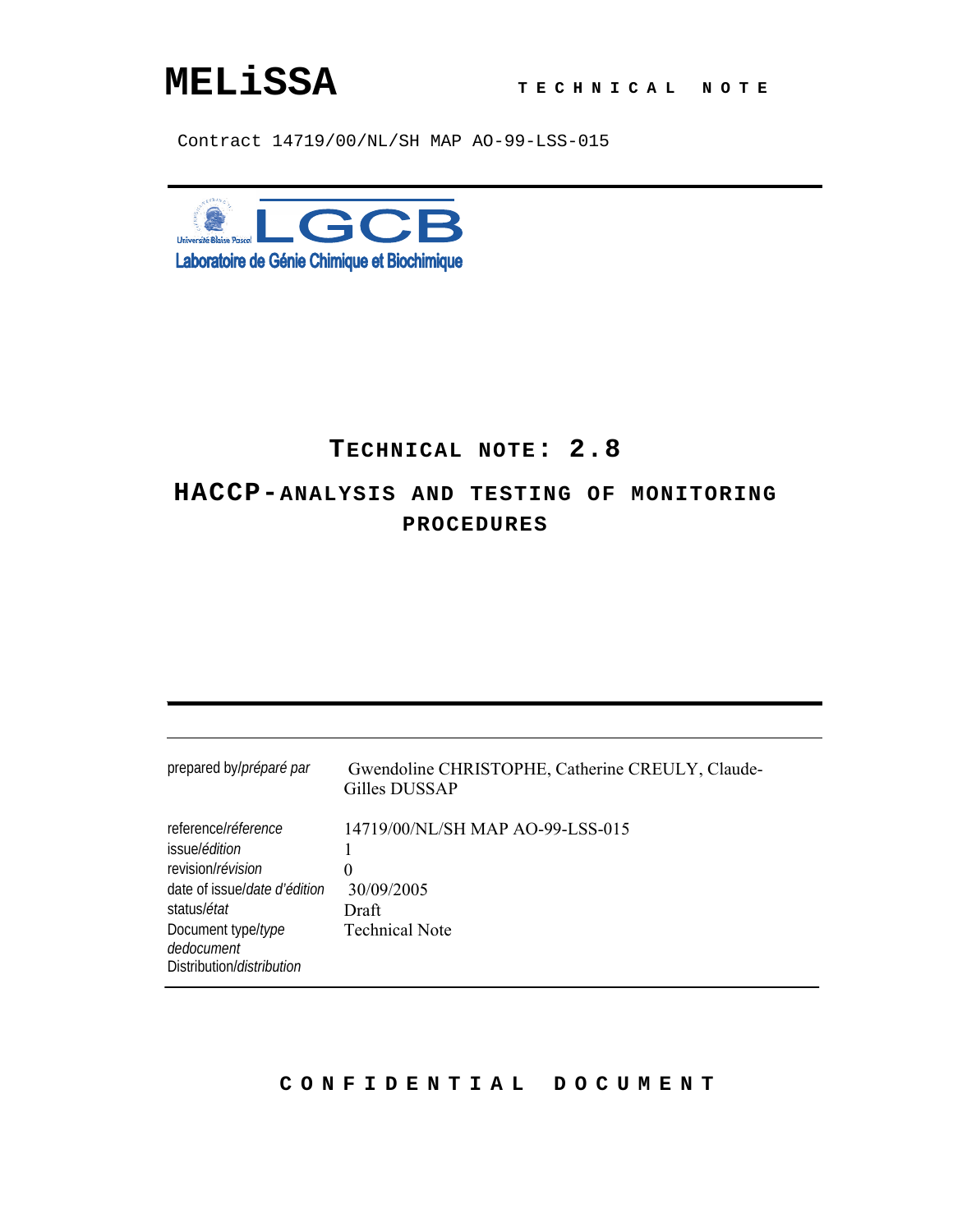page ii of iii

### **APPROVAL**

| Title | <i>issue</i> | revision 0 |
|-------|--------------|------------|
| titre | issue        | revision   |
|       |              |            |
|       |              |            |

| author | date |
|--------|------|
| auteur | date |
|        |      |

| approved<br>by | date<br>date |
|----------------|--------------|
| approuvé       |              |
| by             |              |

## **CHANGE LOG**

| reason for change <i>Iraison du</i> | ssuelissue revision/revision date/date |  |
|-------------------------------------|----------------------------------------|--|
| changement                          |                                        |  |
|                                     |                                        |  |
|                                     |                                        |  |

### **CHANGE RECORD**

Issue: 1 Revision: 0

| reason for change/raison du changement | page(s)/page(s) | paragraph(s)/ <i>paragrap</i><br>h(s) |
|----------------------------------------|-----------------|---------------------------------------|
|                                        |                 |                                       |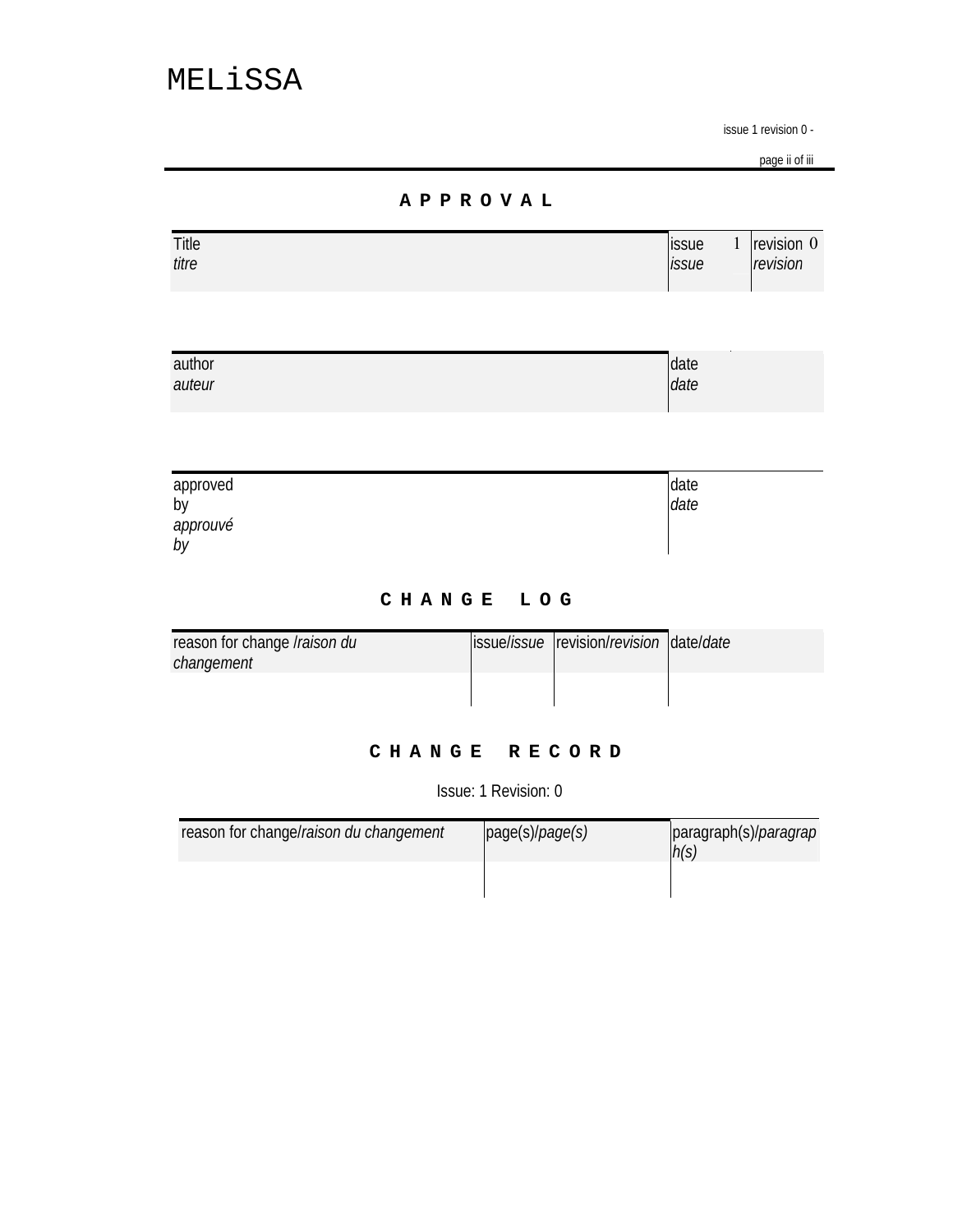page iii of iii

### **T ABLE O F C ONTENTS**

| $\boldsymbol{l}$ |              | <b>Introduction</b>                                                                                                                                                                                                            |     |
|------------------|--------------|--------------------------------------------------------------------------------------------------------------------------------------------------------------------------------------------------------------------------------|-----|
| $\overline{2}$   |              | HACCP method 1                                                                                                                                                                                                                 |     |
| 3                |              | <b>HACCP</b> in Fibrobacter unit                                                                                                                                                                                               |     |
|                  | 3.1<br>3.1.1 |                                                                                                                                                                                                                                |     |
|                  | 3.1.2        |                                                                                                                                                                                                                                |     |
|                  | 3.2          |                                                                                                                                                                                                                                |     |
|                  | 3.2.1        | Identify hazard manifestations 11<br>Identification and classification of the hazard scenarios 12<br>12                                                                                                                        |     |
|                  | 3.2.2        |                                                                                                                                                                                                                                |     |
|                  | 3.3          |                                                                                                                                                                                                                                |     |
|                  | 3.3.1        |                                                                                                                                                                                                                                |     |
|                  | 3.3.2        | Reduction of the hazard 13                                                                                                                                                                                                     |     |
|                  | 3.4          |                                                                                                                                                                                                                                |     |
|                  | 3.4.1        |                                                                                                                                                                                                                                |     |
|                  | 3.4.2        |                                                                                                                                                                                                                                |     |
| 4                |              |                                                                                                                                                                                                                                | 18  |
|                  | 4.1          |                                                                                                                                                                                                                                |     |
|                  | 4.2          |                                                                                                                                                                                                                                |     |
|                  | 4.2.1        |                                                                                                                                                                                                                                | -19 |
|                  | 4.2.2        |                                                                                                                                                                                                                                | 20  |
|                  | 4.2.3        | Gas phase<br><u> 1989 - Johann John Stone, mars and de film and de film and de film and de film and de film and de film and de</u>                                                                                             | 24  |
|                  | 4.2.4        | Determination of C and N mass balance                                                                                                                                                                                          | 27  |
|                  | 4.3          |                                                                                                                                                                                                                                |     |
|                  | 4.3.1        | Preliminary analysis expression and the contract of the contract of the contract of the contract of the contract of the contract of the contract of the contract of the contract of the contract of the contract of the contra | 28  |
|                  | 4.3.2        |                                                                                                                                                                                                                                | 28  |
|                  | 4.3.3        |                                                                                                                                                                                                                                | 29  |
|                  | 4.3.4        |                                                                                                                                                                                                                                |     |
|                  | 4.3.5        | Solid phase                                                                                                                                                                                                                    | 34  |
|                  | 4.3.6        | Determination of C and N mass balance 34                                                                                                                                                                                       |     |
| 5                |              |                                                                                                                                                                                                                                | 36  |
|                  |              | $\frac{38}{2}$<br><b>Annex 1: HACCP protocol_</b>                                                                                                                                                                              |     |
|                  |              | Step 1: Define hazard analysis implementation Requirements                                                                                                                                                                     | 41  |
|                  |              |                                                                                                                                                                                                                                | 42  |
|                  |              | Step 3: Decide and act                                                                                                                                                                                                         | 43  |
|                  |              |                                                                                                                                                                                                                                | 44  |
|                  |              | Documentation of hazard analysis                                                                                                                                                                                               | 44  |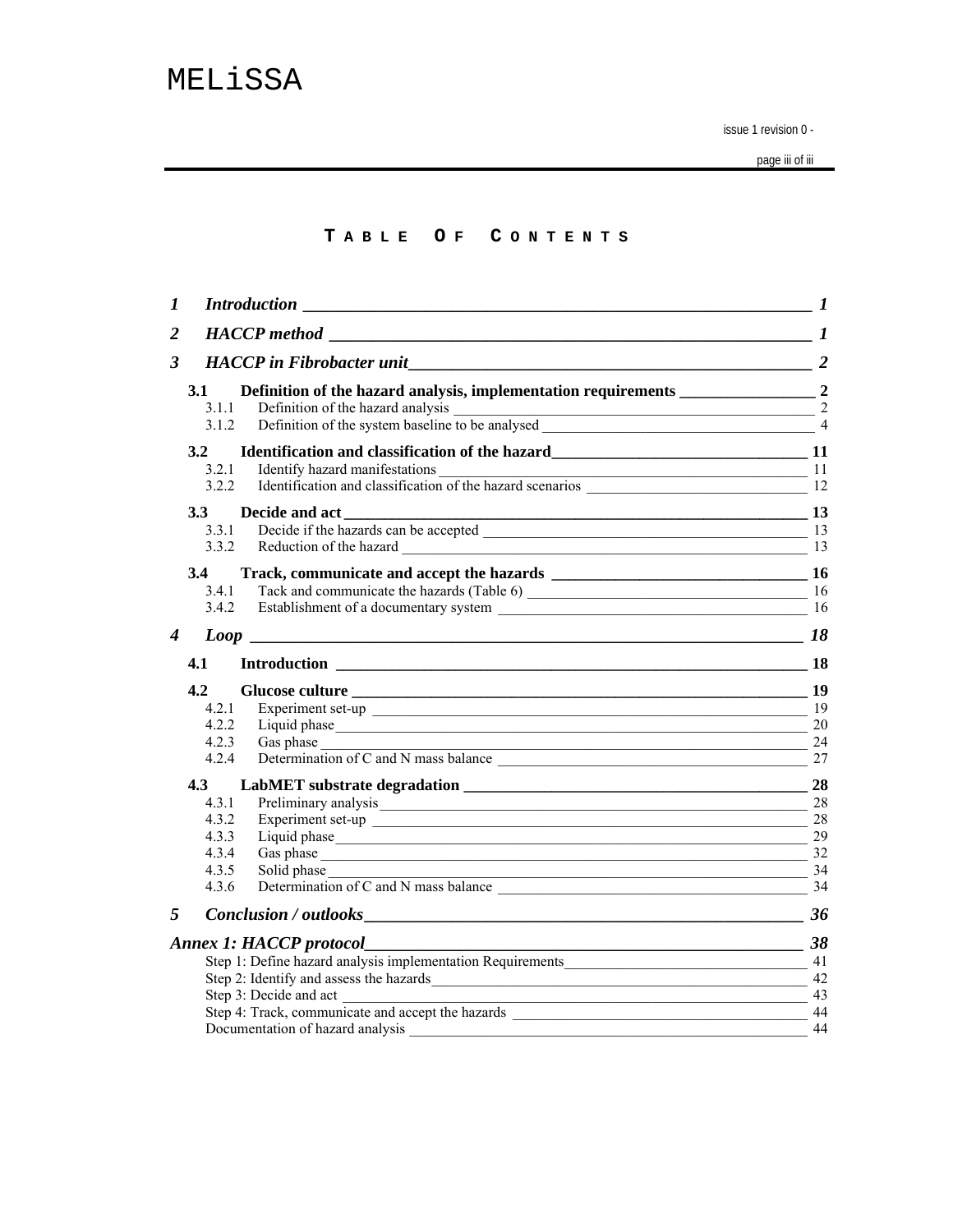# **1 INTRODUCTION**

This report gives study on the HACCP (Hazard Analysis Critical Control Point) method for Fibrobacter unit and the degradation of substrate from LabMET.

HACCP method is a preventive method which identifies and evaluates the hazards associated to the various stages of the process, and so defines the means necessary to their control.

First, a recall of the method is made. This method consists in four parts; the preliminary analysis (characterization of the product), the hazard analysis (identification of the hazards), the CCPs determination (identification of the Critical control points) and the establishment of a monitoring system. Documentation on HACCP method shows the difficulty of applying HACCP analysis on Fibrobacter unit. However we listed and selected the most interesting techniques to prevent and control biological, chemical and physical hazards in *Fibrobacter succinogenes* unit.

Finally, according to the last meeting, degradation of substrate from partner 1 was performed. In the previous TN 2.7 substrate from metanogenic unit was degraded by *Fibrobacter succinogenes* with a rate of 32% and with VFA production. To obtain this degradation rate, the optimal residence time was determined and the totality of the substrate was added at the beginning of the fermentation. But a stop of production and of the degradation was observed after 150h of culture probably due to an inhibition by the VFA produced. So for this loop we have decided to remove the culture media after 150h of culture.

# **2 HACCP METHOD**

The general objectives of hazard analysis are:

- The assessment of the level of safety of a system in a deterministic way
- The increase of the level of safety of a system through hazard reduction
- The initiation of the use of hazard reduction to drive the definition and implementation of, for example, design and operation requirements, specifications, concepts, procedures
- The provision of a basis for defining adequate safety requirements, determining the applicability of safety requirements, implementing safety requirements
- verifying their implementation, and demonstrating compliance or non-compliance
- The provision of input to safety risk assessment and overall risk management
- The support of safety related project decisions
- The support of safety submissions and reviews through documented evidence
- The support of safety certification of a system through documented evidence

The complete HACCP procedure was provided by Labmet (Annex 1).

| TN number 2.8 | HACCP-analysis and testing of monitoring procedures                                                       |
|---------------|-----------------------------------------------------------------------------------------------------------|
| UBP           |                                                                                                           |
|               | This document is confidential property of the MAP partners and shall not be used, duplicated, modified or |
|               | transmitted without their authorization                                                                   |
|               | Contract 14719/00/NL/SH MAP AO-99-LSS-015                                                                 |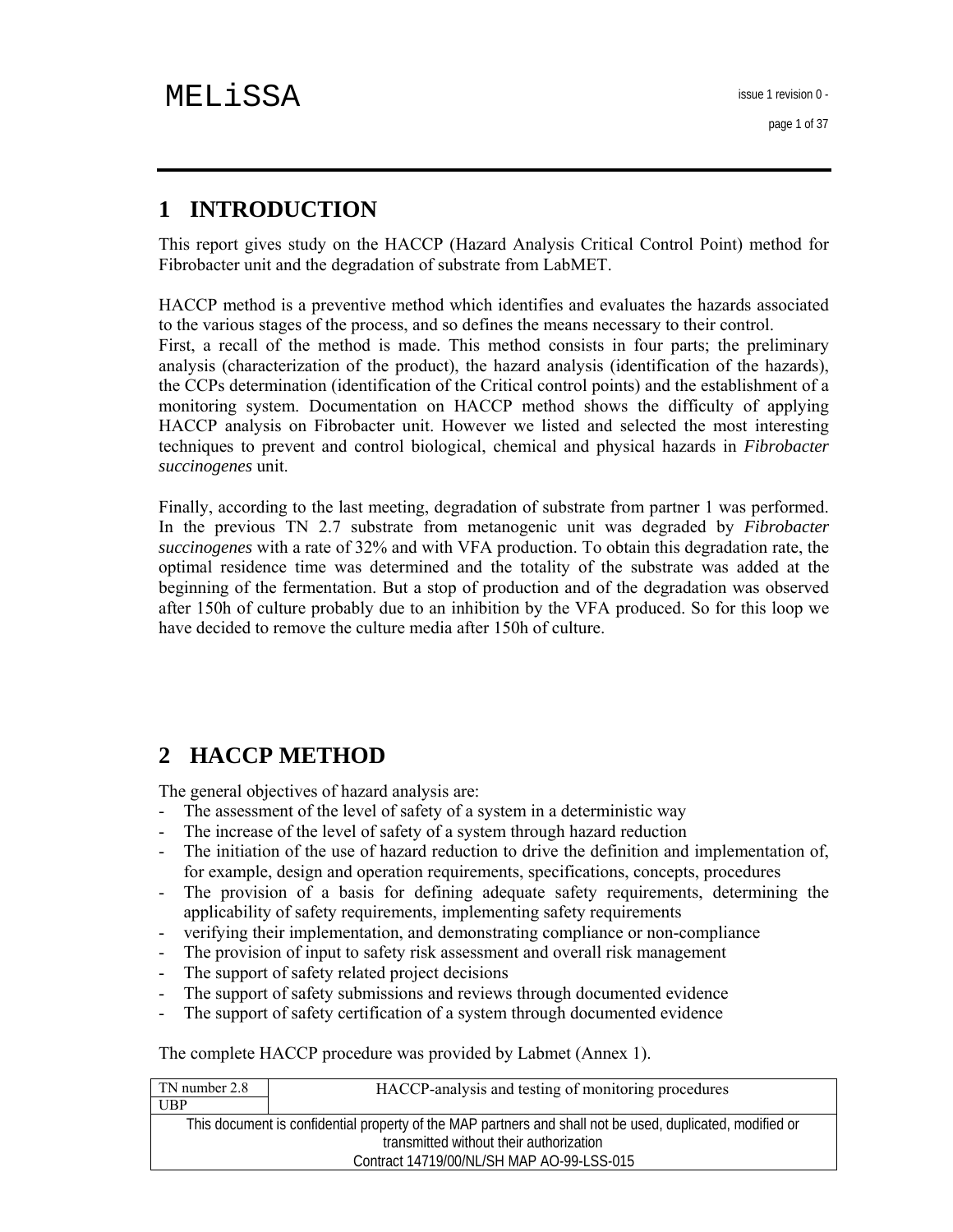



**Figure 1: The nine tasks associated with the four steps of the hazard analysis process** 

# **3 HACCP IN** *FIBROBACTER* **UNIT**

# *3.1 Definition of the hazard analysis, implementation requirements*

# 3.1.1 Definition of the hazard analysis

Within the framework of this study we are interested exclusively in *Fibrobacter succinogenes* culture in bioreactor. This bacterium is strictly anaerobic with the ability to degrade vegetable

| TN number 2.8 | HACCP-analysis and testing of monitoring procedures                                                       |
|---------------|-----------------------------------------------------------------------------------------------------------|
| UBP           |                                                                                                           |
|               | This document is confidential property of the MAP partners and shall not be used, duplicated, modified or |
|               | transmitted without their authorization                                                                   |
|               | Contract 14719/00/NL/SH MAP AO-99-LSS-015                                                                 |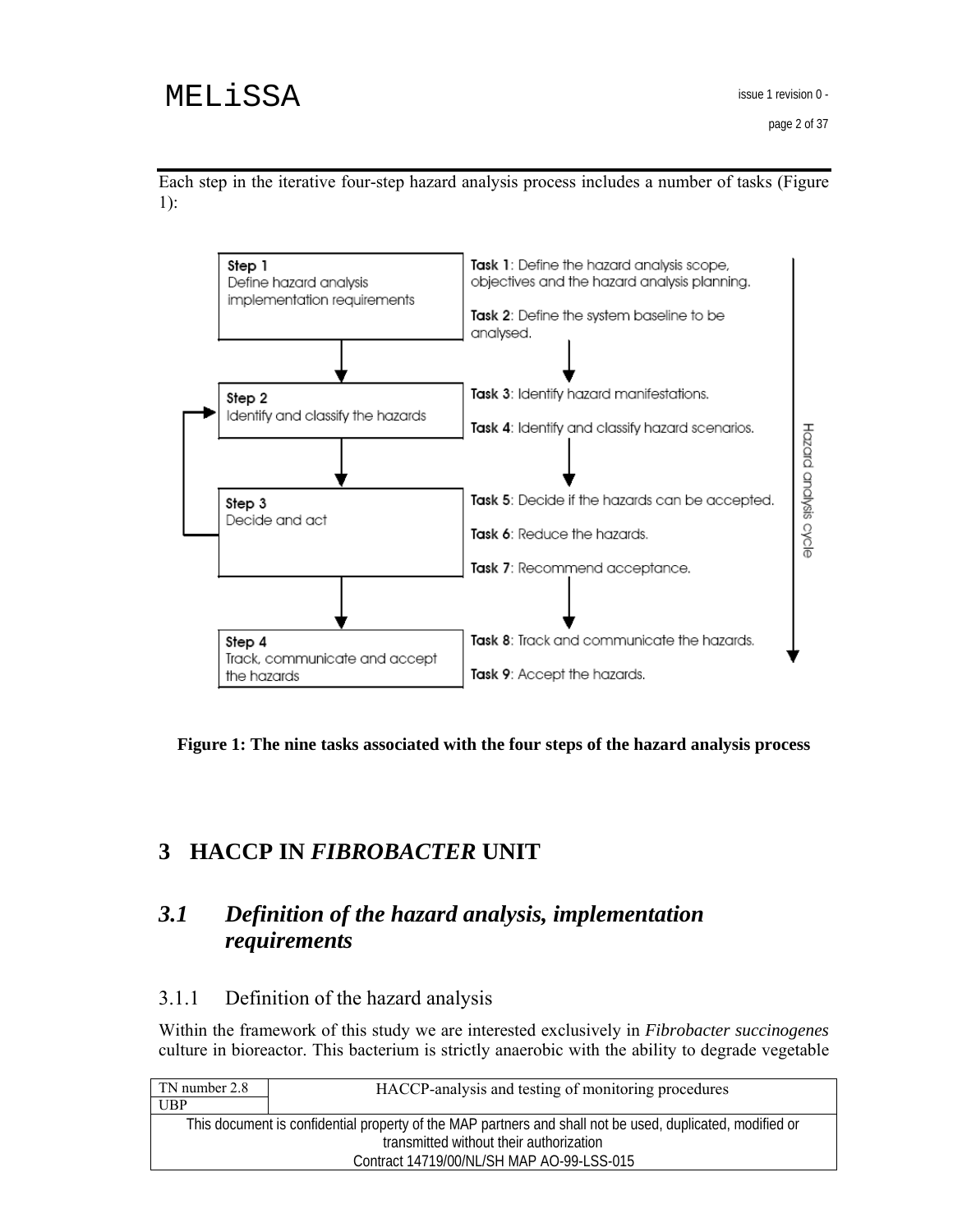wastes. The study thus covers the process of fibres digestion by *Fibrobacter succinogenes* on bioreactor since the reception of the raw materials until vegetable lyses.

The objectives of the HACCP analysis on *Fibrobacter* unit are to define the hazard which can disturb the correct operation of the system. These hazards can be of different severity (Table 1).

| <b>Category</b> | <b>Severity</b> | <b>Severity of safety consequence</b> |
|-----------------|-----------------|---------------------------------------|
|                 | Catastrophic    | Loss of the culture                   |
|                 | Critical        | Temporally disabling                  |
|                 | Marginal        | Minor disability                      |
|                 | Negligible      | Les than minor disability             |

#### **Table 1: Safety consequence severity categorization**

In this study only the hazards of catastrophic severity will be regarded as unacceptable hazards. These hazards will have thus to be controlled and regularly checked in order to avoid them. The others could be corrected by direct corrective actions.

At each stage, it is necessary to identify, to list and to describe the modes and the causes of appearance of the hazards and their effects in order to apply preventive measures. A monitoring system and a control system of the process are established in order to ensure a monitoring continuously.

There are procedures to follow when a deviation occurs and actions to confirm that the system functions according to the plan. These actions must be planned for each hazard, in order to allow an immediate action and a fast elimination of the hazard. The information led to appreciate later the appearance of the hazards and the elements necessary to their control.

The last step is the installation of a documentary system thanks to two types of documents: documents on HACCP system showing all points of the method (procedures...) and registers to prove the application and the control of the system (report...).

| TN number 2.8 | HACCP-analysis and testing of monitoring procedures                                                       |
|---------------|-----------------------------------------------------------------------------------------------------------|
| UBP           |                                                                                                           |
|               | This document is confidential property of the MAP partners and shall not be used, duplicated, modified or |
|               | transmitted without their authorization                                                                   |
|               | Contract 14719/00/NL/SH MAP AO-99-LSS-015                                                                 |
|               |                                                                                                           |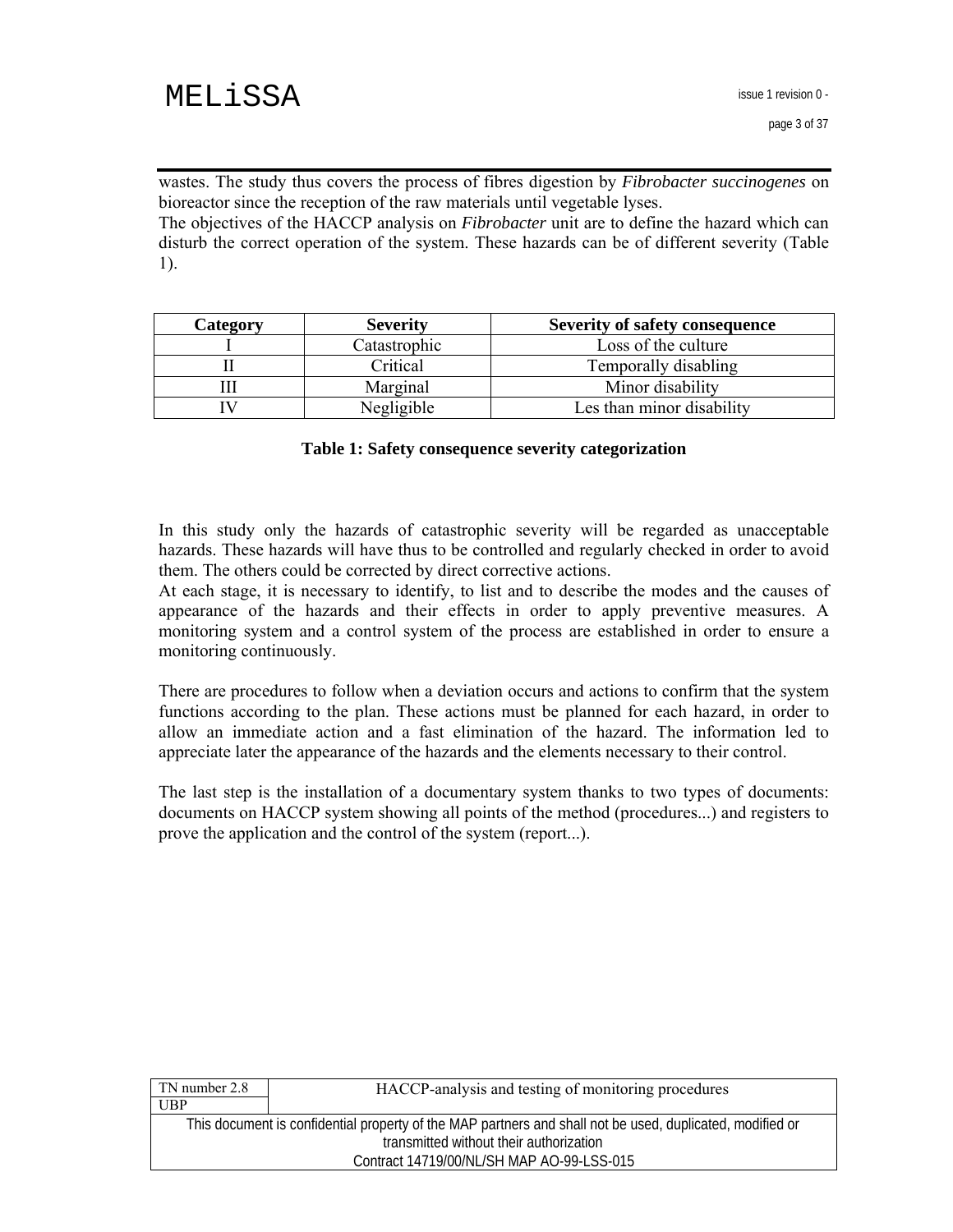# 3.1.2 Definition of the system baseline to be analysed

*Fibrobacter succinogenes* fermentation is performed in order to degrade vegetable wastes and to produce VFA and NH4. The degradation rate must be maximal in the same way for VFA and NH4 production.



**Figure 2: Diagram of the process** 

| TN number 2.8 | HACCP-analysis and testing of monitoring procedures                                                       |
|---------------|-----------------------------------------------------------------------------------------------------------|
| <b>UBP</b>    |                                                                                                           |
|               | This document is confidential property of the MAP partners and shall not be used, duplicated, modified or |
|               | transmitted without their authorization                                                                   |
|               | Contract 14719/00/NL/SH MAP AO-99-LSS-015                                                                 |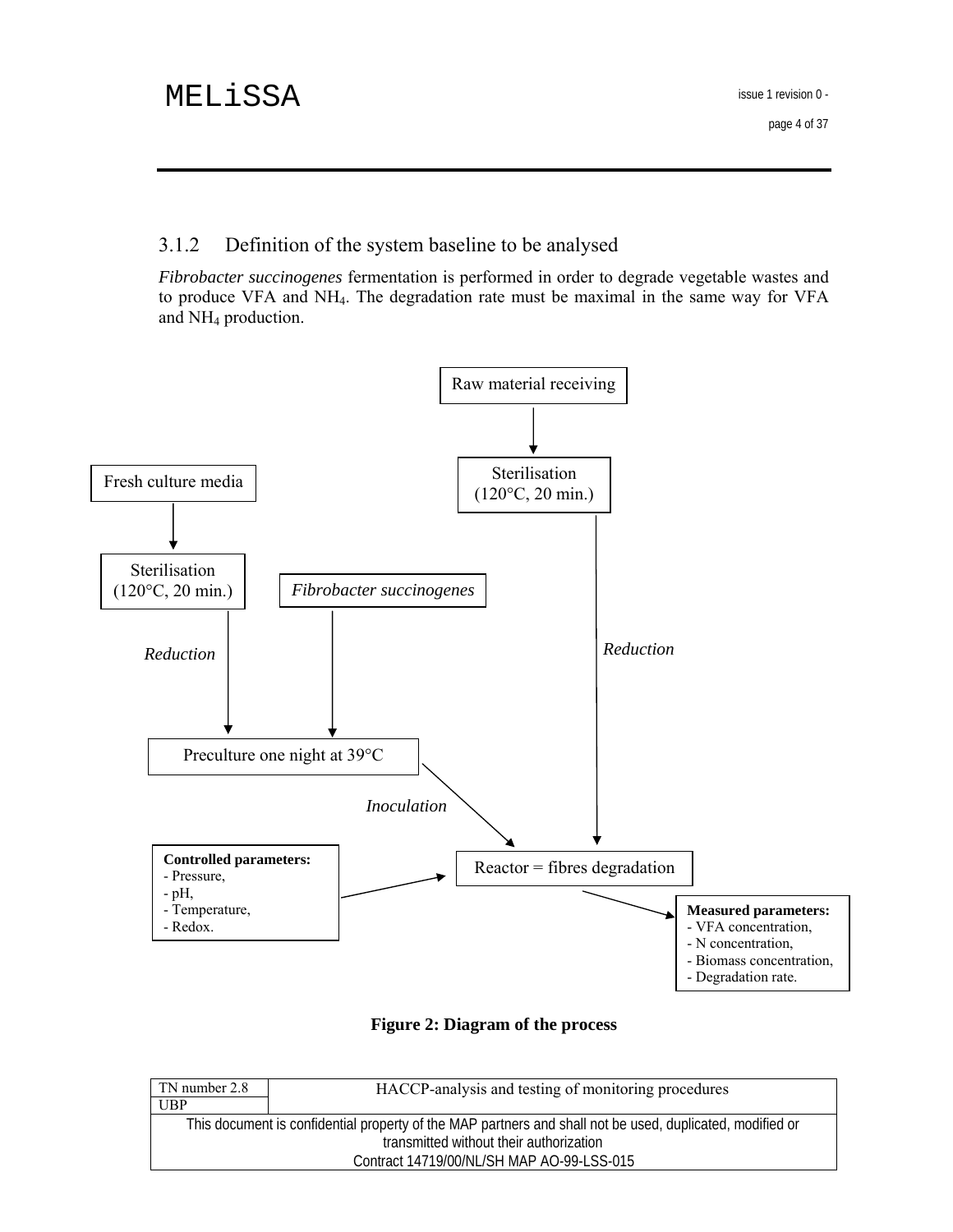The diagram of the process is described in the figure 2:

- 1. All the raw material added with the fresh medium is sterilized in order to eliminate microbial contamination risks,
- 2. A preculture is performed with fresh and sterile culture medium,
- 3. This one is incubated a night at 39°C and introduced in the bioreactor,
- 4. *F.s.* in the bioreactor degrade the vegetable wastes,
- 5. The growth is controlled by several parameters such as pH, temperature, redox…Samples are performed regularly to determinate VFA and N concentrations,
- 6. At the end of the fermentation degradation rate is determined.

The inputs of the culture are constituted by two parts, a part witch concerns the medium, the raw material and carbonate for the pH regulation and a part witch concerns the bacteria. The outputs of the culture are monomers of glucose which stem from the degradation of cellulose and hemicellulose, lignin,  $CO<sub>2</sub>$ , NH<sub>4</sub> and VFA produced during the fermentation, no CH<sub>4</sub> has ever been detected.

The inputs and outputs specifications are presented in appendix 1.

| TN number 2.8 | HACCP-analysis and testing of monitoring procedures                                                       |
|---------------|-----------------------------------------------------------------------------------------------------------|
| <b>UBP</b>    |                                                                                                           |
|               | This document is confidential property of the MAP partners and shall not be used, duplicated, modified or |
|               | transmitted without their authorization                                                                   |
|               | Contract 14719/00/NL/SH MAP AO-99-LSS-015                                                                 |
|               |                                                                                                           |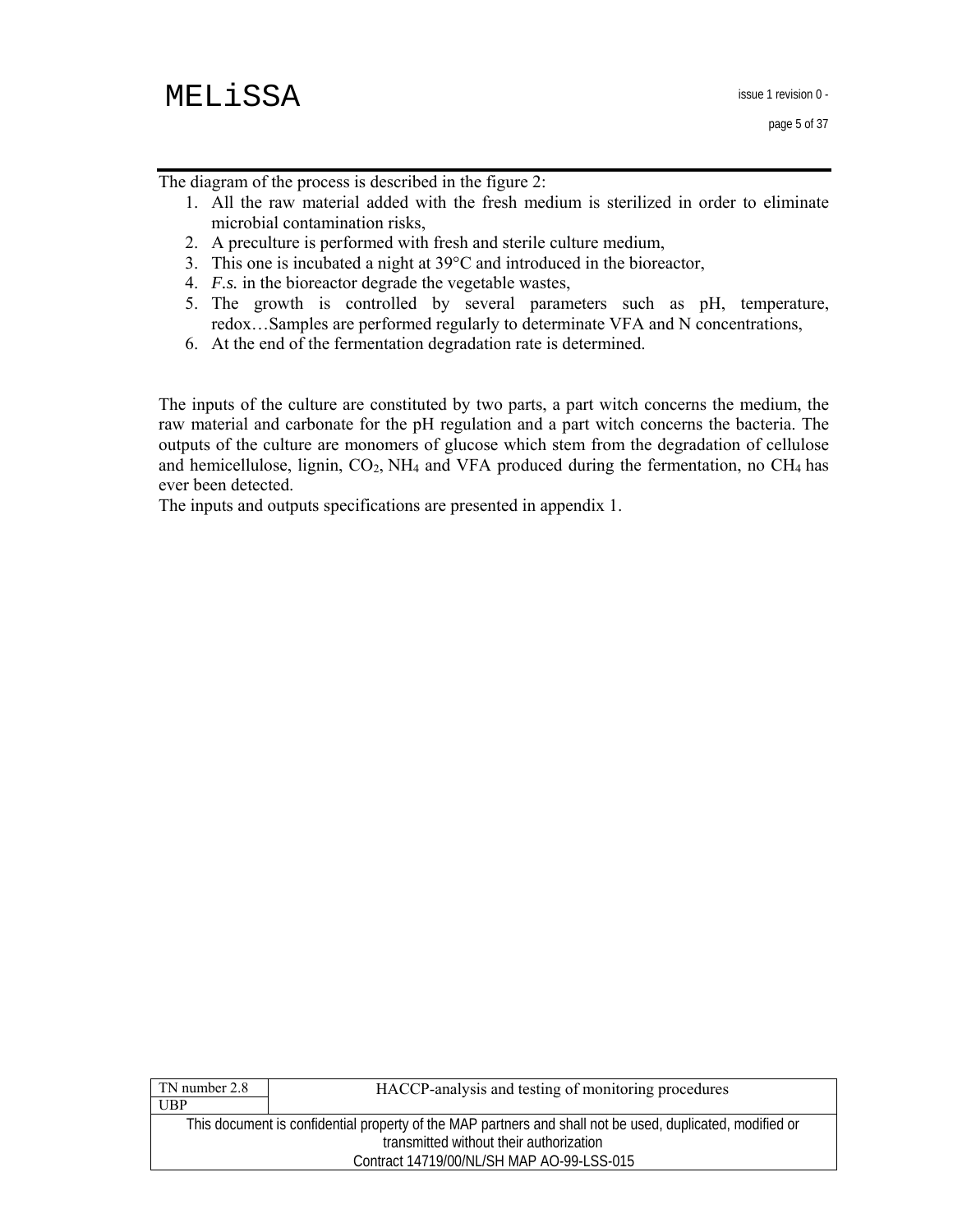issue 1 revision 0 -

page 6 of 37

|                                    | Appendix 1: SPECIFICATION<br>Bioreactor data sheet | Identification: SPE002a |
|------------------------------------|----------------------------------------------------|-------------------------|
| HACCP analysis<br>Laboratoire LGCB |                                                    | Date: 30/09/05          |
|                                    |                                                    |                         |

*Fibrobacter succinogenes* was grown in a 5 L total volume reactor (SETRIC, France) with a working volume of 4 L.



The reactor is equipped with pH, redox potential (Ingold) and temperature probes, all connected to a control unit. An absolute pressure sensor (JPB, France) is connected on the gas loop and related to the control and acquisition units. An electro-valve (2 ways, PVDF, range 2 bars over atmospheric pressure) is also connected on the gas loop in order to respect the specifications of the reactor concerning resistance to pressure. This electro-valve is first calibrated and programmed to be opened during 2.5 seconds each time that pressure in the reactor reaches 1.5 bars. This results in the reduction of pressure down to 1.15 bars. On-line acquisition of these parameters is realised on a computer with acquisition software. Data acquisition of each of these parameters is performed every 4 minutes. Temperature (regulation at 39°C by an external bath), rotation speed (100 rpm) and pH (6.0) are kept at constant values. The pH regulation is performed with a 100 g/L Na<sub>2</sub>CO<sub>3</sub> solution. This solution is connected to a peristaltic pump under the order of the control unit. Each time pH value become fewer than 6.0, the pump starts and introduces the solution to the reactor. The gas phases of the bottle and the reactor are also connected in order to ensure that the solution introduced is perfectly anaerobic For The Tenderion (The Control unit of the category of the control unit Control unit Control unit Control unit<br>
The reactor is equipped with pH, redox potential (Ingold) and temperate<br>
control unit An absolute pressure sen

| Writer         | Inspector      | <b>Approving officer</b> |
|----------------|----------------|--------------------------|
| Name:          | Name:          | Name:                    |
| Function :     | Function :     | Function :               |
| Date and visa: | Date and visa: | Date and visa:           |

| TN number 2.8                           | HACCP-analysis and testing of monitoring procedures                                                       |
|-----------------------------------------|-----------------------------------------------------------------------------------------------------------|
| <b>UBP</b>                              |                                                                                                           |
|                                         | This document is confidential property of the MAP partners and shall not be used, duplicated, modified or |
| transmitted without their authorization |                                                                                                           |
|                                         | Contract 14719/00/NL/SH MAP AO-99-LSS-015                                                                 |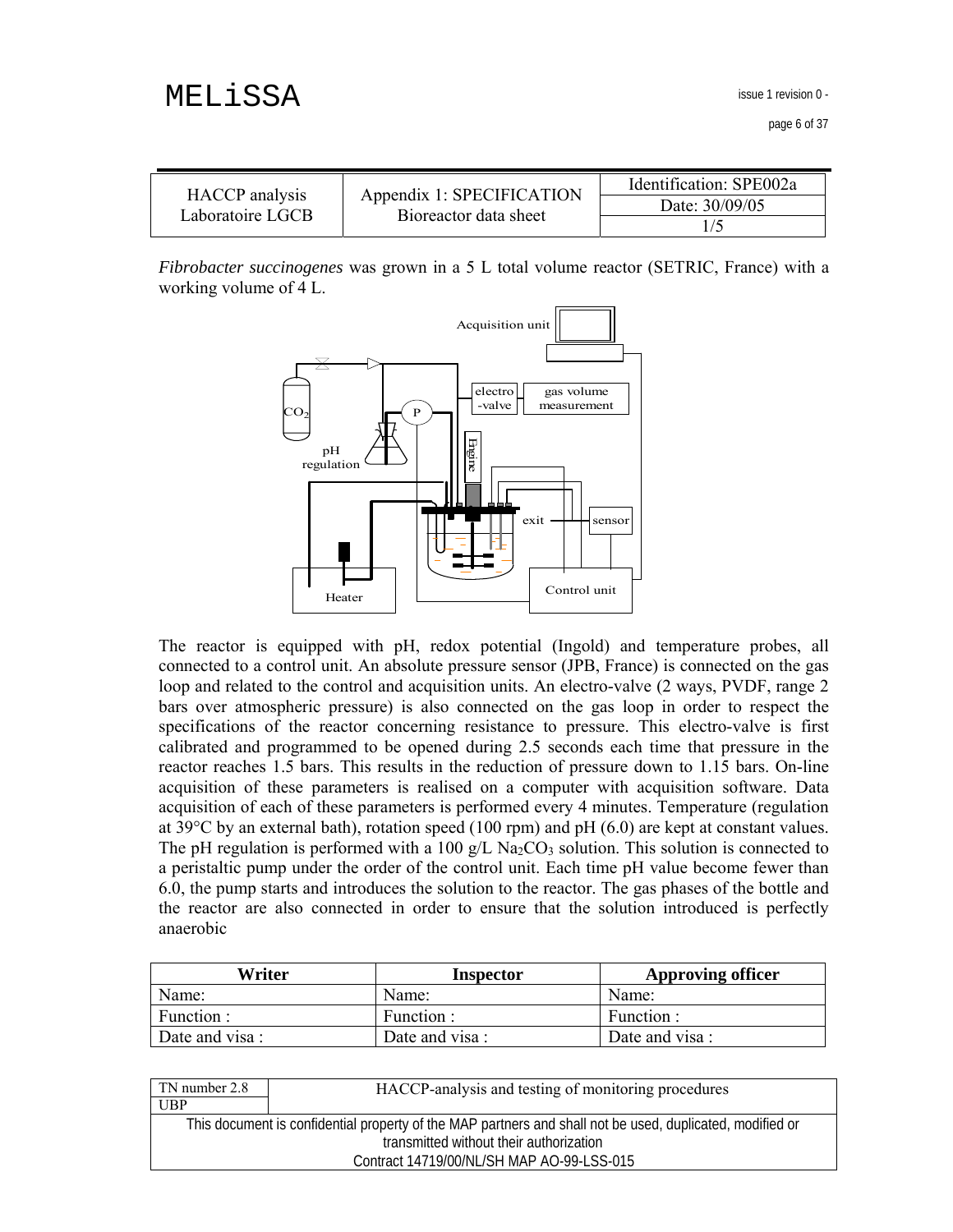issue 1 revision 0 -

|                                    | Appendix 1: SPECIFICATION<br>Culture media composition | Identification: SPE002a |
|------------------------------------|--------------------------------------------------------|-------------------------|
| HACCP analysis<br>Laboratoire LGCB |                                                        | Date: 30/09/05          |
|                                    |                                                        | 2/5                     |

# **Culture media composition:**

| Solution                                                                         | Preculture (500 mL) | Reactor $(3 L)$  |  |
|----------------------------------------------------------------------------------|---------------------|------------------|--|
| SI                                                                               | $37.5$ mL           | $225$ mL         |  |
| SII                                                                              | $37.5$ mL           | $225$ mL         |  |
| <b>SIII</b>                                                                      | $100 \mu L$         | $600$ mL         |  |
| <b>VFA</b>                                                                       | $1.5$ mL            | $9 \text{ mL}$   |  |
| <b>Biotin</b>                                                                    | $100 \mu L$         | $600 \mu L$      |  |
| <b>PABA</b>                                                                      | $50 \mu L$          | $300 \mu L$      |  |
| Resazurine                                                                       | $1.5$ mL            | $9 \text{ mL}$   |  |
| Hemin                                                                            | $350 \mu L$         | $2.1 \text{ mL}$ |  |
| Substrate                                                                        | 4 g                 | 200 g            |  |
| H <sub>2</sub> O                                                                 | $420 \text{ mL}$    | $2520$ mL        |  |
| Sterilisation 20 min. $120^{\circ}$ C                                            |                     |                  |  |
| flush with $CO2$ during one night for the reactor and 3 hours for the preculture |                     |                  |  |
| $Na_2CO_3$                                                                       | 1.6 <sub>g</sub>    | 11.2 g           |  |
| Cystein                                                                          | 0.2 g               | 1.4 <sub>g</sub> |  |

#### **Solution composition and conditioning:**

| Solution     | $\mathbf{\tilde{P}}$<br>Composition   |                | Conditioning |
|--------------|---------------------------------------|----------------|--------------|
|              | $K_2HPO_4$                            | 0,6%           |              |
| $\mathbf{I}$ | $KH_2PO_4$                            | 0,6%           |              |
|              | $(NH_4)_2SO_4$                        | 1,2%           |              |
|              | NaCl                                  | 1,2%           |              |
|              | MgSO <sub>4</sub>                     | 0,12%          |              |
|              | CaCl <sub>2</sub>                     | 0.12%          |              |
| Ш            | MnSO <sub>4</sub> , 6H <sub>2</sub> O | 0.015%         |              |
|              | CoCl <sub>2</sub> , 6H <sub>2</sub> O | 0,0015%        | $7^{\circ}C$ |
|              | FeSO <sub>4</sub> , 7H <sub>2</sub> O | 0,040%         |              |
| <b>VFA</b>   | Acetate                               | 17mL           |              |
|              | Propionate                            | $6 \text{ mL}$ |              |
|              | Butyrate                              | 4 mL           |              |
|              | Isobutyrate                           | $1 \text{ mL}$ |              |
|              | n-Valerate                            | $1 \text{ mL}$ |              |
|              | Isovalerate                           | $1 \text{ mL}$ |              |
|              | DL 2-methylbutyrate                   | $1$ mL         |              |

| Writer         | Inspector      | <b>Approving officer</b> |
|----------------|----------------|--------------------------|
| Name:          | Name:          | Name:                    |
| Function :     | Function :     | Function:                |
| Date and visa: | Date and visa: | Date and visa :          |

| TN number 2.8 | HACCP-analysis and testing of monitoring procedures                                                       |
|---------------|-----------------------------------------------------------------------------------------------------------|
| UBP           |                                                                                                           |
|               | This document is confidential property of the MAP partners and shall not be used, duplicated, modified or |
|               | transmitted without their authorization                                                                   |
|               | Contract 14719/00/NL/SH MAP AO-99-LSS-015                                                                 |
|               |                                                                                                           |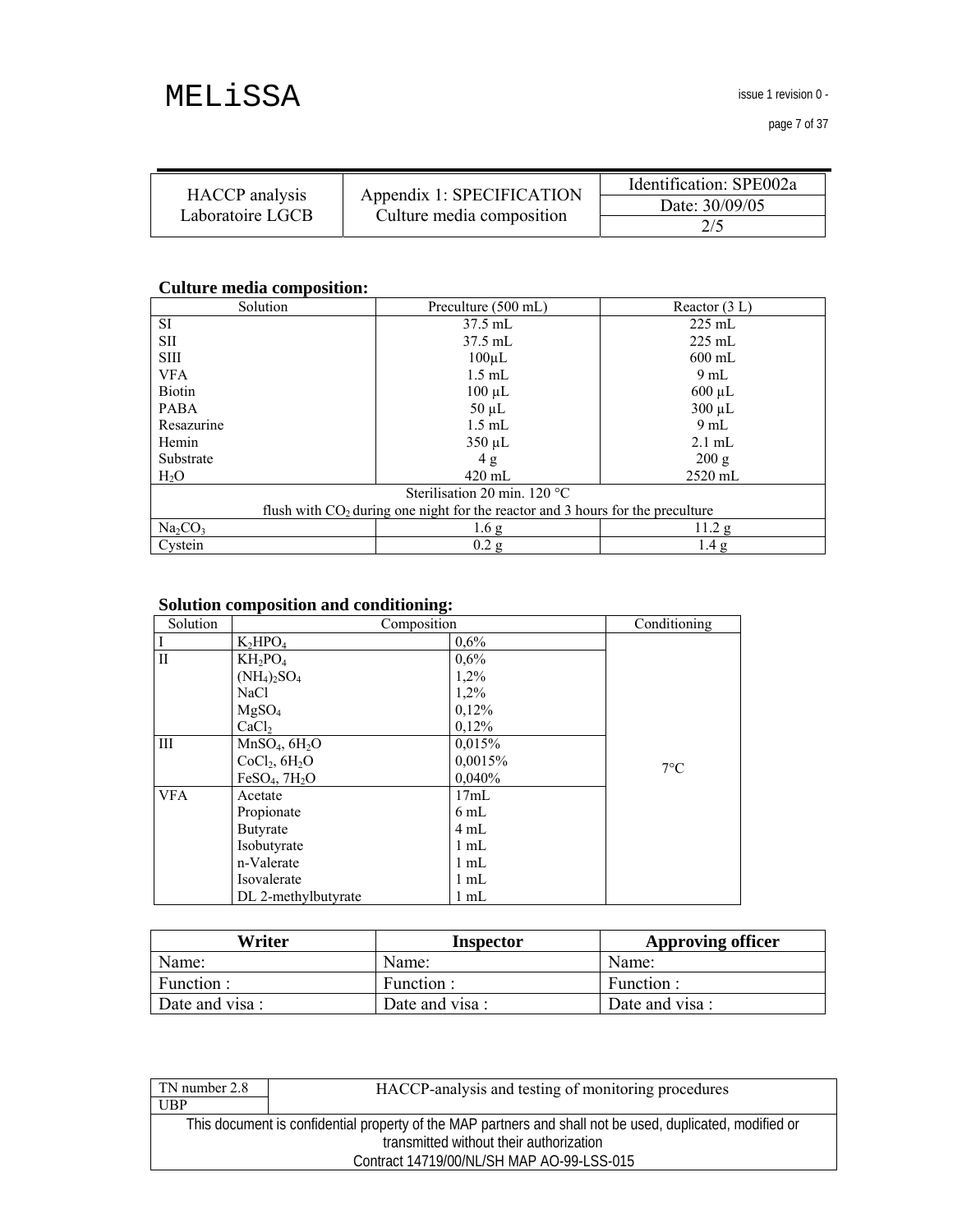issue 1 revision 0 -

| <b>HACCP</b> analysis<br>Laboratoire LGCB | Appendix 1: SPECIFICATION<br>Substrate | Identification: SPE002a |
|-------------------------------------------|----------------------------------------|-------------------------|
|                                           |                                        | Date: 30/09/05          |
|                                           |                                        |                         |

Three types of substrate are used: Glucose, vegetable wastes and LabMET substrate.

- 1. The glucose must be perfectly sterile before being introduced into the reactor.
- 2. The vegetable wastes are constituted by sterilized (20', 121°C) wheat straw, soya bean cake and green cabbage (30.66 g DM, 1/3 of each). The mixture is introduced in the initial culture media and then once a week. Wheat straw and soya bean cake are ground in dry conditions in a blender. Fresh green cabbage is first cut in small parts and then ground in a kitchen mixer. All the substrates are mixed in order to increases the surface area for the cells attachment.
- 3. The substrate is sent to us by LabMET and must be perfectly sterile before being introduced into the reactor. All the substrate is sterilised but only the solid effluent is introduced into the fermentor.

| Writer         | Inspector      | <b>Approving officer</b> |
|----------------|----------------|--------------------------|
| Name:          | Name:          | Name:                    |
| Function :     | Function:      | Function :               |
| Date and visa: | Date and visa: | Date and visa:           |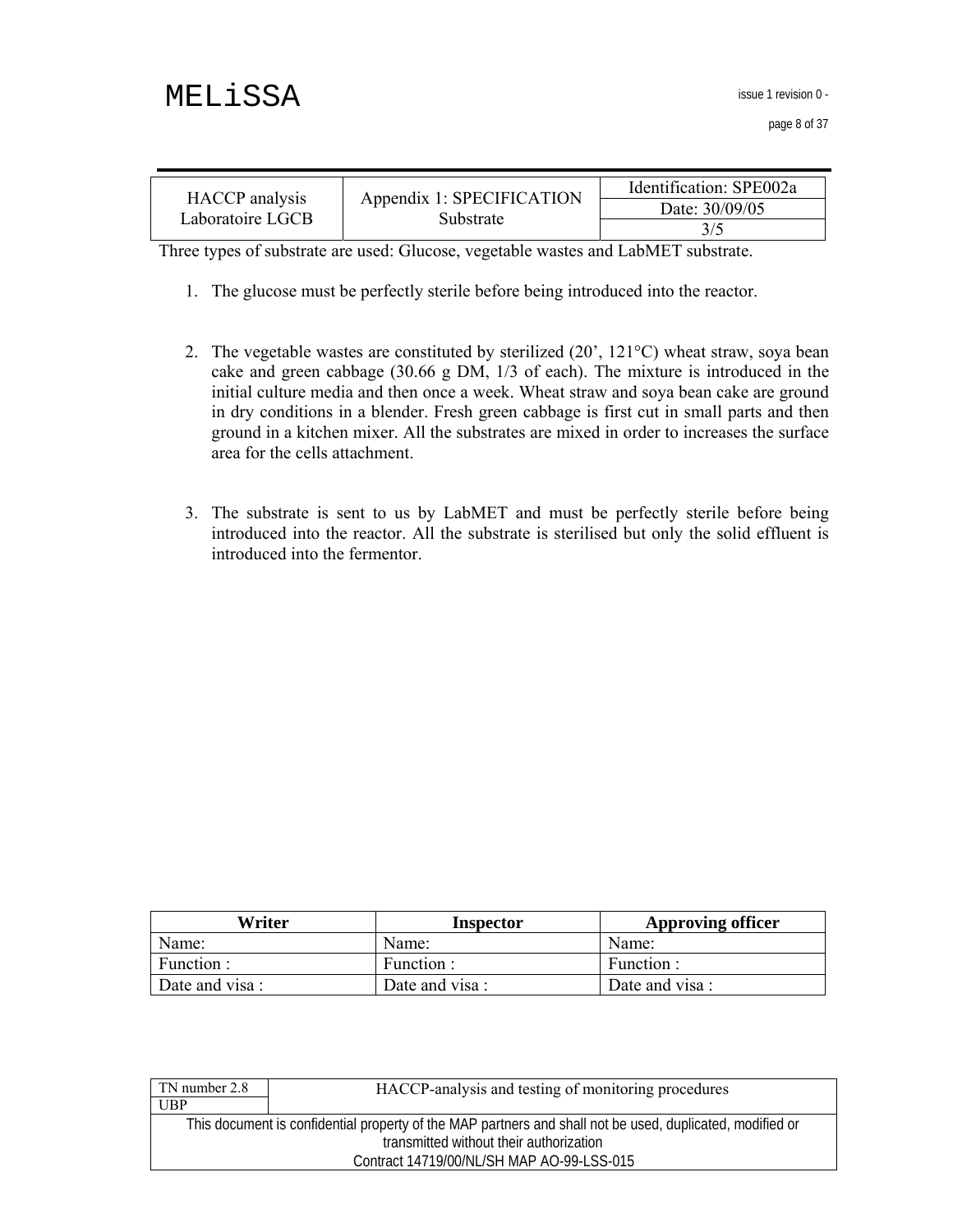| HACCP analysis   | Appendix 1: SPECIFICATION | Identification: SPE002a |
|------------------|---------------------------|-------------------------|
| Laboratoire LGCB | Fibrobacter succinogenes  | Date: 30/09/05          |
|                  |                           | 4/5                     |

#### *Fibrobacter succinogenes:*

*Fibrobacter succinogenes* S85 (ATCC 19169) a bacillus Gram +, was originally isolated from the bovine rumen (Bryant and Doestch, 1954) and has been maintained as a pure culture in laboratory ever since. It has been grown anaerobically under  $100\%$  CO<sub>2</sub> in a basal medium that contained (per litre) : 450 mg KH<sub>2</sub>PO<sub>4</sub>, 450 mg K<sub>2</sub>HPO<sub>4</sub>, 900 mg NaCl, 1.8 g (NH<sub>4</sub>)<sub>2</sub>SO<sub>4</sub>, 90 mg MgSO4, 90 mg CaCl2, 3 mg MnSO4, 6 H2O, 0.3 mg CoCl2 6 H2O, 8 mg FeSO4 7 H2O, 0.25 mg biotin, 0.005 mg para-aminobenzoic acid (PABA), 0.01 mg hemin, a mixture of volatile fatty acids (VFA) (Gaudet et al., 1992) and carbon substrate.

*Fibrobacter succinogenes* have culture conditions defined by Bryant and Doestch (1954) i.e. a temperature of 39°C and a pH of 6.

#### **Metabolism:**

*Fibrobacter succinogenes* uses cellulose, glucose or cellobiose as carbon and energy source and ammonia as only nitrogen source to produce acetate, succinate and carbon dioxide mainly. This bacterium (Wells and Russel, 1996) requires for its growth: ammonia, volatile fatty acids: valerate, isobutyrate and DL 2 methylbutyrate, acid para aminobenzoïc, the ions such as Na+, K+, Mg2+, Ca2+, phosphate and carbonate.

The depletion of these factors in the medium causes the loss of the capacity to degrade cellulose by *Fibrobacter succinogenes*.

*Fibrobacter succinogenes* produces primarily four metabolites: succinate, acetate which is obtained starting from acetyl CoA, during the fermentation of hexoses (Miller, 1978), but also, butyrate and some traces of formate obtained by the reduction of the carbon dioxide or by the oxidation of the pyruvate (Matheron, 1997).

| Writer         | Inspector       | <b>Approving officer</b> |  |
|----------------|-----------------|--------------------------|--|
| Name:          | Name:           | Name:                    |  |
| Function :     | Function :      | Function :               |  |
| Date and visa: | Date and visa : | Date and visa:           |  |

| <b>UBP</b>                                                                                                |  |
|-----------------------------------------------------------------------------------------------------------|--|
|                                                                                                           |  |
| This document is confidential property of the MAP partners and shall not be used, duplicated, modified or |  |
| transmitted without their authorization                                                                   |  |
| Contract 14719/00/NL/SH MAP AO-99-LSS-015                                                                 |  |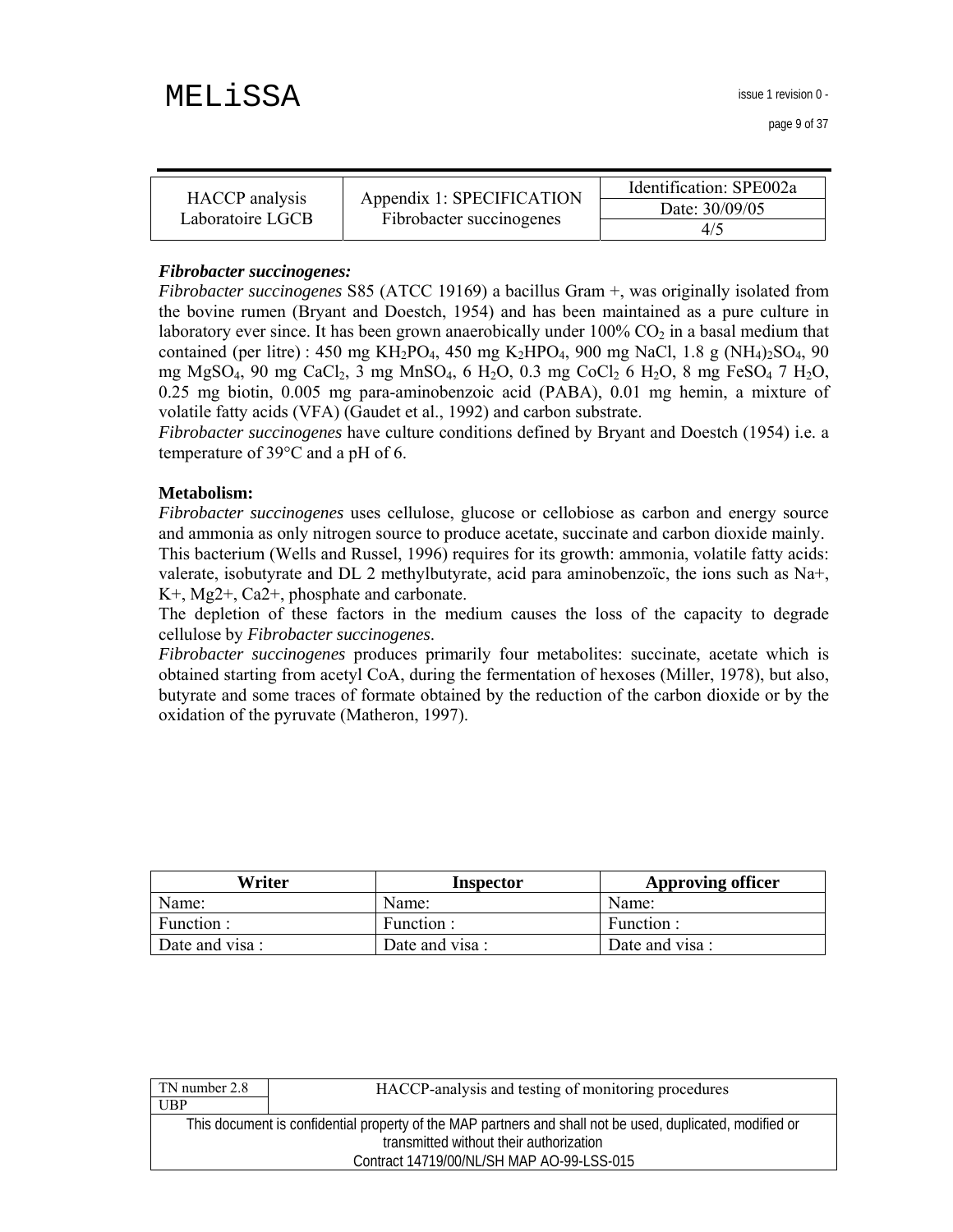issue 1 revision 0 -

page 10 of 37

|                                    |                                                       | Identification: SPE002a |  |
|------------------------------------|-------------------------------------------------------|-------------------------|--|
| HACCP analysis<br>Laboratoire LGCB | Appendix 1: SPECIFICATION<br>Fibrobacter succinogenes | Date: 30/09/05          |  |
|                                    |                                                       | 5/5                     |  |

#### **Fibres degradation:**

*Fibrobacter succinogenes* is one of the major cellulolytic bacteria found in the bovine rumen (Stewart and Flint, 1989). This bacterium digests very efficiently the more crystalline forms of cellulose such as wheat straw. Moreover it becomes predominant among the cellulolytic bacteria when ruminants are fed with poor diet i.e. highly lignified material. Except for the lignin, all the parietal polymers of the vegetable cells are degraded by *Fibrobacter succinogenes* thanks to a complex cellulolytic system. These enzymes have different modes of action but act as synergy in order to degrade parietal polymers in an optimal way (Forsberg et al., 1984). This complex equipment and the synergistic actions are probably the main explanation of the efficiency of vegetables degradation. Xylanases or disconnecting enzymes (Forsberg et al., 1994) allow the separation of hemicellulose and lignin from the rest of the matrix and lead to improve the degradation of hemicellulose (Mc Dermid et al., 1990). After a narrow adhesion with the cell walls of the vegetables (Fields et al., 2000) the cellulose is depolymerized and releases in cellodextrine which will be hydrolyzed in glucose and cellobiose in the periplasm. Glucose and cellobiose are then fermented in succinate, acetate (Miller, 1978; Stewart and Flint, 1989),  $CO<sub>2</sub>$  as main metabolites and a short amount of formate.

| Writer         | Inspector       | <b>Approving officer</b> |  |
|----------------|-----------------|--------------------------|--|
| Name:          | Name:           | Name:                    |  |
| Function :     | Function:       | Function :               |  |
| Date and visa: | Date and visa : | Date and visa:           |  |

| TN number 2.8 | HACCP-analysis and testing of monitoring procedures                                                       |
|---------------|-----------------------------------------------------------------------------------------------------------|
| UBP           |                                                                                                           |
|               | This document is confidential property of the MAP partners and shall not be used, duplicated, modified or |
|               | transmitted without their authorization                                                                   |
|               | Contract 14719/00/NL/SH MAP AO-99-LSS-015                                                                 |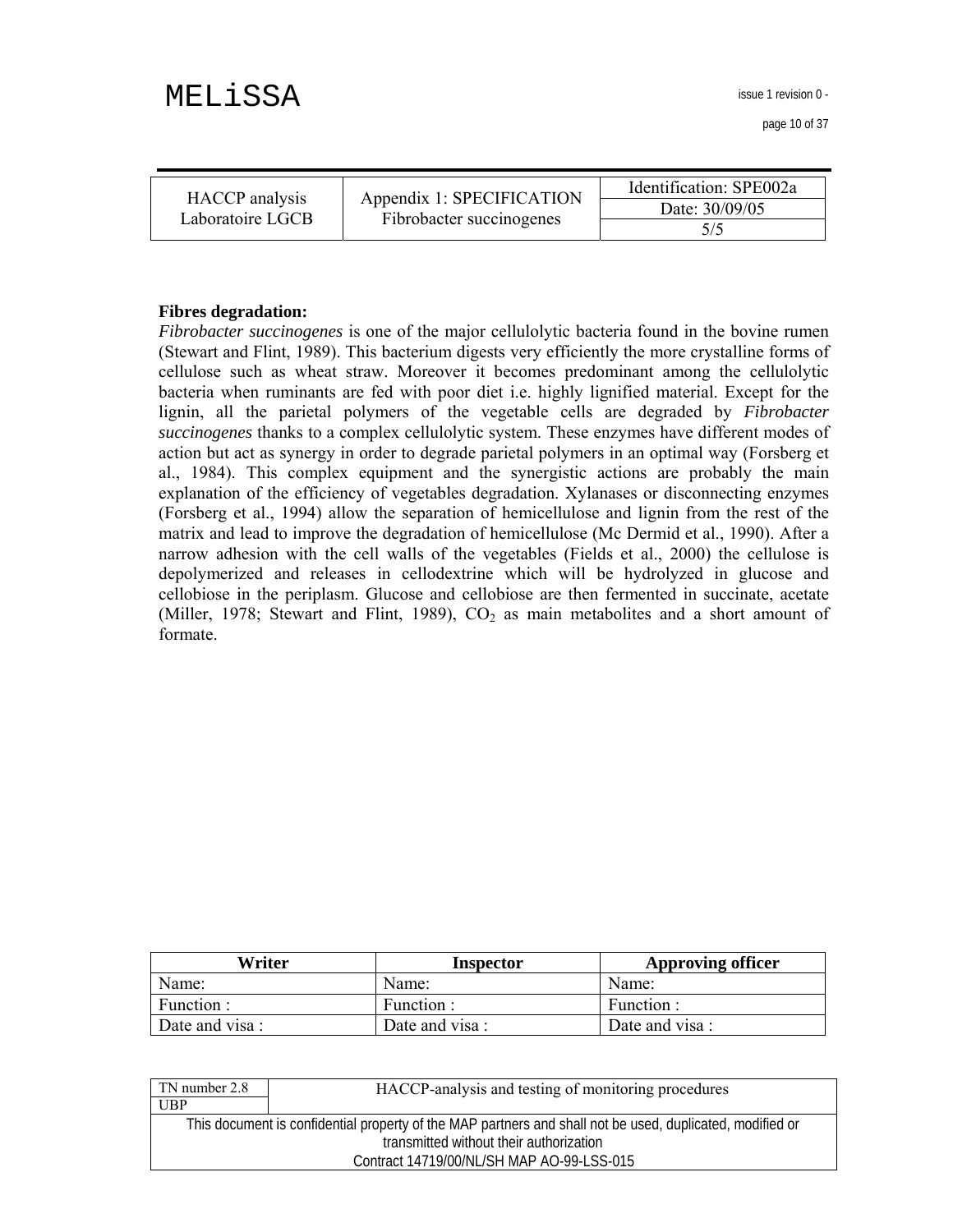# *3.2 Identification and classification of the hazard*

# 3.2.1 Identify hazard manifestations

The hazards in this study are microbiological, physical and chemical. These dangers relate to the process just as the users. i.e. the process hazards as an explosion due to pressure increase can cause damage to the users and bad handling of the operator as an introduction of a chemical into the reactor can cause damage to the process (stop of growth for example)

Microbiological hazards: Control of the axenicity of the MELiSSA compartments is needed because contaminants (bacteria, fungi, protests, viruses, bacteriophages) constitute a major concern in the proper functioning and maintenance of a closed artificial ecosystem. Contamination by biomolecules, normally not produced in a given compartment, may result in reactor instability or even collapse of the system, rendering the biomass of Arthrospira sp. Unsuitable for human consumption. In addition, contamination of compartment IV by pathogenic organisms will pose serious risks to human health.

The source of contamination of Fibrobacter unit can be germs with the same cellulolytic properties as *Fibrobacter succinogenes* and able to growth in anaerobic conditions and with very low redox conditions. Among these micro-organisms we can quote:

- Cellulolytic microorganisms of the rumen such as *Ruminoccoccus albus* or *R. flavefacians*. These bacteria degrade vegetables and produce soluble sugars like *F.s.*.
- Anaerobic bacteria of the ground such as *Clostridium naviculum* and *C. Botulicum*.

Physical hazards: The physical hazards are mainly parameters such as temperature, pressure, pH, liquid or gas leak and anaerobic conditions which would be badly regulated and could disturb bacterial growth. Pressure built up due to malfunction of the pressure release valve might lead to explosion and consequent loss of the culture. Additionally, there are risks to the users.

For the same reason as for microbiological hazards, it can also be a dysfunction of the material of measurement or sterilization but also contaminants such as the plastics, metal or glass which could be introduced into the medium following bad handling.

Chemical hazards

In the same way if chemical compounds are introduced into the culture medium they could contaminate the culture and pose serious risks to human health and to culture health. The material can also be a chemical contamination of the medium if is damaged. Although the components of the fermentor are essentially in glass or stainless steel the risk remains present. This is due to the fact that the medium is corrosive and thus could deteriorate stainless steel.

| <b>Generic hazards</b> | <b>Subsystem elements</b> |           |                   |           |
|------------------------|---------------------------|-----------|-------------------|-----------|
|                        | <i>F. succinogenes</i>    | Fermentor | <b>Substrates</b> | Autoclave |
| Microbiological        |                           |           |                   |           |
| Physical               |                           |           |                   |           |
| Chemical               |                           |           |                   |           |

The generic hazards applicable to the system design are presented in table 2

#### **Table 2: Hazard matrix on** *F. succinogenes* **unit**

| TN number 2.8 | HACCP-analysis and testing of monitoring procedures                                                       |
|---------------|-----------------------------------------------------------------------------------------------------------|
| UBP           |                                                                                                           |
|               | This document is confidential property of the MAP partners and shall not be used, duplicated, modified or |
|               | transmitted without their authorization                                                                   |
|               | Contract 14719/00/NL/SH MAP AO-99-LSS-015                                                                 |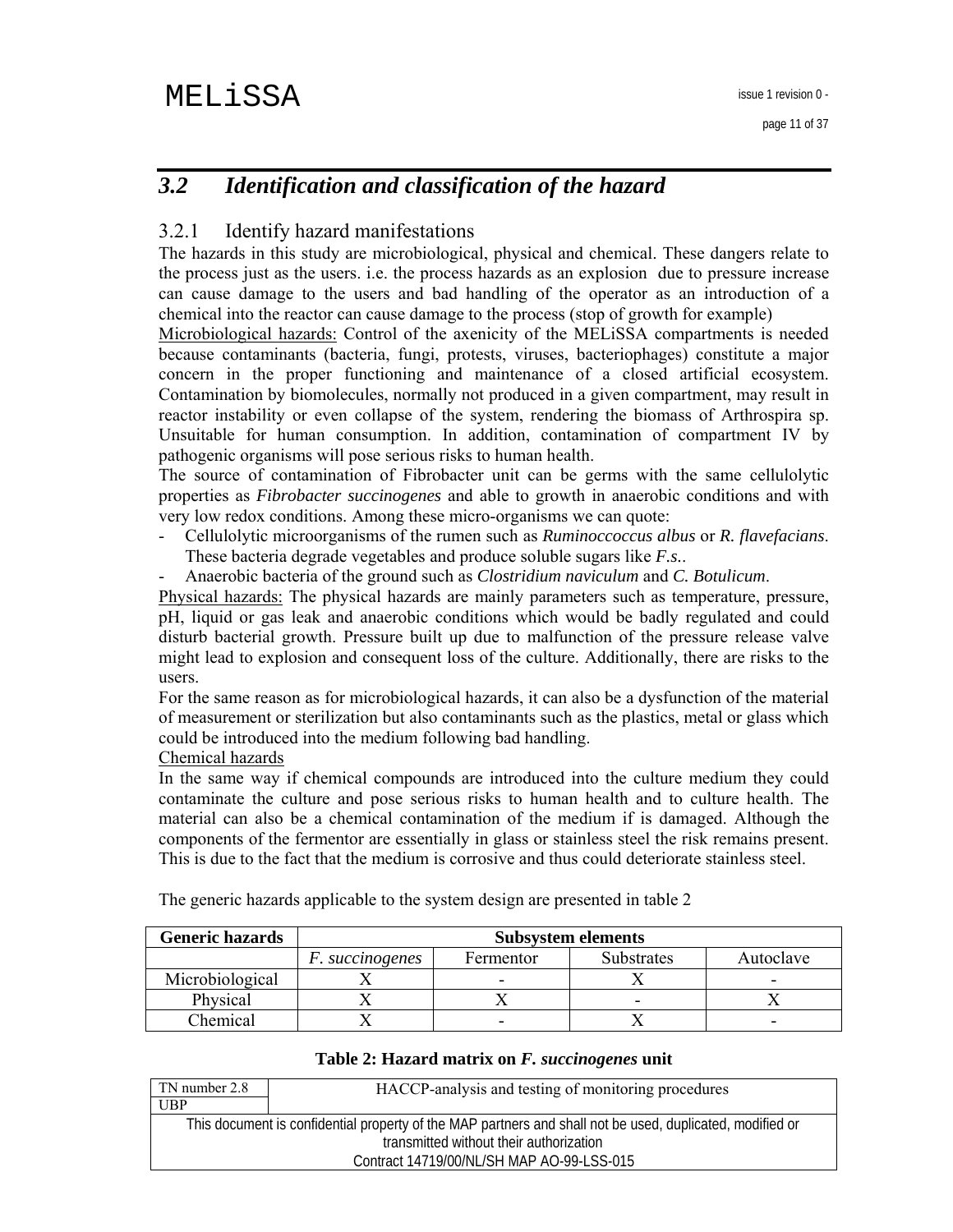The description of the hazard manifestations are given in table 3.

| <b>Subsystems</b>  | <b>Manifestations</b>                                                                                     |  |
|--------------------|-----------------------------------------------------------------------------------------------------------|--|
| F. succinogenes    | No growth / no production of metabolites or production of other<br>metabolites / no degradation of wastes |  |
| Fermentor controls | Increase of the pressure or of the temperature                                                            |  |
| Substrates         | Presence of microorganisms                                                                                |  |
| Autoclave          | Bad sterilisation of the fermentor or of the raw material so<br>contamination of the strain               |  |

### **Table 3 Manifestation of the hazards**

# 3.2.2 Identification and classification of the hazard scenarios

| Hazard<br>manifestation         | Cause-Events-Consequence                                                                 | Consequence<br>severity | Observable<br>symptoms      |
|---------------------------------|------------------------------------------------------------------------------------------|-------------------------|-----------------------------|
| Microbial<br>contamination      | Faulty operation of the autoclave-<br>contamination-growth of a non-desired<br>bacterium | Catastrophic            | None or<br>production of an |
|                                 | No sterile inoculation-contamination-<br>growth of a non-desired bacterium               | Catastrophic            | other metabolite            |
| Chemical<br>contamination       | Faulty preparation of the culture<br>media-stop of F.s. growth-no<br>degradation         | Catastrophic            | None                        |
| Variation of the                | Malfunction of the control unit-<br>pressure increase-explosion                          | Critical                | Pressure<br>increase        |
| pressure                        | Electric breakdown-stop of the                                                           | Negligible              | Pressure drop               |
| Variation of the<br>temperature | monitoring control-decrease of the<br>growth                                             | Marginal                | Temperature<br>drop         |
| Variation of the                | Electric breakdown-stop of the<br>monitoring control-decrease of the<br>growth           | Marginal                | pH drop                     |
| pH                              | Electric breakdown-stop of the pH<br>regulation-decrease of the growth                   | Critical                |                             |

### **Table 4: Hazard scenarios**

| TN number 2.8 | HACCP-analysis and testing of monitoring procedures                                                       |
|---------------|-----------------------------------------------------------------------------------------------------------|
| UBP           |                                                                                                           |
|               | This document is confidential property of the MAP partners and shall not be used, duplicated, modified or |
|               | transmitted without their authorization                                                                   |
|               | Contract 14719/00/NL/SH MAP AO-99-LSS-015                                                                 |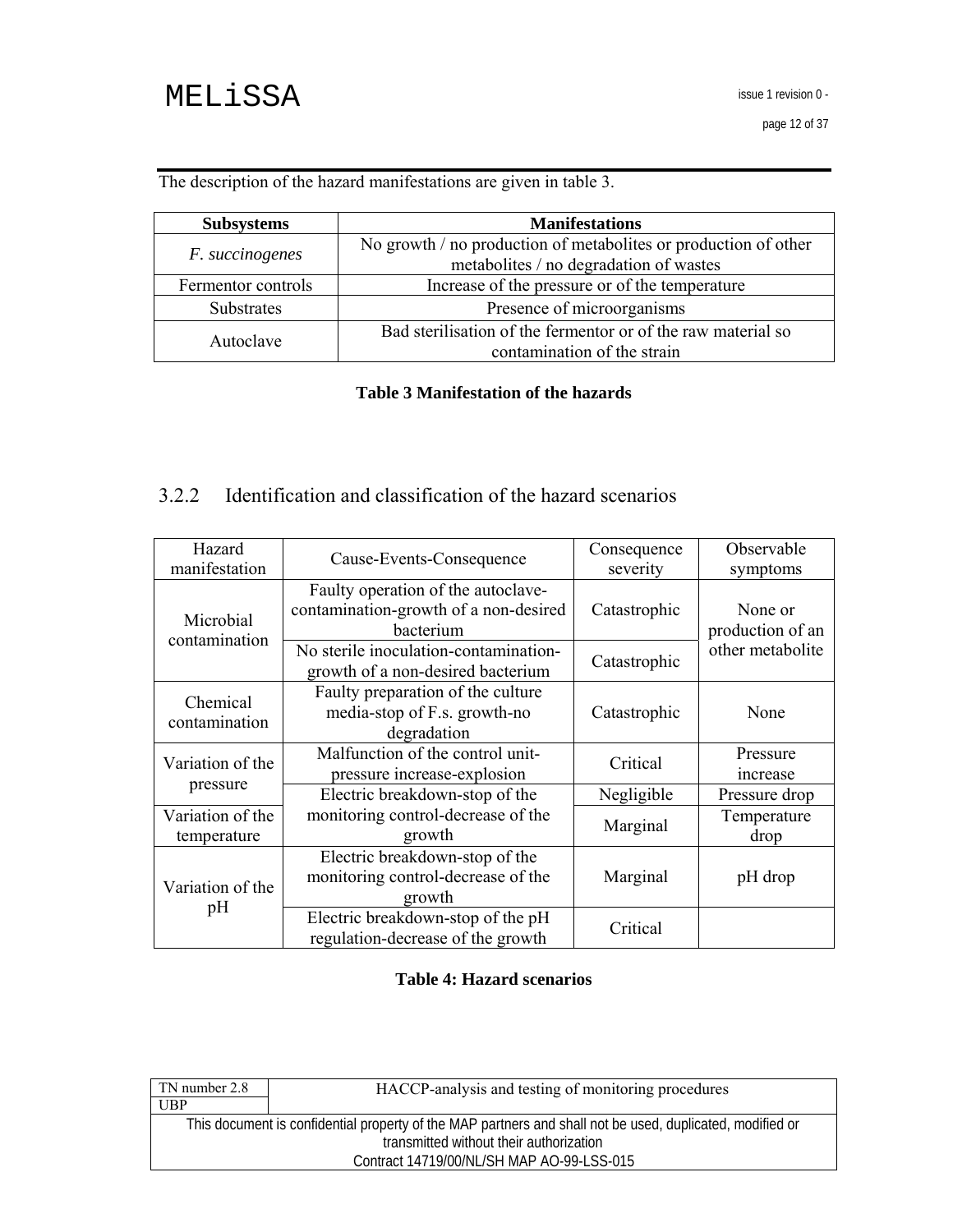# *3.3 Decide and act*

### 3.3.1 Decide if the hazards can be accepted

At this step, the hazards are identified but not all can be accepted. An acceptable hazard is a point at witch control can be applied to prevent or eliminate a safety hazard or reduce it to an acceptable level.

Hazards should not be too important in order to focus on a point in particular. It is necessary for each hazard to apply, in complement of the preventive measures defined previously, a control monitoring. A minimum and/or maximum value (critical limit), which respect is necessary to ensure the effective control of the hazard, are defined for each parameters. This identification of the critical limits is the first corrective action.

In this study, fermentor hazards are acceptable because they are online monitored. Online monitoring allows making direct corrective actions. Similarly, the hazards are acceptable for substrate. Indeed, substrate is sterilised before being introduced in the fermentor.

However, contamination can still occur during inoculation of the reactor, and no direct corrective actions can be applied. This highlights the needs for controls.

### 3.3.2 Reduction of the hazard

The respect of the critical limits insures the control of the hazards (table 5).

| <b>Step</b> | <b>Critical limits</b>                                                                        |
|-------------|-----------------------------------------------------------------------------------------------|
|             | Sterilisation Sensibility of the luminometer $(0.1\text{pg ATP}$ in 100 µg luciferase buffer) |
| inoculation | Limits of biology molecular tests                                                             |

#### **Table 5: Critical limits**

The first hazard is associated to the sterilization by autoclave of the process container and culture medium. The risks are due to a bad adjustments or a dysfunction of the autoclave. The preventive measures which must be taken are

To respect the autoclaving procedure

To respect the maintenance plan and tests procedures (appendix 2).

The second hazard is associated to bacterial contamination during inoculation. Regular checking of culture parameters (VFA…) associated to molecular biology tests allow to determine whether the culture is contaminated or not.

The preventive measure is to respect thoroughly the inoculation procedure (appendix 2).

| TN number 2.8 | HACCP-analysis and testing of monitoring procedures                                                       |
|---------------|-----------------------------------------------------------------------------------------------------------|
| <b>UBP</b>    |                                                                                                           |
|               | This document is confidential property of the MAP partners and shall not be used, duplicated, modified or |
|               | transmitted without their authorization                                                                   |
|               | Contract 14719/00/NL/SH MAP AO-99-LSS-015                                                                 |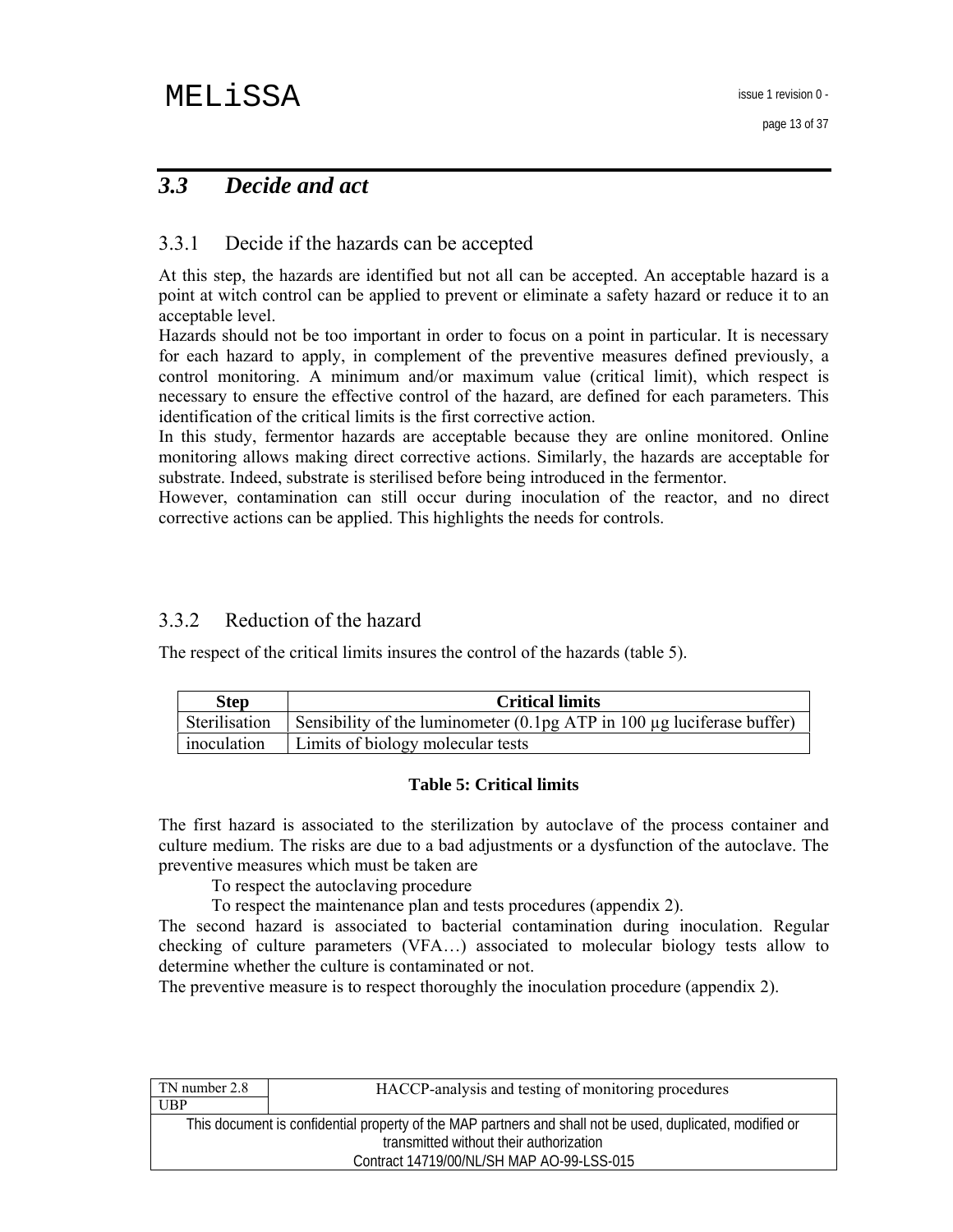issue 1 revision 0 -

page 14 of 37

|                  |                                                         | Identification: I.PRO001a |
|------------------|---------------------------------------------------------|---------------------------|
| HACCP analysis   | Appendix 2: Verification of<br>the autoclave efficiency | Date: 30/09/2005          |
| Laboratoire LGCB |                                                         |                           |

#### **Objective**

The purpose of this instruction is to give the precautions to check the good effectiveness of the autoclave on the laboratory equipments.

#### **Who?**

Only the people competent and authorized to handle the autoclave can use it.

#### **Where?**

The autoclave must be located in a particular room.

#### **When?**

According to a planning elaborated and recorded by the person in charge for the fermentor.

#### **How?**

The efficiency of sterilisation is checked by carrying out sterilisation tests using thermosensitive bacteria. To perform this test thermosensitive bacteria are cultivated in flask and sterilised by autoclave 20 min at 121°C then this culture is inoculated in sterile conditions on solid medium. If bacteria growth, the autoclave must be control.

| Writer         | Inspector      | <b>Approving officer</b> |
|----------------|----------------|--------------------------|
| Name:          | Name:          | Name:                    |
| Function :     | Function :     | Function:                |
| Date and visa: | Date and visa: | Date and visa :          |

| HACCP-analysis and testing of monitoring procedures                                                       |
|-----------------------------------------------------------------------------------------------------------|
|                                                                                                           |
| This document is confidential property of the MAP partners and shall not be used, duplicated, modified or |
| transmitted without their authorization                                                                   |
| Contract 14719/00/NL/SH MAP AO-99-LSS-015                                                                 |
|                                                                                                           |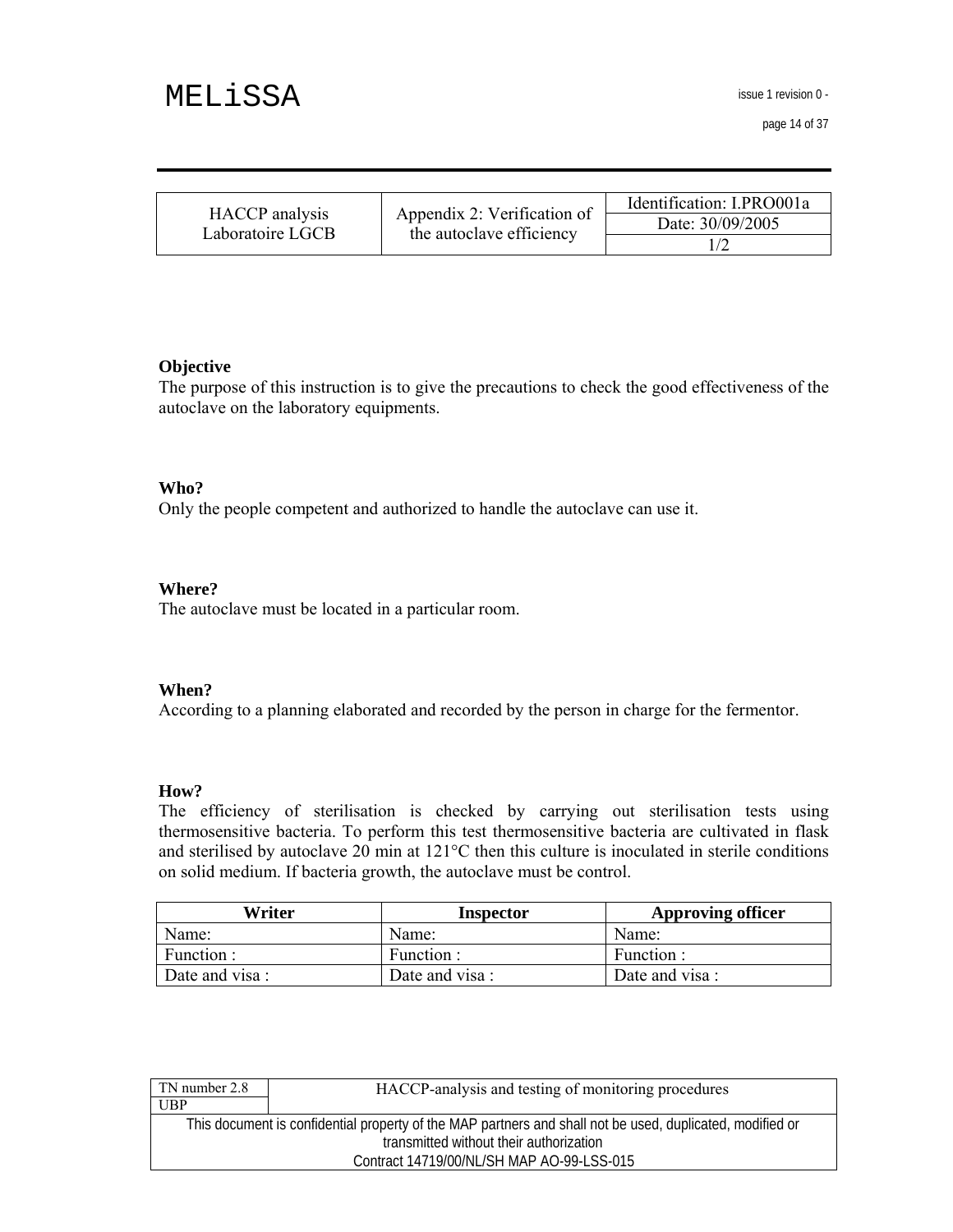issue 1 revision 0 -

page 15 of 37

|                                    |                                 | Identification: I.PRO002a |
|------------------------------------|---------------------------------|---------------------------|
| HACCP analysis<br>Laboratoire LGCB | Appendix 2: Fibrobacter         | Date: 30/09/2005          |
|                                    | <i>succinogenes</i> inoculation |                           |

#### **Objective**

The purpose of this instruction is to give the precautions for the inoculation of *F.s*..

#### **Who?**

Only the people competent and authorized to inoculate in the fermentor can do it.

#### **When?**

The inoculation is performed at the beginning of every culture in bioreactor. Before inoculation the fermentor must be sterilised and the atmosphere must be saturated with CO2.

#### **How?**

Sterile material (grips, funnel….) must be used at all inoculation steps.

| Writer         | Inspector       | <b>Approving officer</b> |
|----------------|-----------------|--------------------------|
| Name:          | Name:           | Name:                    |
| Function :     | Function:       | Function:                |
| Date and visa: | Date and visa : | Date and visa :          |

| TN number 2.8                                                                                             | HACCP-analysis and testing of monitoring procedures |  |
|-----------------------------------------------------------------------------------------------------------|-----------------------------------------------------|--|
| UBP                                                                                                       |                                                     |  |
| This document is confidential property of the MAP partners and shall not be used, duplicated, modified or |                                                     |  |
|                                                                                                           | transmitted without their authorization             |  |
|                                                                                                           | Contract 14719/00/NL/SH MAP AO-99-LSS-015           |  |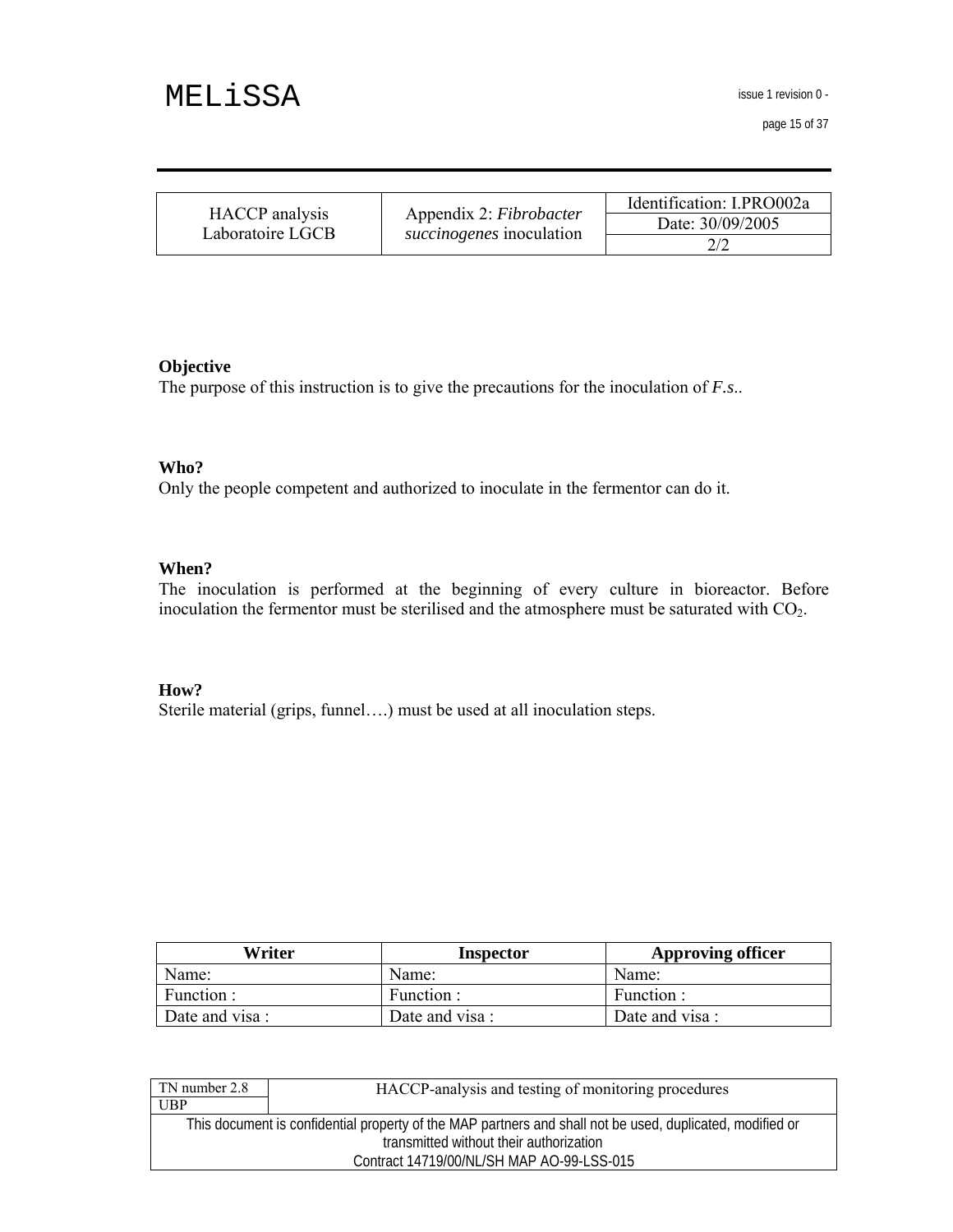# *3.4 Track, communicate and accept the hazards*

3.4.1 Tack and communicate the hazards (Table 6)

|             | <b>Corrective actions</b>               |                               |  |
|-------------|-----------------------------------------|-------------------------------|--|
| <b>Step</b> | <b>Means of action</b>                  | <b>Responsible</b>            |  |
|             | Calibration of the autoclave set values |                               |  |
| Autoclave   | (Temperature, Pressure, Time)           |                               |  |
|             | To throw all the medium and             | Responsible for the fermentor |  |
| Inoculation | sterilisation of all the material       |                               |  |

#### **Table 6: Corrective actions**

## 3.4.2 Establishment of a documentary system

The monitoring and control system are constituted of the 4 types of documents:

- Specification (appendix 1). This documentation is used as complement to all the other procedure documents,
- Procedures: these documents aim to describe the protocols used to achieve the objectives,
- Instructions: these documents aim to explain the preventive and corrective actions (appendix 2 and 3),
- Recording supports: With these documents it's possible to keep a copy of work performed and results obtained.

HACCP plan is re-examined every year by the person in charge according to the recordings of the previous year. In the same way it is re-examined in the course of year to update the new internal requirements (modifications of the raw materials...) and external requirements (environment, customers...); a new version of the plan is then worked out by the person in charge of the quality control.

In all the HACCP system the staff training is essential and necessary. This training is intended for all people who work on *F.s.* fermentation. The aim of this training is to inform the personnel about the control of the critical points and to make them sensitive to the various risks existing in the laboratory and their consequences on the productivity of *F.s..*

| TN number 2.8 | HACCP-analysis and testing of monitoring procedures                                                       |
|---------------|-----------------------------------------------------------------------------------------------------------|
| <b>UBP</b>    |                                                                                                           |
|               | This document is confidential property of the MAP partners and shall not be used, duplicated, modified or |
|               | transmitted without their authorization                                                                   |
|               | Contract 14719/00/NL/SH MAP AO-99-LSS-015                                                                 |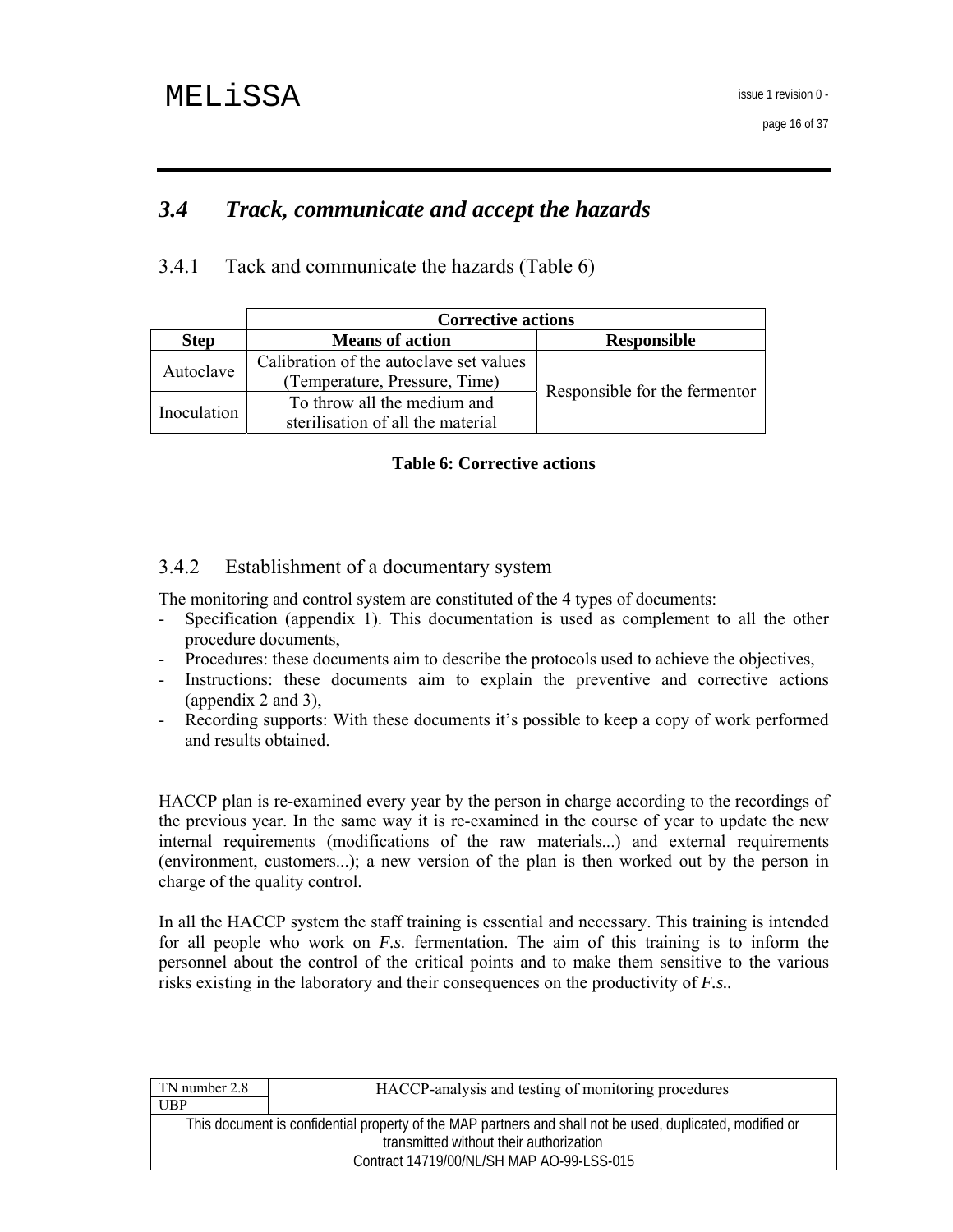issue 1 revision 0 -

page 17 of 37

|                          |               | HACCP analysis<br>Laboratoire LGCB      | Appendix 3: Hazards analysis                                                  | Identification: HACCP tables<br>Date: 30/09/2005<br>1/1       |                                                 |
|--------------------------|---------------|-----------------------------------------|-------------------------------------------------------------------------------|---------------------------------------------------------------|-------------------------------------------------|
|                          |               | <b>Danger</b>                           | <b>Hazard</b>                                                                 | <b>Preventive actions</b>                                     | <b>Corrective actions</b>                       |
|                          | Media         | Physical<br>Chemical<br>Microbiological | Contaminations                                                                | Respect of the cleaning planning                              |                                                 |
|                          | Methods       | Chemical                                | Not respect of the protocol                                                   | Internal audit and control cards                              | To throw the solution and new staff<br>training |
|                          |               | Chemical                                | Contamination by an other chemical product<br>Contamination of the containers | Cleaning of sample materiel and use materiel of<br>single use | Cleaning of sample materiel                     |
| Fermentor<br>inoculation | Material      | Microbiological                         | Leak of the medium                                                            | Microbiological analysis                                      | Sterilisation of the containers                 |
|                          |               | Physical                                | False concentrations of a component because<br>of a badly regulated balance   | Maintenance<br>Calibration                                    | Regular maintenance                             |
|                          | Raw material  | Microbiological<br>Chemical             | Contamination of the container<br>out-of-date product                         | Microbiological analysis<br>Checking of the expiry dates      | Removal of the product                          |
|                          | Manuel labour | Physical<br>Microbiological<br>Chemical | Contamination by the hair, the clothes<br>Not respect of the protocol         | To put on a blouse<br>Internal audit and control cards        | New staff training                              |

| Writer          | Inspector       | <b>Approving officer</b> |
|-----------------|-----------------|--------------------------|
| Name:           | Name:           | Name:                    |
| Function :      | Function :      | Function :               |
| Date and visa : | Date and visa : | Date and visa :          |

| TN number 2.8 | HACCP-analysis and testing of monitoring procedures                                                       |
|---------------|-----------------------------------------------------------------------------------------------------------|
| UBP           |                                                                                                           |
|               | This document is confidential property of the MAP partners and shall not be used, duplicated, modified or |
|               | transmitted without their authorization                                                                   |
|               | Contract 14719/00/NL/SH MAP AO-99-LSS-015                                                                 |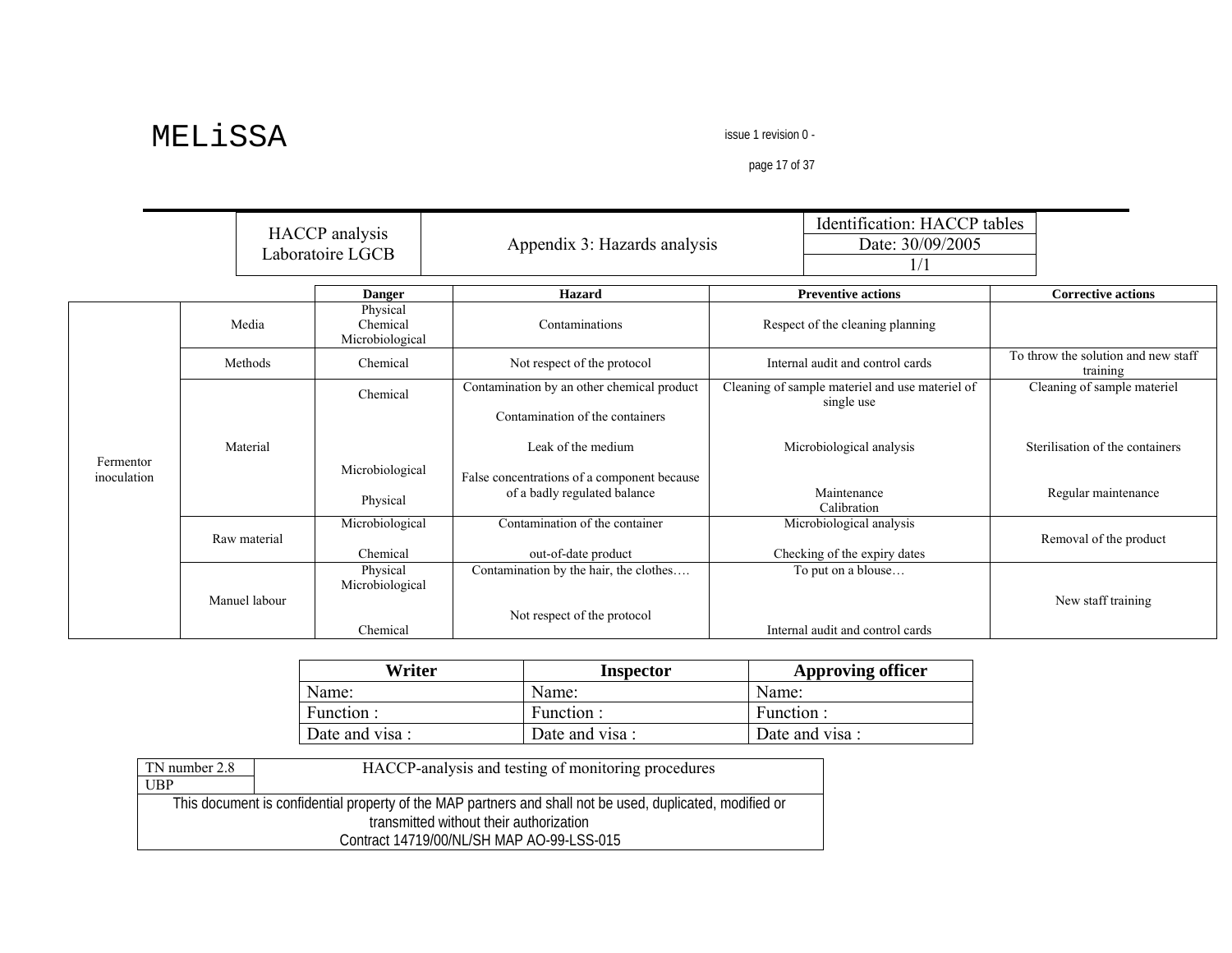# **4 LOOP**

# *4.1 Introduction*

The first tests of closed loop experiments (substrate exchanges between the different MAP project processes) gave encouraging results. After the loop in TN 2.6, we were confronted to a difficulty. It was to define a feeding procedure in terms of quantity (200g once) and of frequency (33g once a week). So for the loop in TN 2.7, we proposed to add the totality of the substrate at the beginning of the fermentation to try to obtain a better rate of degradation. To know if this type of alimentation is better than those of the previous loop, we compared the different loops (Table 7).

| TN and date  | <b>Total added</b><br>(g DM) | <b>Addition</b> | <b>Total time of</b><br>culture (h) | <b>Regulation</b><br>of pH | <b>Degradation rate</b><br>$(\%$ DM) |  |
|--------------|------------------------------|-----------------|-------------------------------------|----------------------------|--------------------------------------|--|
| 2.3(07/2002) | 44                           |                 | 400                                 |                            |                                      |  |
| 2.4(12/2002) | 44                           |                 | 450                                 |                            |                                      |  |
| 2.6(10/2004) | 200                          |                 | 660                                 |                            |                                      |  |
| 2.7(03/2005) | 200                          |                 | 325                                 |                            |                                      |  |

**Table 7: Comparison between the different loops** 

Experiments were performed in order to determine the existing standard deviation on the degradation rates, this ones show the same standard deviation between the loops.

Comparison of the second and the third loop shows that the pH regulation increases the degradation rate but the difference is not very important (25 and 28%) however the DM (g) added in culture 3 is 200g what was not possible in the culture 2 or in culture 1 where the degradation rate is the same because of the low pH caused by degradation. Indeed degradation by F.s. produces VFA which decrease the pH and inhibit the growth, so the difference between the culture with and without the pH regulation is on the level of the degraded quantity. Indeed, in loop 2, 11g (25% of 44g) were degraded and in loop 3, 56g (28% of 200g) were degraded. The only difference between the third and the last loop is the type of alimentation and we show that the degradation rate is better when we performed the fermentation with batch process. So we have added a pH regulation to the process. This one increases the degradation rate. After, we have determined the optimal residence time, which allowed us to do the fermentation on batch. But we observed a stop of the productions and of the degradation after 150 h of culture probably due to an inhibition by the VFA produced. So we proposed for this loop to add all the substrate at the beginning of the culture but to remove the culture media to reduce VFA concentration and to eliminate the inhibitor. Figure 4 shows the organisation of the substrate exchanges between MAP partners.

| TN number 2.8                                                                                             | HACCP-analysis and testing of monitoring procedures |  |  |  |
|-----------------------------------------------------------------------------------------------------------|-----------------------------------------------------|--|--|--|
| UBP                                                                                                       |                                                     |  |  |  |
| This document is confidential property of the MAP partners and shall not be used, duplicated, modified or |                                                     |  |  |  |
| transmitted without their authorization                                                                   |                                                     |  |  |  |
| Contract 14719/00/NL/SH MAP AO-99-LSS-015                                                                 |                                                     |  |  |  |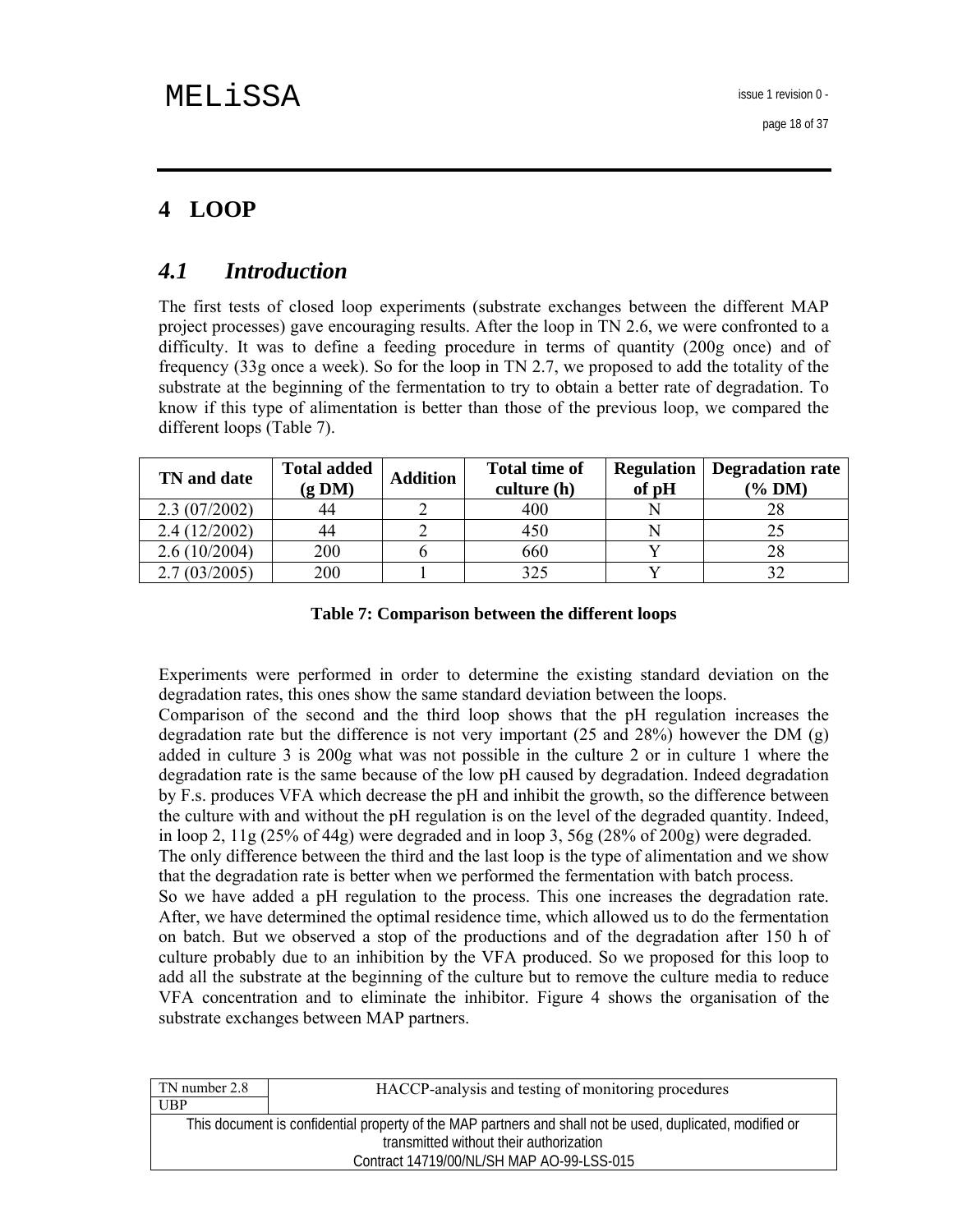page 19 of 37



**Figure 3: Organisation of the substrate exchanges between MAP partners** 

# *4.2 Glucose culture*

First the experiments were performed on glucose to test the feasibility of the removal of the culture media. Indeed, the change of the culture media could modify the culture conditions (pH, redox…) and disturb Fibrobacter growth. It is thus necessary to test in first on glucose, which is a simple substrate.

## 4.2.1 Experiment set-up

*Fibrobacter succinogenes* was grown under 100% CO2 on a basal medium. The general set up of the culture was the same as described in TN 2.5.

| TN number 2.8                                                                                             | HACCP-analysis and testing of monitoring procedures |  |  |  |  |
|-----------------------------------------------------------------------------------------------------------|-----------------------------------------------------|--|--|--|--|
| UBP                                                                                                       |                                                     |  |  |  |  |
| This document is confidential property of the MAP partners and shall not be used, duplicated, modified or |                                                     |  |  |  |  |
| transmitted without their authorization                                                                   |                                                     |  |  |  |  |
| Contract 14719/00/NL/SH MAP AO-99-LSS-015                                                                 |                                                     |  |  |  |  |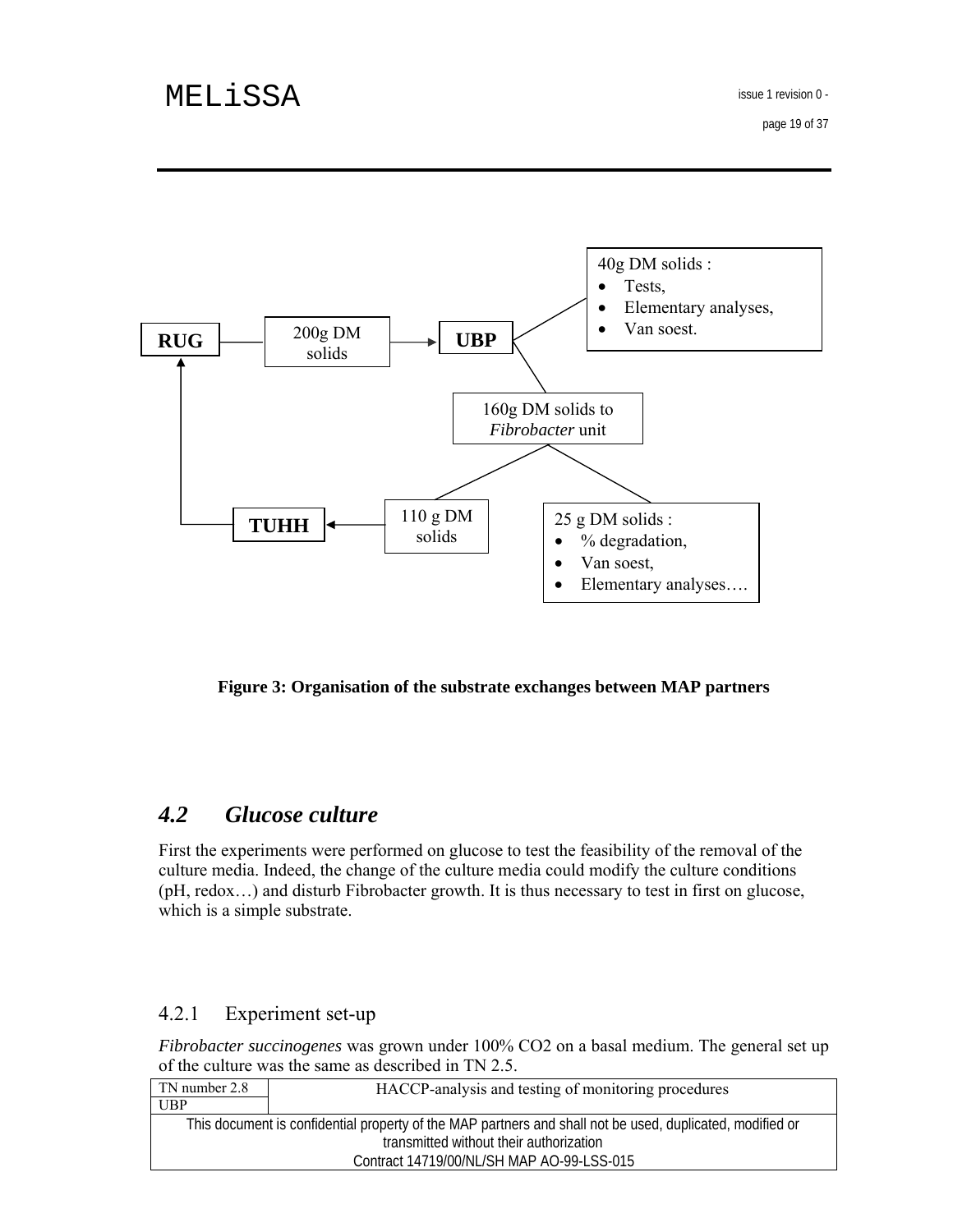2.8L of this media was introduced in the 5L reactor (total volume) and sterilized (20', 121°C). Cystein (0.5 g/l) and  $Na<sub>2</sub>CO<sub>3</sub>$  (4 g/l) were introduced in the hot medium to decrease redox potential until –350 mV and increase pH to values compatible to *Fibrobacter succinogenes* growth (6.0-6.5). Then, as *Fibrobacter succinogenes* is a strictly anaerobic organism, the reactor was flushed with  $CO<sub>2</sub>$  during one night in order to completely fill the atmosphere with this gas.

After these preparation steps, the thermostated (regulation at 39°C by an external bath) and stirred (100 rpm) reactor was inoculated with an overnight preculture (400 mL) grown on cellobiose (8g/l).

Absolute pressure, redox potential, pH and temperature were on-line monitored with probes connected on the reactor and related to an acquisition software. HPLC analyses were performed on liquid samples in order to follow the production of volatile fatty acids. N-NH3 concentration was measured in the liquid phase by Patton and Crouch procedure. pH was automatically (peristaltic pump) maintained at 6.0 at least by addition of a concentrated solution of  $Na<sub>2</sub>CO<sub>3</sub>$  (100 g/l) under  $CO<sub>2</sub>$  atmosphere.

The process was maintained during 1250h including 15 additions of glucose (10-12  $g/L$ ) in a N-NH3 solution and 2 changes of the culture media .At 625h the stirring was stop to decant and separate liquid and solid phase during 25 hours. At 650h the liquid phase was replaced by fresh medium.. The same thing was made between the 1020th and 1030th hours.

## 4.2.2 Liquid phase

### *4.2.2.1 pH and redox*

Figure 4 shows the evolution of pH during the time course of the experiment. The profile of the redox curve is not represented because of a problem with the redox probe. But the redox value is always comprised between –300 and –450 mV (relative value) during all the experiments, which validates the strictly anaerobic conditions during the culture. The pH decreases during the first hours when *Fibrobacter succinogenes* grows and is regulated at 6.01. At 700h and 1030h the pH increases because of the change of the culture media and decreases quickly.

| TN number 2.8                                                                                             | HACCP-analysis and testing of monitoring procedures |  |  |  |
|-----------------------------------------------------------------------------------------------------------|-----------------------------------------------------|--|--|--|
| UBP                                                                                                       |                                                     |  |  |  |
| This document is confidential property of the MAP partners and shall not be used, duplicated, modified or |                                                     |  |  |  |
| transmitted without their authorization                                                                   |                                                     |  |  |  |
| Contract 14719/00/NL/SH MAP AO-99-LSS-015                                                                 |                                                     |  |  |  |
|                                                                                                           |                                                     |  |  |  |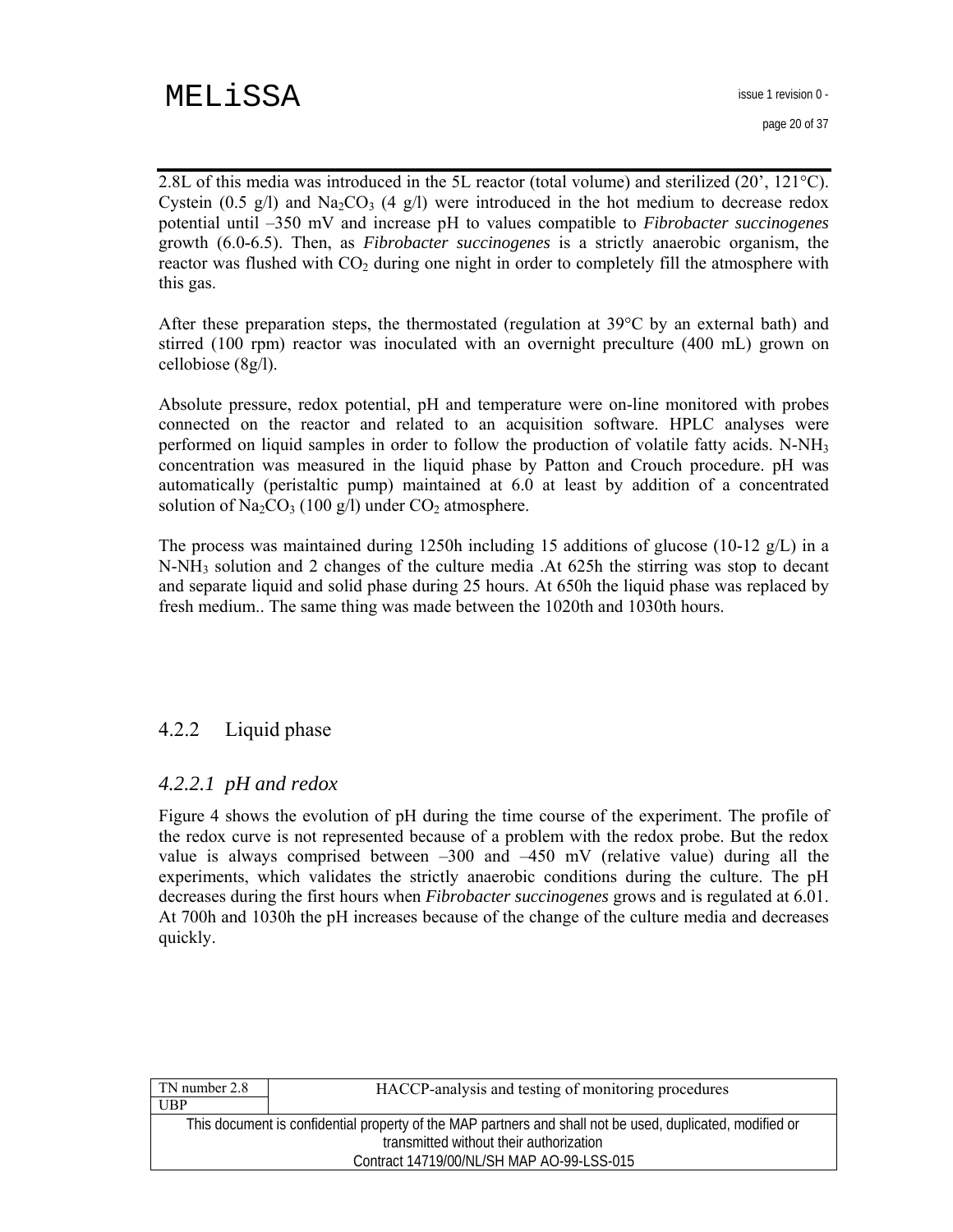page 21 of 37



**Figure 4: pH evolution** 

# *4.2.2.2 VFA and glucose*

Figure 5 represents the evolution of metabolites concentrations during the experiment with the first culture media. After 640 hours the concentration of butyrate, acetate, succinate, propionate and formiate was respectively 13.9g/L, 4.41g/L, 2.8g/L, 0g/L and 0.95g/L. The total VFA production during all the process was around 22.06g/L.

Figure 6 represents the evolution of metabolites concentrations during the experiment with the second culture media. After 380 hours the concentration of butyrate, acetate, succinate, propionate and formiate was respectively 2.24g/L, 3.22g/L, 1.5g/L, 6.03g/L and 1.4g/L. The total VFA production during all the process was around 14.4g/L. We can observe the same metabolites with the second culture media except for the propionate. However the concentrations are lower that those obtained with the first media. But this is probably due to the number of glucose addition (8 for the first culture media and 5 for the second) and to the time of culture (650h for the first culture media and 380h for the second)

Figure 7 represents the evolution of metabolites concentrations during the experiment with the third culture media. After 218 hours the concentration of butyrate, acetate, succinate, propionate and formiate was respectively 4.17g/L, 3.23g/L, 1.15g/L, 5.47g/L and 0.78g/L. The total VFA production during all the process was around 14.8g/L. We can observe the same metabolites with the third culture media in the same proportions. However the concentrations are lower that those obtain with the first media. But this is probably for the same reasons as previously (8 for the first culture media in 650h and 2 for the third in 210h).

| TN number 2.8                                                                                             | HACCP-analysis and testing of monitoring procedures |  |  |  |  |
|-----------------------------------------------------------------------------------------------------------|-----------------------------------------------------|--|--|--|--|
| UBP                                                                                                       |                                                     |  |  |  |  |
| This document is confidential property of the MAP partners and shall not be used, duplicated, modified or |                                                     |  |  |  |  |
| transmitted without their authorization                                                                   |                                                     |  |  |  |  |
| Contract 14719/00/NL/SH MAP AO-99-LSS-015                                                                 |                                                     |  |  |  |  |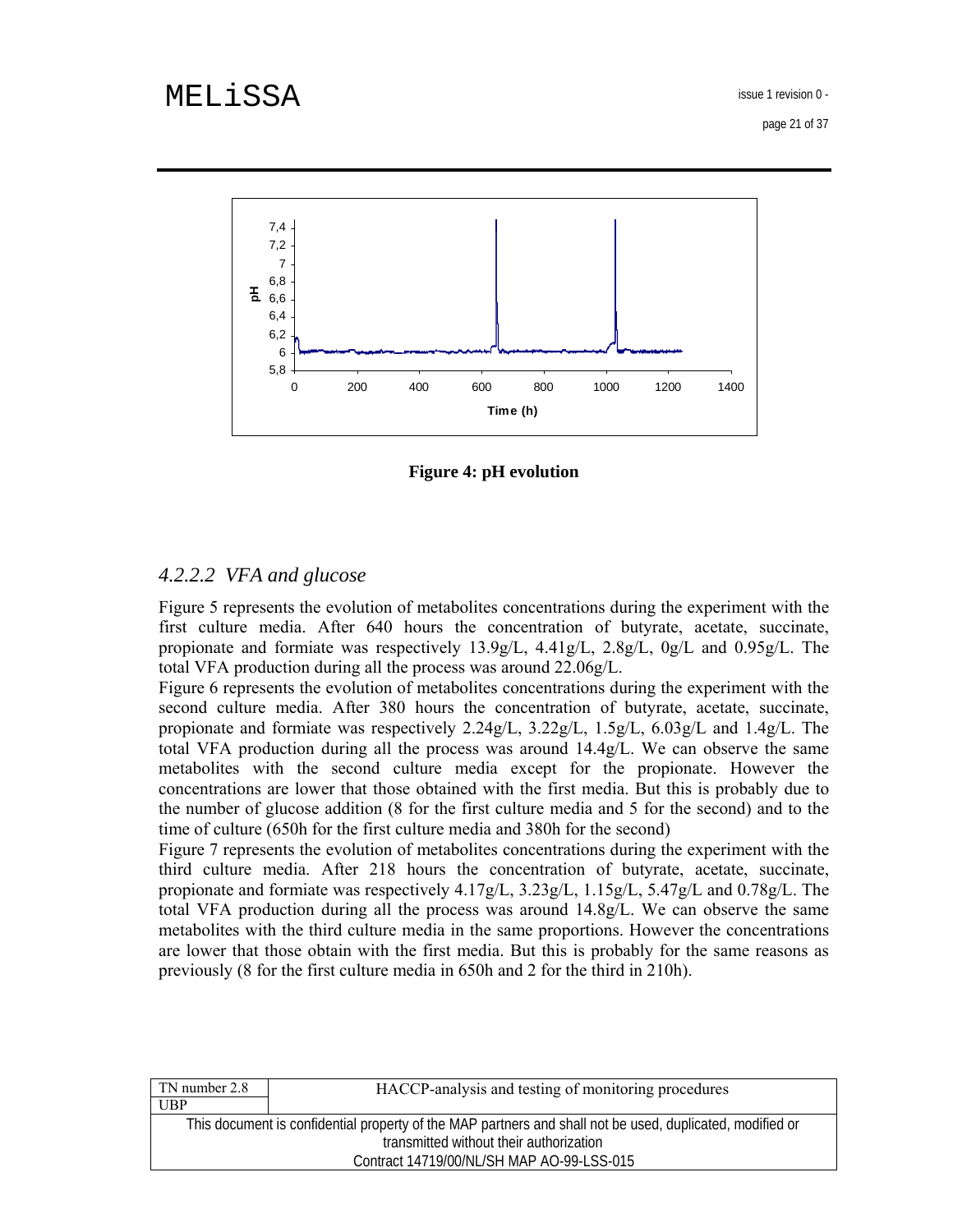page 22 of 37



**Figure 5: VFA concentrations during the experiment with the first culture media** 



**Figure 6: VFA concentrations during the experiment with the second culture media** 

| HACCP-analysis and testing of monitoring procedures                                                       |  |  |  |  |
|-----------------------------------------------------------------------------------------------------------|--|--|--|--|
|                                                                                                           |  |  |  |  |
| This document is confidential property of the MAP partners and shall not be used, duplicated, modified or |  |  |  |  |
| transmitted without their authorization                                                                   |  |  |  |  |
| Contract 14719/00/NL/SH MAP AO-99-LSS-015                                                                 |  |  |  |  |
|                                                                                                           |  |  |  |  |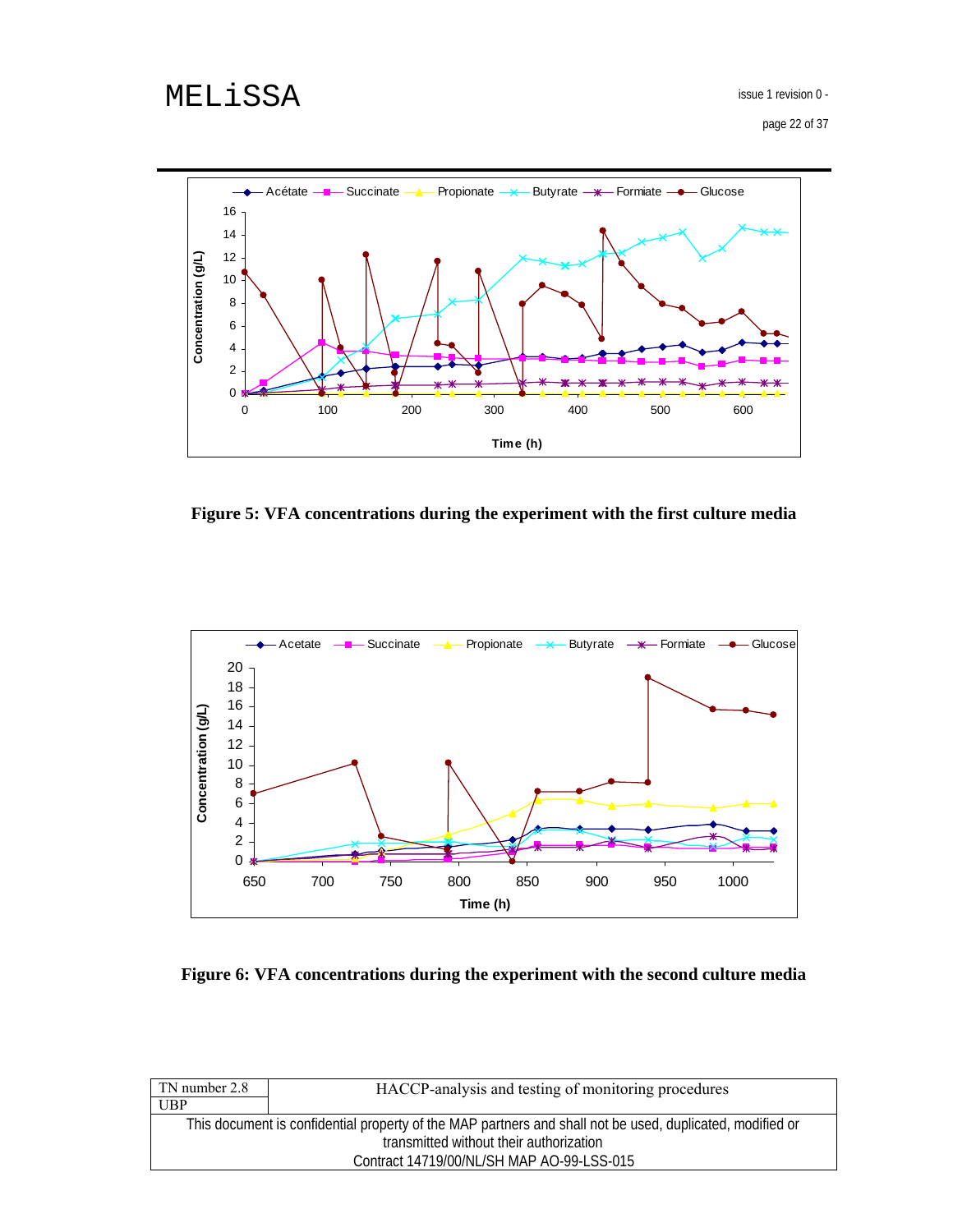

#### **Figure 7: VFA concentrations during the experiment with the third culture media**

# *4.2.2.3 Nitrogen*

The additions of glucose were performed in liquid medium containing  $N-NH<sub>3</sub>$ . This addition of glucose in a N-NH3 solution explains the increases of nitrogen concentration. We can observe a decrease of N concentration after each addition. This increase shows the growth of *Fibrobacter succinogenes.*



#### **Figure 8: Evolution of N concentration**

| TN number 2.8                                                                                             | HACCP-analysis and testing of monitoring procedures |  |  |  |
|-----------------------------------------------------------------------------------------------------------|-----------------------------------------------------|--|--|--|
| UBP                                                                                                       |                                                     |  |  |  |
| This document is confidential property of the MAP partners and shall not be used, duplicated, modified or |                                                     |  |  |  |
| transmitted without their authorization                                                                   |                                                     |  |  |  |
| Contract 14719/00/NL/SH MAP AO-99-LSS-015                                                                 |                                                     |  |  |  |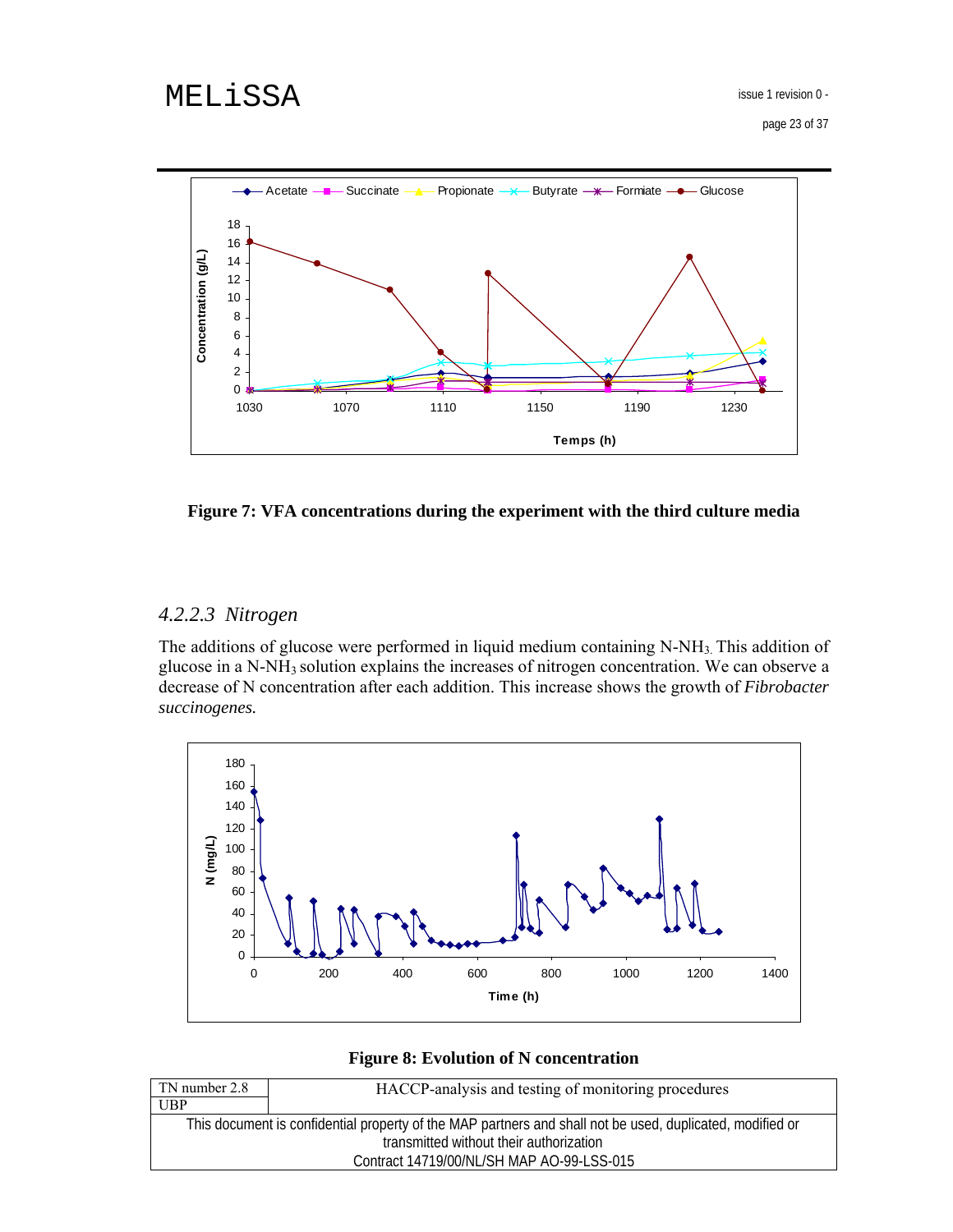issue 1 revision 0 -

page 24 of 37

## 4.2.3 Gas phase

Figure 9 describes the evolution of gas pressure during the fermentation and figure 10 focuses on one batch. Pressure, which is manually increased to 1.2 bars just after substrate addition of glucose, decreases during a few minutes because of chemical equilibrium between gaseous and dissolved  $CO<sub>2</sub>$ . Indeed the reactor was flushed with  $CO<sub>2</sub>$  during the addition of substrate so gaseous phase contain more  $CO<sub>2</sub>$  than the liquid phase. Then,  $CO<sub>2</sub>$  production begins and is very important during about 70 hours. Each time pressure reaches 1.5 bars, the electro-valve is opened and it results in a drop of pressure value down to 1.15 bars. After this first phase, gas production goes on but appears clearly lower until the next addition of glucose. So each time this decrease of production is observed we decided to add glucose, this allows the resumption of the growth.



**Figure 9: Evolution of gas pressure during the experiment** 

| HACCP-analysis and testing of monitoring procedures                                                       |  |  |  |  |
|-----------------------------------------------------------------------------------------------------------|--|--|--|--|
|                                                                                                           |  |  |  |  |
| This document is confidential property of the MAP partners and shall not be used, duplicated, modified or |  |  |  |  |
| transmitted without their authorization                                                                   |  |  |  |  |
| Contract 14719/00/NL/SH MAP AO-99-LSS-015                                                                 |  |  |  |  |
|                                                                                                           |  |  |  |  |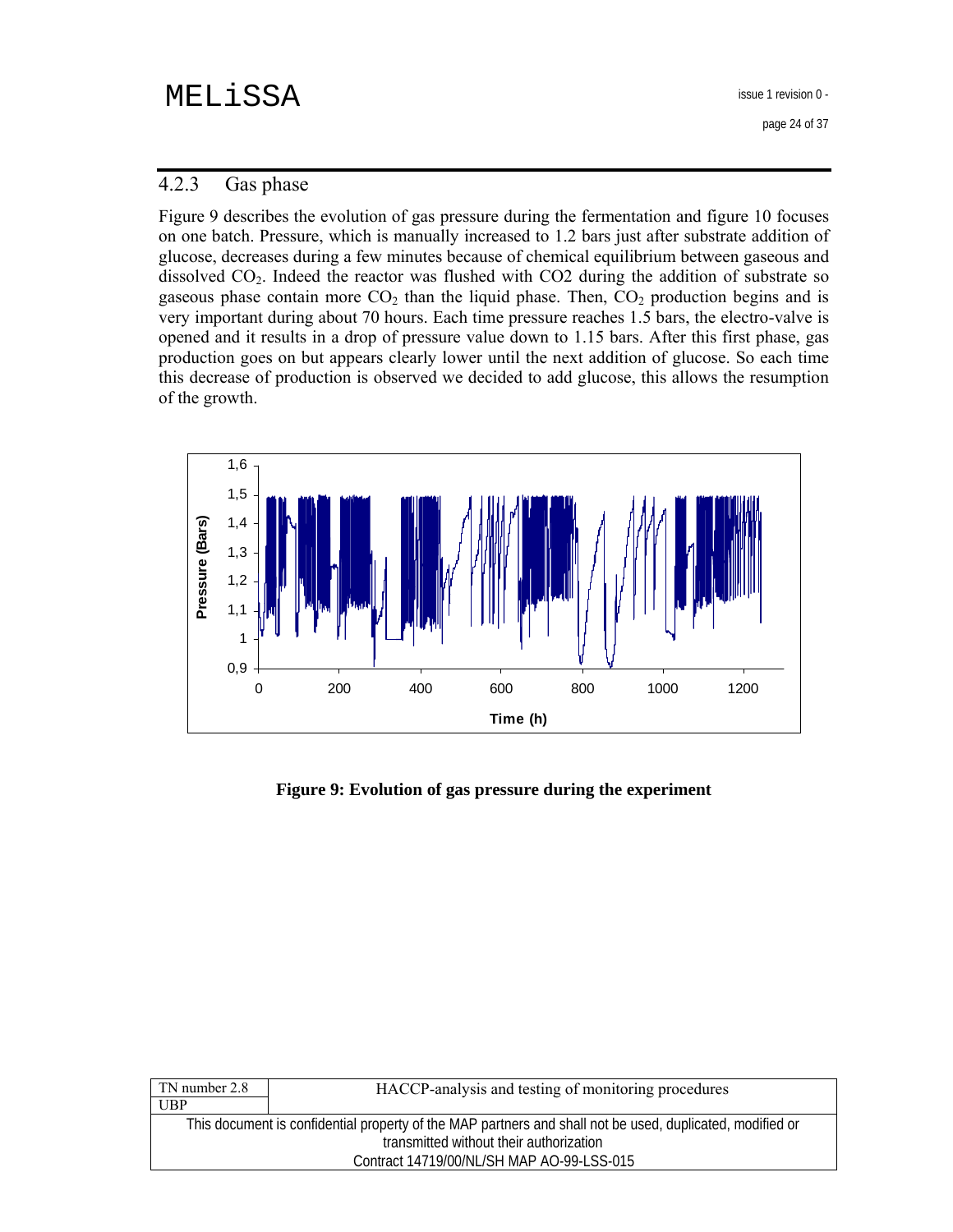page 25 of 37



**Figure 10: Evolution of gas pressure during the fourth batch (201-281h of culture) ( Addition of glucose)** 

*4.2.3.1 Evolution of gas pressure for the three culture media* 



**Figure 11: Evolution of gas pressure during the first medium (0-650h of culture) ( Addition of glucose)** 

| TN number 2.8                                                                                             | HACCP-analysis and testing of monitoring procedures |  |  |  |
|-----------------------------------------------------------------------------------------------------------|-----------------------------------------------------|--|--|--|
| UBP                                                                                                       |                                                     |  |  |  |
| This document is confidential property of the MAP partners and shall not be used, duplicated, modified or |                                                     |  |  |  |
| transmitted without their authorization                                                                   |                                                     |  |  |  |
|                                                                                                           | Contract 14719/00/NL/SH MAP AO-99-LSS-015           |  |  |  |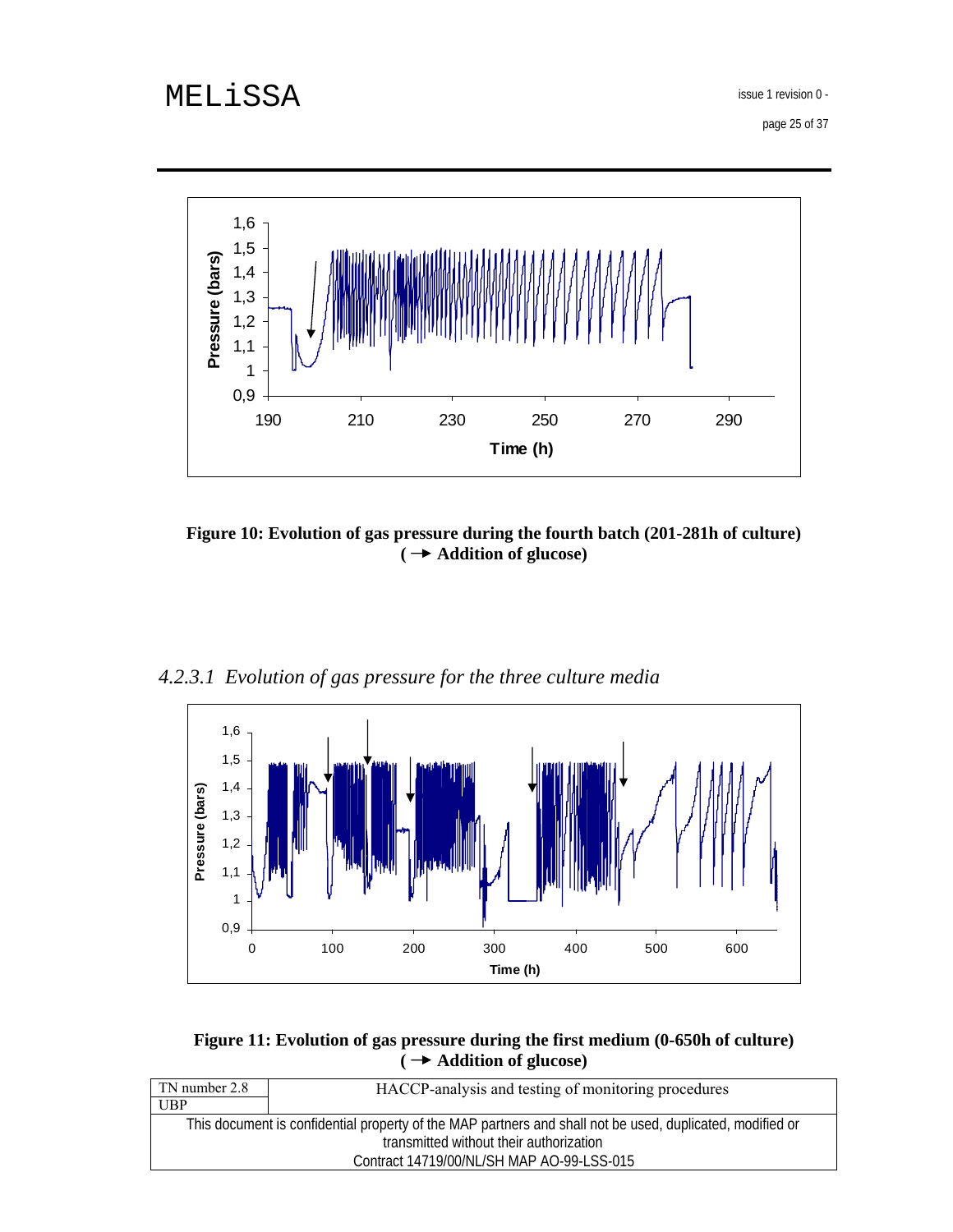page 26 of 37



**Figure 12: Evolution of gas pressure during the second medium (650-1030h of culture) ( Addition of glucose)** 



## **Figure 13: Evolution of gas pressure during the third medium (1030-1248h of culture) ( Addition of glucose)**

| TN number 2.8                                                                                             | HACCP-analysis and testing of monitoring procedures |  |  |  |
|-----------------------------------------------------------------------------------------------------------|-----------------------------------------------------|--|--|--|
| UBP                                                                                                       |                                                     |  |  |  |
| This document is confidential property of the MAP partners and shall not be used, duplicated, modified or |                                                     |  |  |  |
| transmitted without their authorization                                                                   |                                                     |  |  |  |
| Contract 14719/00/NL/SH MAP AO-99-LSS-015                                                                 |                                                     |  |  |  |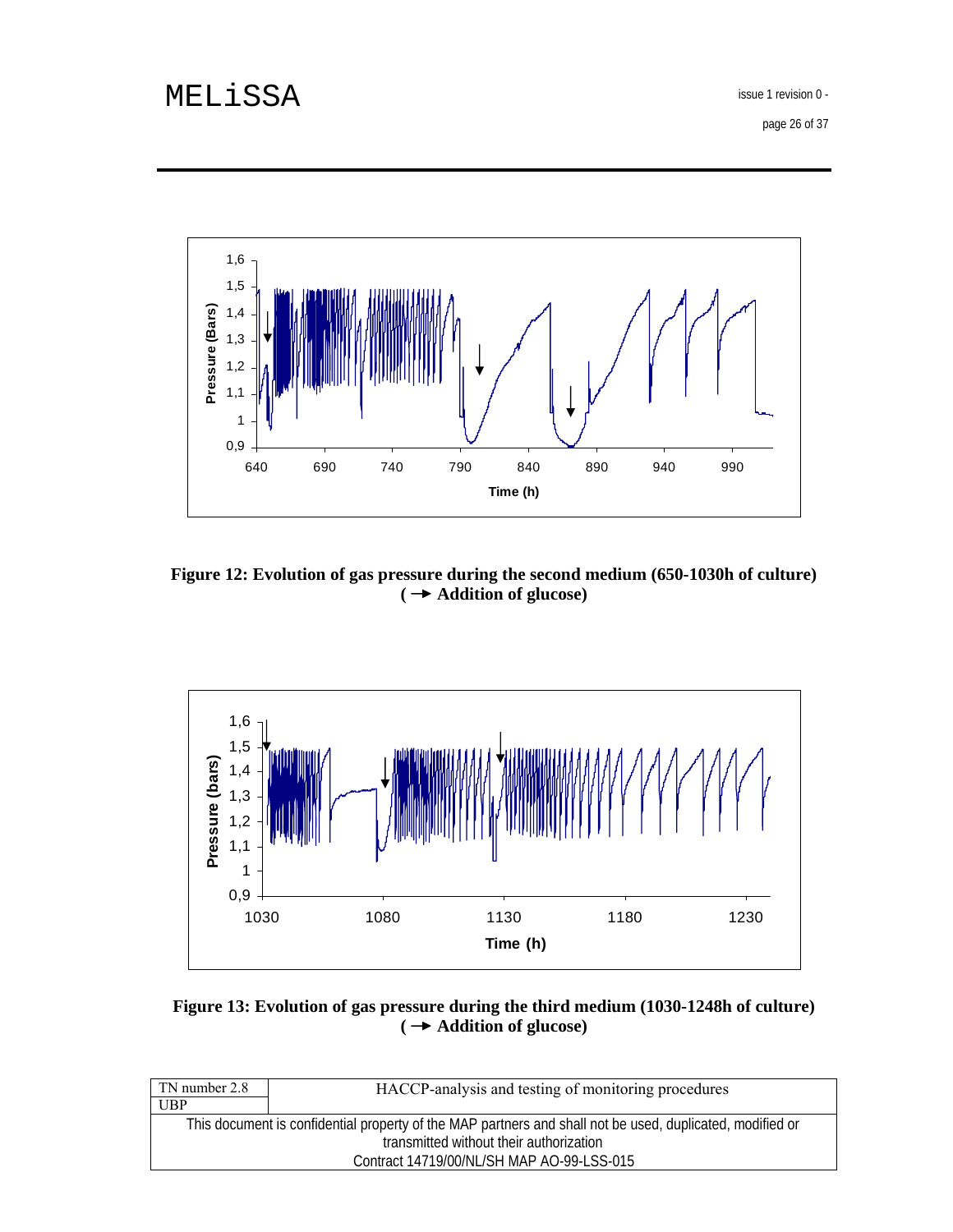Figures 11, 12 and 13 focus on the 3 medium. As for a classical culture each time a decrease of  $CO<sub>2</sub>$  production is observed we decided to add glucose, this allows the resumption of the growth. However we observe that this culture is getting weaker with time. Consequently, we decided to change the culture medium. Once the medium is refreshed, we observe that the production increases and is important until the next addition of glucose.

Additionally, we observed that the refreshment of culture media must be done more and more frequently after 650h for the first, after 480h for the second.

3 changes of culture media were performed in this experiment but more could have been done. Indeed the change of the culture medium eliminates the inhibitor and allows a recovery for the growth. This can be applied to the degradation of vegetables or of LabMET substrates with which we observe a stop of the growth and production after some time.

## 4.2.4 Determination of C and N mass balance

|              | Input      |           | Output          |        |                 |                |
|--------------|------------|-----------|-----------------|--------|-----------------|----------------|
| Source       | Substrates | Carbonate | <b>Residues</b> | VFA    | CO <sub>2</sub> | <b>Biomass</b> |
| Total C (g)  | 199,10     | 24,68     | 33,19           | 110,57 | 58,88           | 6,01           |
| Total $C(q)$ |            | 223,78    | 208,68          |        |                 |                |
| Mass balance | 93%        |           |                 |        |                 |                |

#### **Table 8: Determination of C mass balance**

The results for the determination of C mass balance are summed up in table 8. The C mass balance was 93% for the overall experiment, which confirms the efficiency of the control and regulation of *Fibrobacter succinogenes* process.

|              | Input      |          | Output        |          |                |
|--------------|------------|----------|---------------|----------|----------------|
| Source       | substrates | $N-NH_3$ | solid residue | $N-NH_3$ | <b>Biomass</b> |
| Total N (g)  |            | 1.54     |               | 0.45     | 0.93           |
| Total N (g)  | 54. ا      |          | 1.38          |          |                |
| Mass balance |            |          | 90%           |          |                |

#### **Table 9: Determination of N mass balance**

As well as for C mass balance, the results obtained for N mass balance (90 %, see table 9) is very promising and confirms the efficiency of the control of *Fibrobacter* process.

| TN number 2.8                                                                                             | HACCP-analysis and testing of monitoring procedures |  |  |
|-----------------------------------------------------------------------------------------------------------|-----------------------------------------------------|--|--|
| UBP                                                                                                       |                                                     |  |  |
| This document is confidential property of the MAP partners and shall not be used, duplicated, modified or |                                                     |  |  |
| transmitted without their authorization                                                                   |                                                     |  |  |
| Contract 14719/00/NL/SH MAP AO-99-LSS-015                                                                 |                                                     |  |  |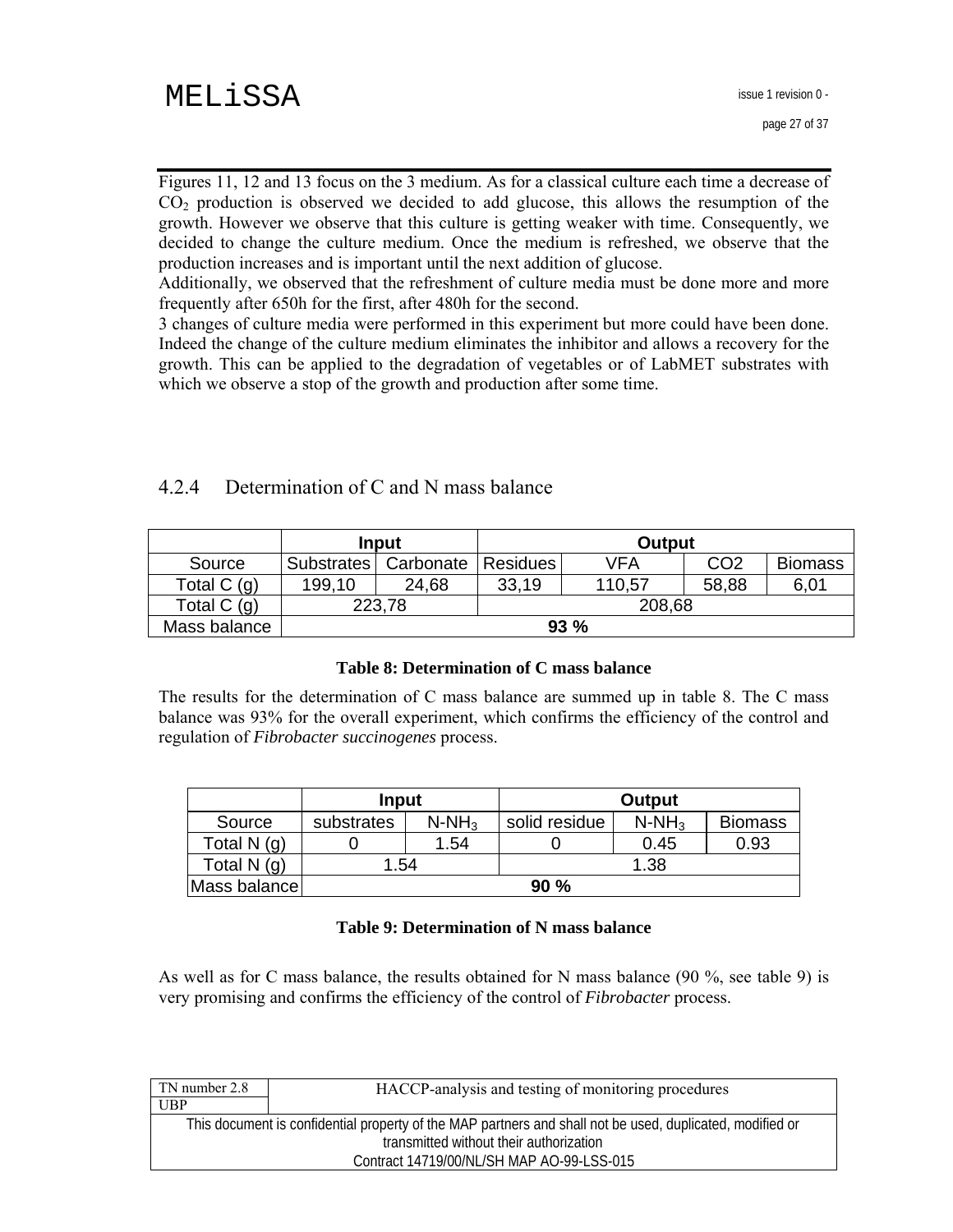# *4.3 LabMET substrate degradation*

## 4.3.1 Preliminary analysis

The analysis classically performed for *Fibrobacter succinogenes* process characterisation were realised on the liquid effluent (table 10). The pH value was found to be 7.94 and the VFA concentrations were determined by HPLC. The liquid effluent contained 0 g/L of acetate, 0 g/L of propionate and 0 g/L of butyrate. These concentrations are lower than those found in the TN 2.4, TN 2.6 and 2.7.

|        | Acetate $(g/L)$ | Propionate $(g/L)$ | Butyrate $(g/L)$ | рH   |
|--------|-----------------|--------------------|------------------|------|
| TN 2.4 |                 | 0.87               | 0.017            |      |
| TN 2.6 |                 |                    |                  |      |
| TN 2.7 |                 |                    | 0.86             |      |
| TN 28  |                 |                    |                  | 7 Q4 |

**Table 10: Comparison of VFA concentrations and pH of LabMET substrate between TN 2.4, TN 2.6, TN 2.7 and TN 2.8.** 

## 4.3.2 Experiment set-up

*Fibrobacter succinogenes* was grown under  $100\%$  CO<sub>2</sub> on a basal medium. The general set up of the culture was the same as described previously. However we decided to add all the substrate at the beginning of the culture to try to obtain a better rate of degradation, according to the previous loop results (TN 2.7) and we also decided to add with the substrate 10  $g/L$  of glucose to improve the bacterial growth. Moreover as the change of medium does not affect the growth of *Fibrobacter succinogenes* on glucose we decided to do the same thing on LabMET substrates. The process was maintained during 307h with a change of the culture media to eliminate the VFA produced after 150 hours of culture. We choose to change the culture media after 150 hours of culture because it is the optimal residence time determined in the previous TN for degradation of LabMET substrates.

Absolute pressure, redox potential, pH and temperature were on-line monitored with probes connected on the reactor and related to acquisition software. HPLC analyses were performed on liquid samples in order to follow the production of volatile fatty acids.  $N-NH_3$  concentration was measured in the liquid phase by Patton and Crouch procedure. pH was automatically (peristaltic shear) maintained at 6.0 at least by addition of a concentrated solution of  $Na<sub>2</sub>CO<sub>3</sub>$ (100 g/l) under  $CO<sub>2</sub>$  atmosphere.

Percentage of degradation was estimated by dry mass measurement of substrates and residue of fermentation (105° C, 48 h).

| TN number 2.8                                                                                             | HACCP-analysis and testing of monitoring procedures |  |  |
|-----------------------------------------------------------------------------------------------------------|-----------------------------------------------------|--|--|
| UBP                                                                                                       |                                                     |  |  |
| This document is confidential property of the MAP partners and shall not be used, duplicated, modified or |                                                     |  |  |
| transmitted without their authorization                                                                   |                                                     |  |  |
| Contract 14719/00/NL/SH MAP AO-99-LSS-015                                                                 |                                                     |  |  |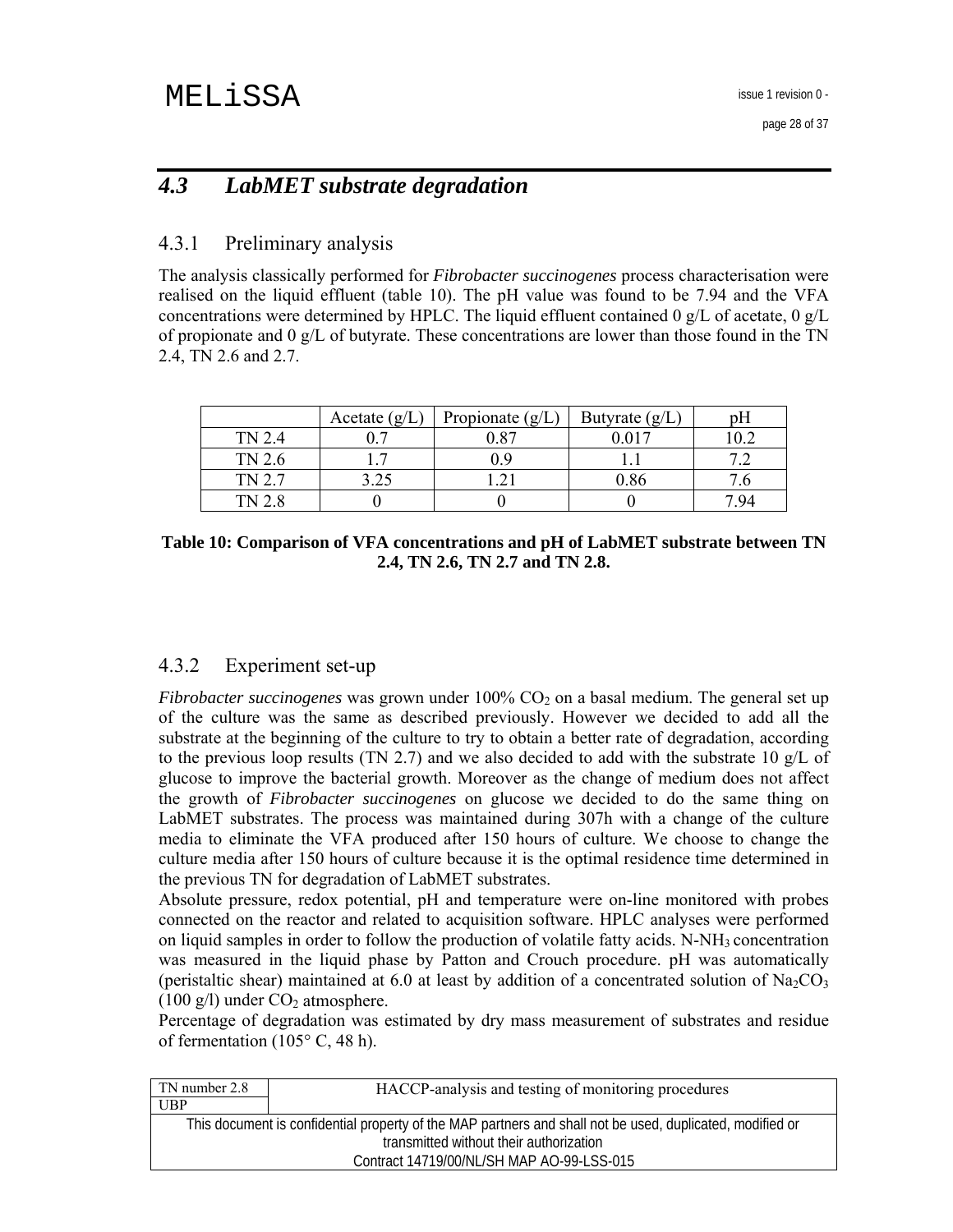Percentage of carbon in the solid substrates, in the solid residue of fermentation and in biomass was determined by elementary analysis. Biomass concentration in the reactor was estimated by a correlation with succinate and acetate concentration.

### 4.3.3 Liquid phase

### *4.3.3.1 pH and redox*

Figure 14 shows the evolution of pH during the time course of the experiment. The profile of the redox curve is not represented because of a problem with the redox probe acquisition. But the redox value is always comprised between –300 and –450 mV (relative value) during all the experiments, which validates the strictly anaerobic conditions during the culture. The profile of the redox curve is due to a problem with the redox probe because of the density of the substrate.



**Figure 14: pH and redox evolution** 

### *4.3.3.2 VFA*

Figure 15 represents the evolution of metabolites concentrations during the experiment. No sample was performed in the first hours of the experiment in order to preserve the pressure into the reactor. After 150 hours (Figure 16) the concentration of butyrate, formiate, acetate and succinate was respectively 1.84g/L, 0.17g/L 0.58g/L and 0.43g/L. At 150 hours the medium was changed and after 150 hours with the new medium the production (Figure 17) of butyrate,

| TN number 2.8                                                                                             | HACCP-analysis and testing of monitoring procedures |  |  |
|-----------------------------------------------------------------------------------------------------------|-----------------------------------------------------|--|--|
| UBP                                                                                                       |                                                     |  |  |
| This document is confidential property of the MAP partners and shall not be used, duplicated, modified or |                                                     |  |  |
| transmitted without their authorization                                                                   |                                                     |  |  |
| Contract 14719/00/NL/SH MAP AO-99-LSS-015                                                                 |                                                     |  |  |
|                                                                                                           |                                                     |  |  |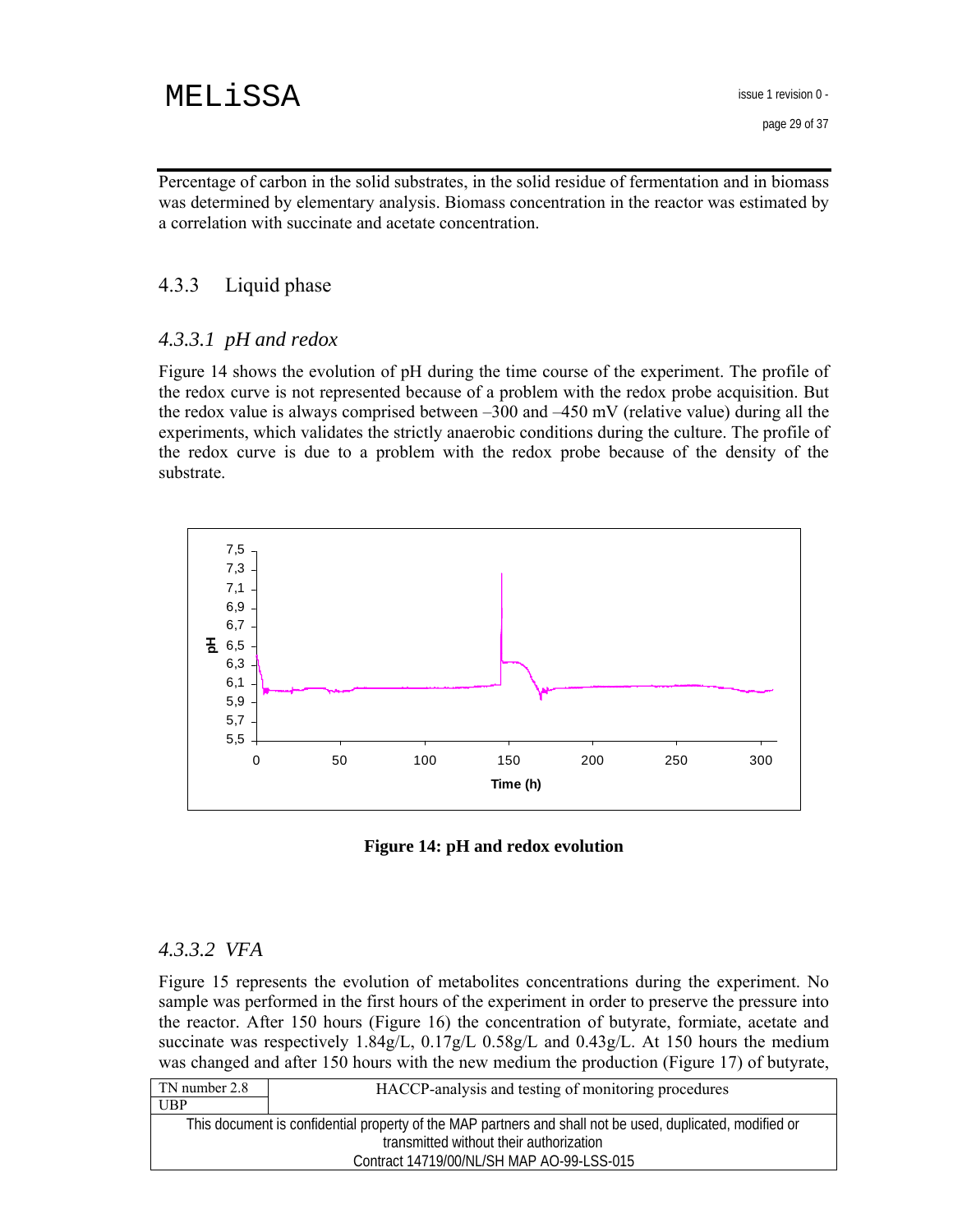formiate, propionate, acetate and succinate was respectively 1.75g/L, 0.33g/L, 0.04g/L, 0.79g/L and 0.09g/L. The total VFA production during all the process was around 6.02g/L.



**Figure 15: VFA and N concentrations during the experiment** 



**Figure 16: VFA and N concentrations during the experiment on the first medium** 

| TN number 2.8                                                                                             | HACCP-analysis and testing of monitoring procedures |  |  |
|-----------------------------------------------------------------------------------------------------------|-----------------------------------------------------|--|--|
| UBP                                                                                                       |                                                     |  |  |
| This document is confidential property of the MAP partners and shall not be used, duplicated, modified or |                                                     |  |  |
| transmitted without their authorization                                                                   |                                                     |  |  |
|                                                                                                           | Contract 14719/00/NL/SH MAP AO-99-LSS-015           |  |  |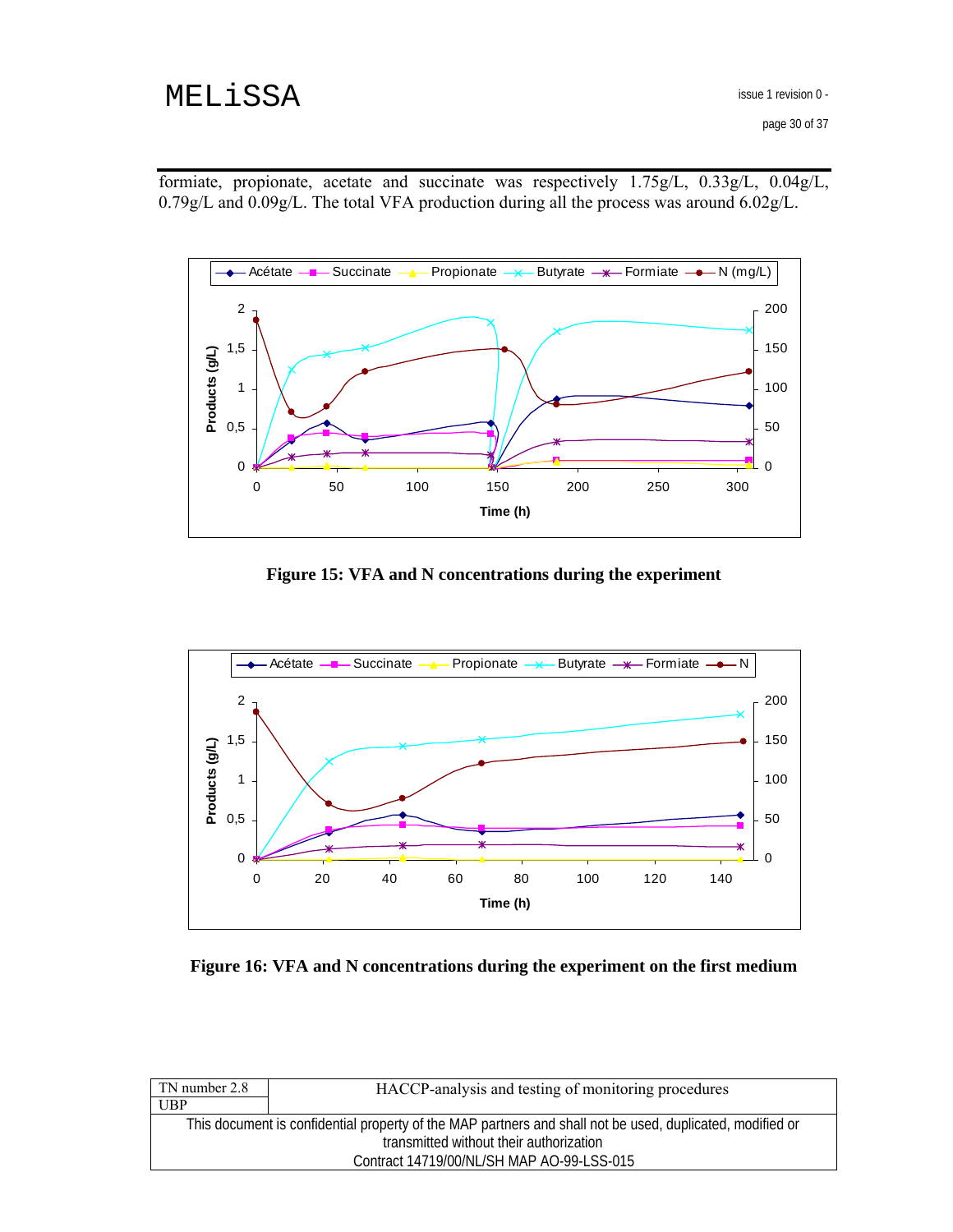page 31 of 37



**Figure 17: VFA and N concentrations during the experiment on the second medium** 

The metabolic profile was similar to the previous loop and to degradation of vegetable wastes (soya, green cabbage and wheat straw) but with lower VFA production (20g/L at the end of the process on vegetable wastes) but about the same as during previous loops (8g/L at the end of the degradation of LabMET substrate). So the change of the culture media does not affect *Fibrobacter succinogenes* growth. Indeed the productions of VFA go on normally.

The final N-NH<sub>3</sub> concentration is about 120 mg/l. N-NH<sub>3</sub> production is different to what was observed during the previous culture in bioreactor. Indeed during the first hours N is consumed when *Fibrobacter succinogenes* grows on glucose. Then, as biodegradation starts, N from vegetable wastes is released in the culture medium in larger quantities than the amount consumed by *F.S.* Consequently, we observe an increase of N content in the bioreactor.

| TN and date  | Acetate $g/L$ | <b>Butyrate</b><br>g/L | Propionate<br>g/L | $N$ mg/L |
|--------------|---------------|------------------------|-------------------|----------|
| 2.3(07/2002) |               | 07                     | 1.2               | 400      |
| 2.4(12/2002) | 2.6           |                        | 2.2               | 350      |
| 2.6(10/2004) | 4.5           | 1.2                    | 2.5               | 800      |
| 2.7(03/2005) | 1.87          | 3.82                   | 2.08              | 800      |
| 2.8(09/2005) | 35            | 3.6                    | 0.04              | 120      |

**Table 11: Comparison of VFA productions between TN2.3, TN 2.4, TN 2.6, TN 2.7 and TN 2.8.** 

| TN number 2.8                                                                                             | HACCP-analysis and testing of monitoring procedures |  |  |
|-----------------------------------------------------------------------------------------------------------|-----------------------------------------------------|--|--|
| UBP                                                                                                       |                                                     |  |  |
| This document is confidential property of the MAP partners and shall not be used, duplicated, modified or |                                                     |  |  |
| transmitted without their authorization                                                                   |                                                     |  |  |
| Contract 14719/00/NL/SH MAP AO-99-LSS-015                                                                 |                                                     |  |  |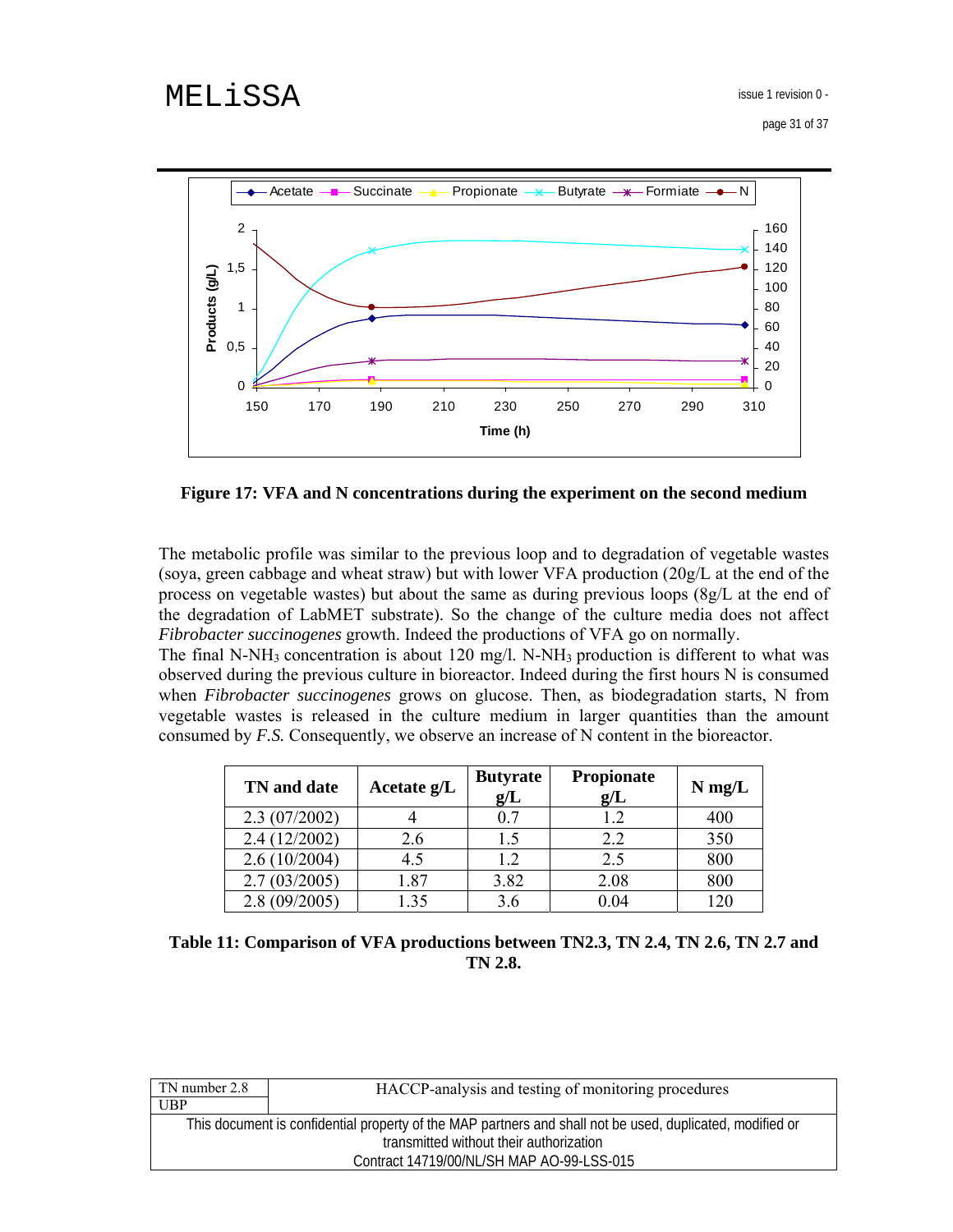page 32 of 37

## 4.3.4 Gas phase

Figure 18 describes the evolution of gas pressure during the fermentation. Pressure, which is manually increased to 1.2 bars just after substrate addition, decreases during a few minutes because of chemical equilibrium between gaseous and dissolved  $CO<sub>2</sub>$ .



**Figure 18: Monitoring of the CO<sub>2</sub> pressure (** $\rightarrow$  **: change of the culture media)** 

Pressure increases (Figure 19) during the 10 first hours of the culture and the curve has a profile similar to degradation of vegetables. After this phase,  $CO<sub>2</sub>$  production became linear and has a low rate. So, two phases are observed: a high production and a low production. This may be explained by the degradation of two types of substrates: during a first step, the more easily degradable substrate (single sugars liberated by autoclave, cellulose with simple access and degradation of the glucose added at the beginning of the culture…) is degraded, which allow a very active metabolism of *Fibrobacter succinogenes*; then, the degradation of recalcitrant substrates. The kinetic of degradation of these substrates are clearly lower and results in a deceleration of *Fibrobacter succinogenes* metabolism. After medium refreshment gas production is very important. This production is due to the medium refrehment which allows the elimination of the VFAs which inibited the growth of F.s and due to the introduction of glucose (8g/L) with the new medium to improve the bacterial growth. Without glucose the bacterial growth goes on but with glucose the kinetic of degradation is faster. So the new medium without all these VFAs allow a very active metabolism of *Fibrobacter succinogenes.* 

| HACCP-analysis and testing of monitoring procedures                                                       |  |  |  |
|-----------------------------------------------------------------------------------------------------------|--|--|--|
|                                                                                                           |  |  |  |
| This document is confidential property of the MAP partners and shall not be used, duplicated, modified or |  |  |  |
| transmitted without their authorization                                                                   |  |  |  |
| Contract 14719/00/NL/SH MAP AO-99-LSS-015                                                                 |  |  |  |
|                                                                                                           |  |  |  |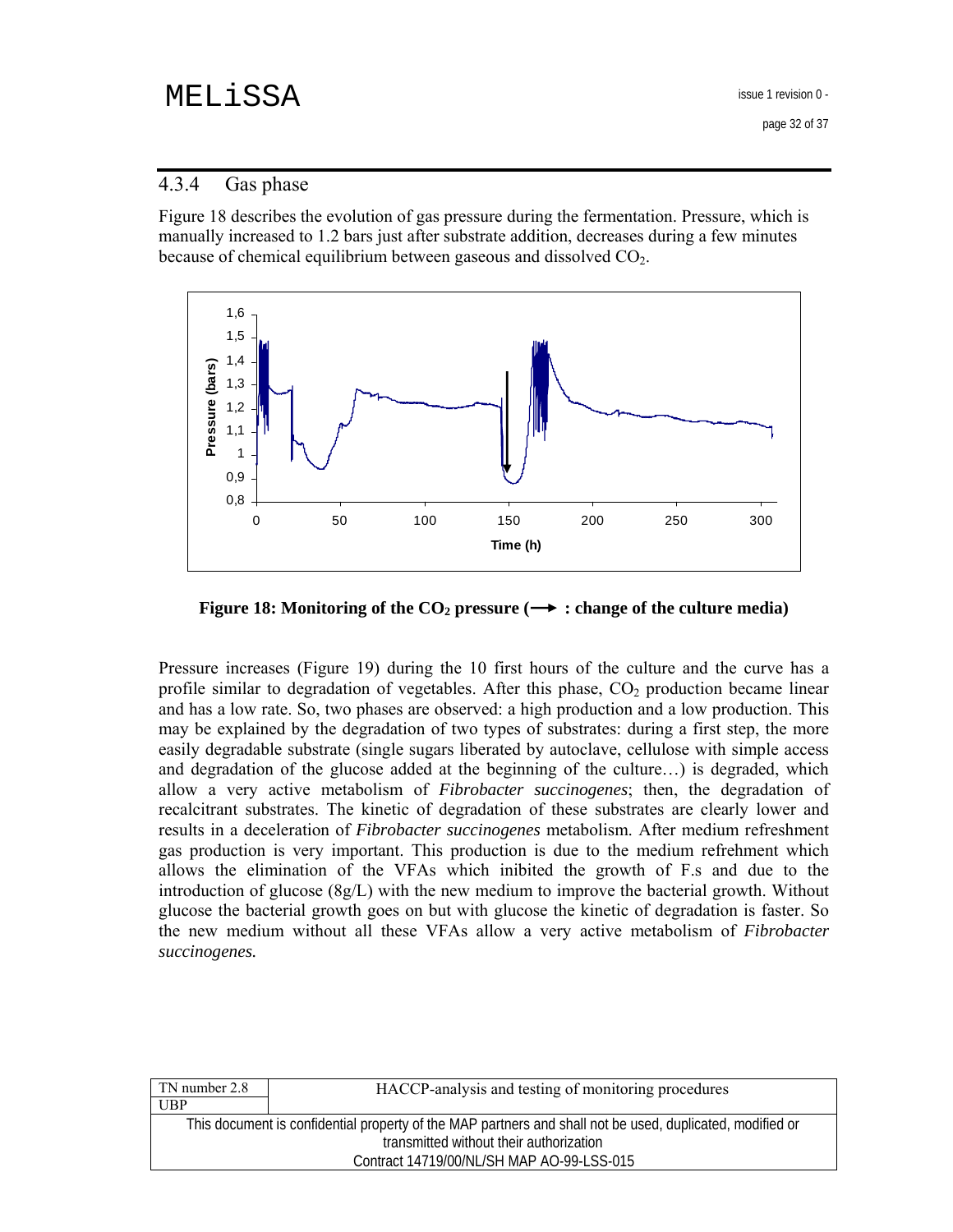page 33 of 37



**Figure 19: Monitoring of the CO2 pressure during the first 150 hours** 

After the change of the culture media (Figure 20) the same thing is observed i.e. a high production at the beginning and a low production. So we can think that the change of the culture media does not affect *Fibrobacter succinogenes* CO<sub>2</sub> production on Lab MET substrates



Figure 20: Monitoring of the CO<sub>2</sub> pressure after the change of the culture media

| HACCP-analysis and testing of monitoring procedures                                                       |  |  |  |
|-----------------------------------------------------------------------------------------------------------|--|--|--|
|                                                                                                           |  |  |  |
| This document is confidential property of the MAP partners and shall not be used, duplicated, modified or |  |  |  |
| transmitted without their authorization                                                                   |  |  |  |
| Contract 14719/00/NL/SH MAP AO-99-LSS-015                                                                 |  |  |  |
|                                                                                                           |  |  |  |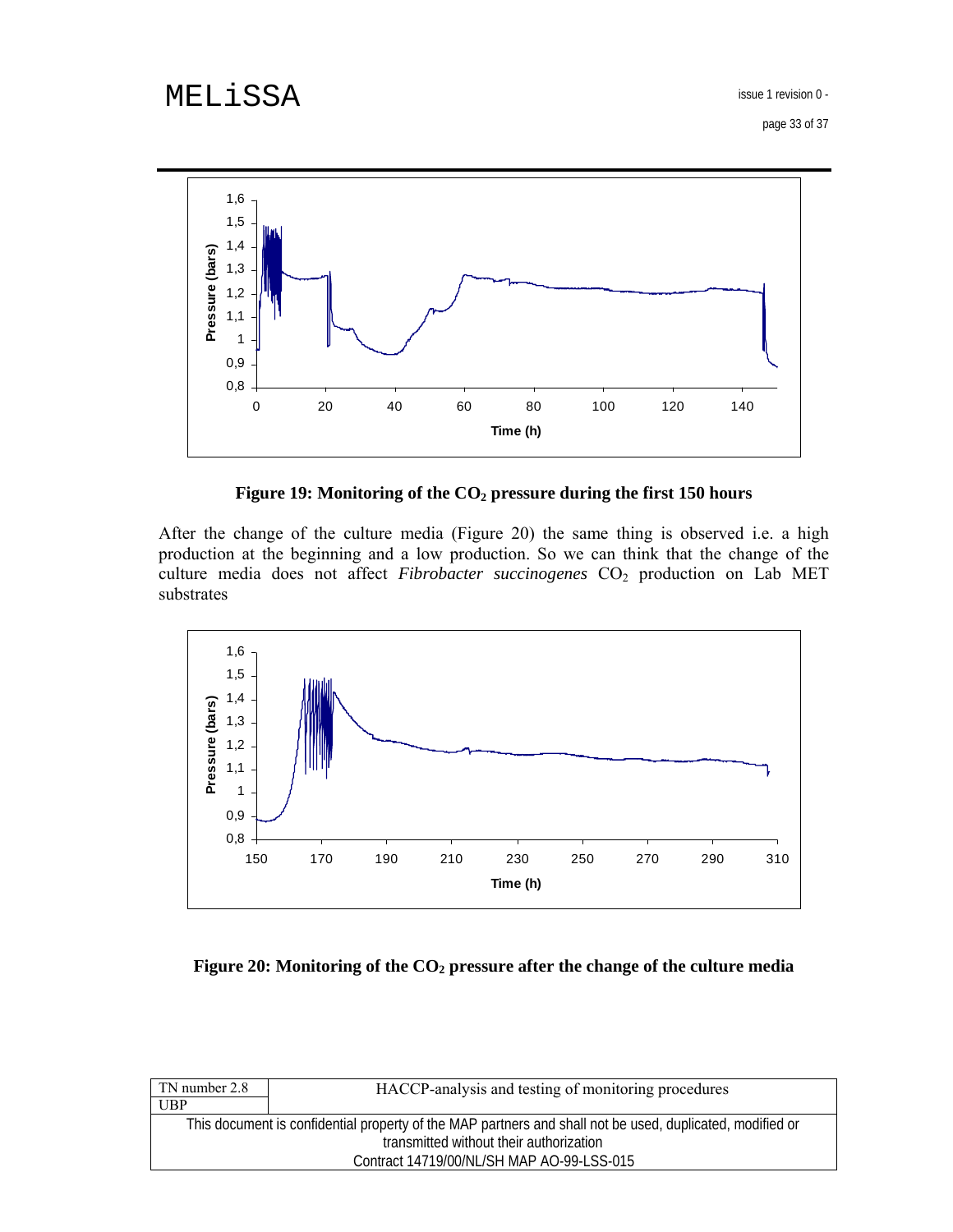## 4.3.5 Solid phase

## *4.3.5.1 Van soest*

|                     | <b>Total fibers</b><br>(% DM) | <b>Hemicellulose</b><br>(% DM) | <b>Cellulose</b><br>$\frac{6}{2}$ DM) | Lignin<br>$\frac{60}{2}$ DM) |
|---------------------|-------------------------------|--------------------------------|---------------------------------------|------------------------------|
| Substrate $(160 g)$ | 59.38                         | 31.93                          | 11.81                                 | 15.625                       |
| Residue $(111 g)$   | 40 19                         | 13.86                          | 99                                    | 21.44                        |
| Degradation $(\% )$ | 53.03                         | 69.88                          | 41.87                                 | 4.82                         |

#### **Table 12: Analysis of cell wall degradation by Van Soest method**

The percentage of degradation was determined by:  $\% = [(\% s \times Ms) - (\% r \times Mr)] \times 100$  (TN 2.6)  $\%$ s x Ms

The cell wall components were determined by Van Soest (1967) method described in the TN 2.6. Table 12 shows the composition of the substrate from LabMET and the composition of the residues after *Fibrobacter succinogenes* unit.

The proportions of fibers are different before and after *Fibrobacter* unit. This confirms the efficiency of *Fibrobacter succinogenes* to degrade fibers.

### *4.3.5.2 Degradation*

All the content of the reactor was centrifuged (15', 13 000g) and the liquid and solid phase were separated. Percentages of degradation were determined by the two methods described in previously TN 2.5 (desiccation and filtration). The percentage of degradation estimated by desiccation was 32.19% and by filtration was 36.4%. This also confirms the efficiency of *Fibrobacter succinogenes* to degrade LabMET substrate.

### 4.3.6 Determination of C and N mass balance

|               | Input      |           |               |       | Output          |                |
|---------------|------------|-----------|---------------|-------|-----------------|----------------|
| Source        | substrates | carbonate | solid residue | VFA   | CO <sub>2</sub> | <b>Biomass</b> |
| Total C (g)   | 83.57      | 1.29      | 53.50         | 11.74 | 5.70            | 5.07           |
| Total $C$ (g) | 84.87      |           | 76.01         |       |                 |                |
| Mass balance  |            |           | 90%           |       |                 |                |

#### **Table 13: Determination of C mass balance**

| TN number 2.8 | HACCP-analysis and testing of monitoring procedures                                                       |
|---------------|-----------------------------------------------------------------------------------------------------------|
| UBP           |                                                                                                           |
|               | This document is confidential property of the MAP partners and shall not be used, duplicated, modified or |
|               | transmitted without their authorization                                                                   |
|               | Contract 14719/00/NL/SH MAP AO-99-LSS-015                                                                 |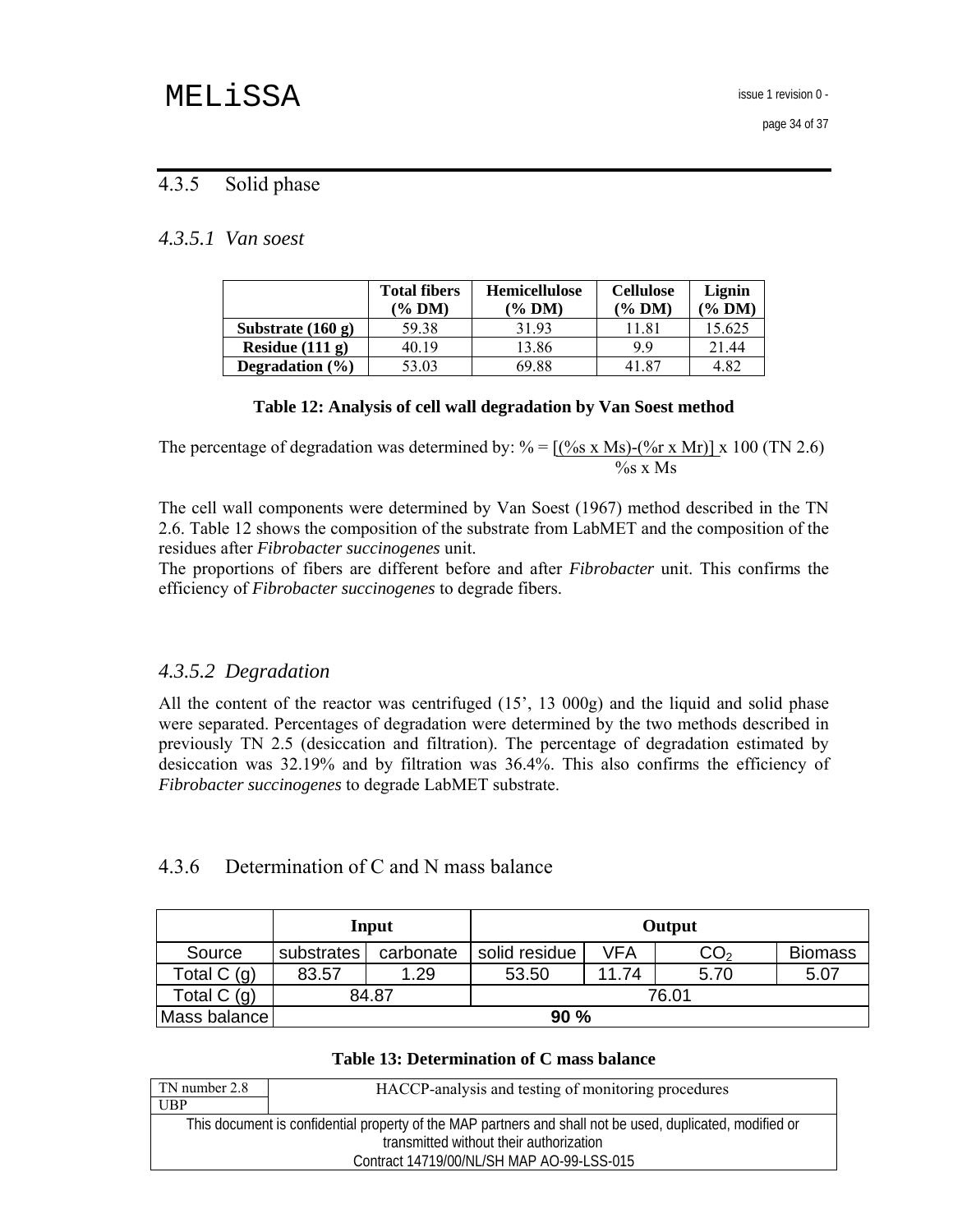The results for the determination of C mass balance are summed up in table 13. The C mass balance was 90% for the overall experiment, which confirms the efficiency of the control and regulation of *Fibrobacter succinogenes* process.

|              | Input      |          |               | Output   |                |
|--------------|------------|----------|---------------|----------|----------------|
| Source       | substrates | $N-NH_3$ | solid residue | $N-NH_3$ | <b>Biomass</b> |
| Total $N(q)$ | 6.86       | 0.48     | 4.9           | 0.41     | 0.78           |
| Total $N(g)$ | 7.35       |          |               | 6.10     |                |
| Mass balance | 83%        |          |               |          |                |

#### **Table 14: Determination of N mass balance**

As well as for C mass balance, the results obtained for N mass balance (83 %, see table 14) also confirms the efficiency of the control of *Fibrobacter* process.

C and N mass balances indicates that the process is controlled for the two principal elements of the culture. These results obtained for carbon and nitrogen mass balances also show the efficiency of the control on *Fibrobacter succinogenes* process and confirm the methods and techniques used to determine the quantities consumed and produced.

| TN number 2.8                             | HACCP-analysis and testing of monitoring procedures                                                       |  |
|-------------------------------------------|-----------------------------------------------------------------------------------------------------------|--|
| UBP                                       |                                                                                                           |  |
|                                           | This document is confidential property of the MAP partners and shall not be used, duplicated, modified or |  |
| transmitted without their authorization   |                                                                                                           |  |
| Contract 14719/00/NL/SH MAP AO-99-LSS-015 |                                                                                                           |  |
|                                           |                                                                                                           |  |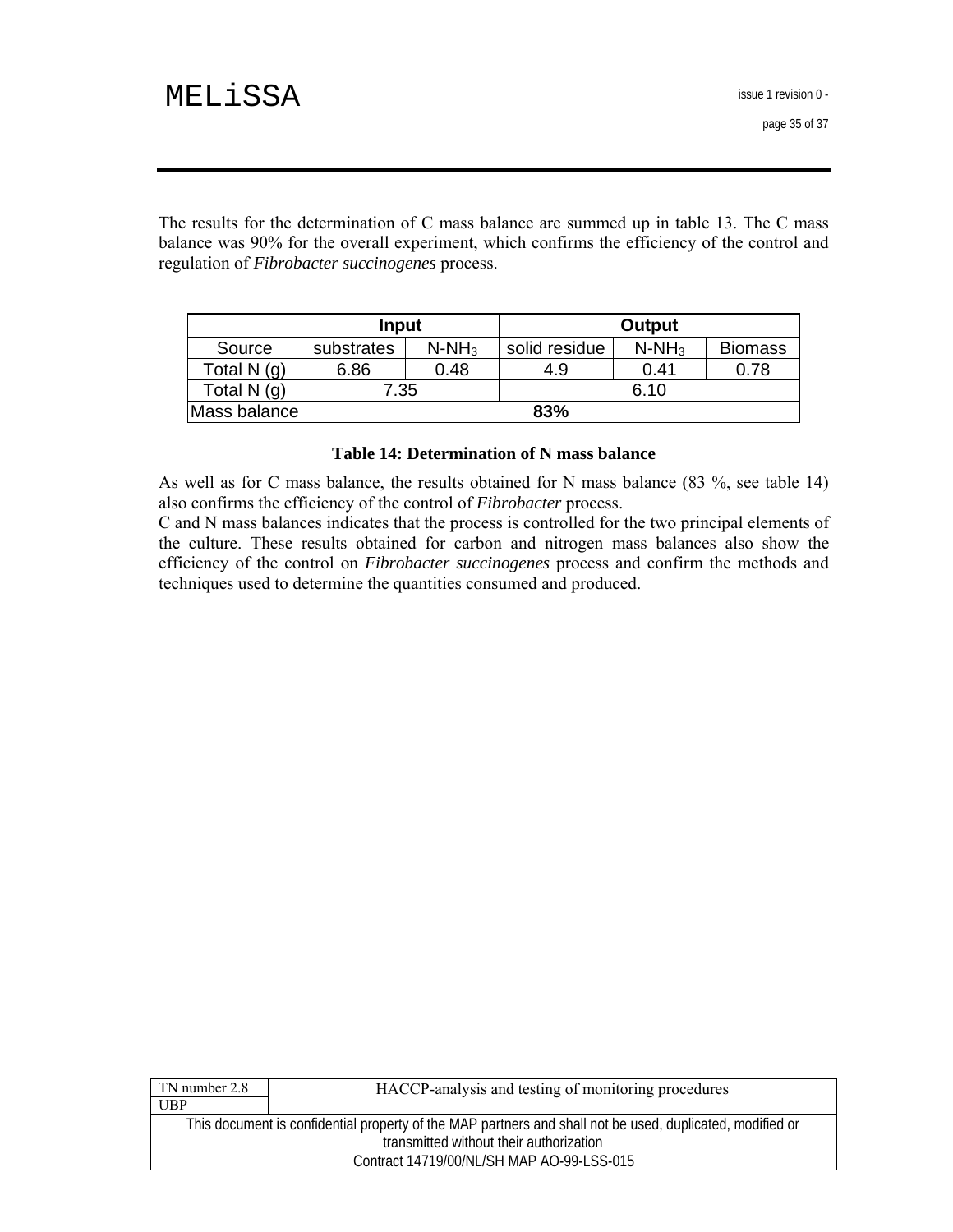# **5 CONCLUSION / OUTLOOKS**

Technical studies on HACCP were carried on in order to apply it into *Fibrobacter succinogenes* process. Documentation on HACCP method shows the difficulty of applying HACCP analysis on this kind process. We have listed and selected the most interesting techniques to prevent and control biological, chemical and physical hazards in *Fibrobacter succinogenes* unit. Two hazards were identified and the control of these hazards should allow the respect of standards HACCP in Fibrobacter unit.

The first experiments on glucose showed that the change of culture medium allowed a better growth of *Fibrobacter succinogenes* indeed it allow eliminating the VFA responsible of the growth inhibition.

Finally, the degradation of recalcitrant solids from the methanogenic reactor for the closed loop experiment gives results better than for previous closed loop experiment. Indeed according to the results on glucose, substrate from metanogenic unit was degraded by *Fibrobacter succinogenes* with a change of the culture media after 150h of culture. The change of the culture media was performed to increase the degradation rate and indeed the rate obtained is 36%. Moreover, the determination of C and N mass balances on *Fibrobacter* process gives very interesting results and highlights the deep knowledge of the control of this process.

| TN number 2.8                             | HACCP-analysis and testing of monitoring procedures                                                       |  |  |
|-------------------------------------------|-----------------------------------------------------------------------------------------------------------|--|--|
| UBP                                       |                                                                                                           |  |  |
|                                           | This document is confidential property of the MAP partners and shall not be used, duplicated, modified or |  |  |
| transmitted without their authorization   |                                                                                                           |  |  |
| Contract 14719/00/NL/SH MAP AO-99-LSS-015 |                                                                                                           |  |  |
|                                           |                                                                                                           |  |  |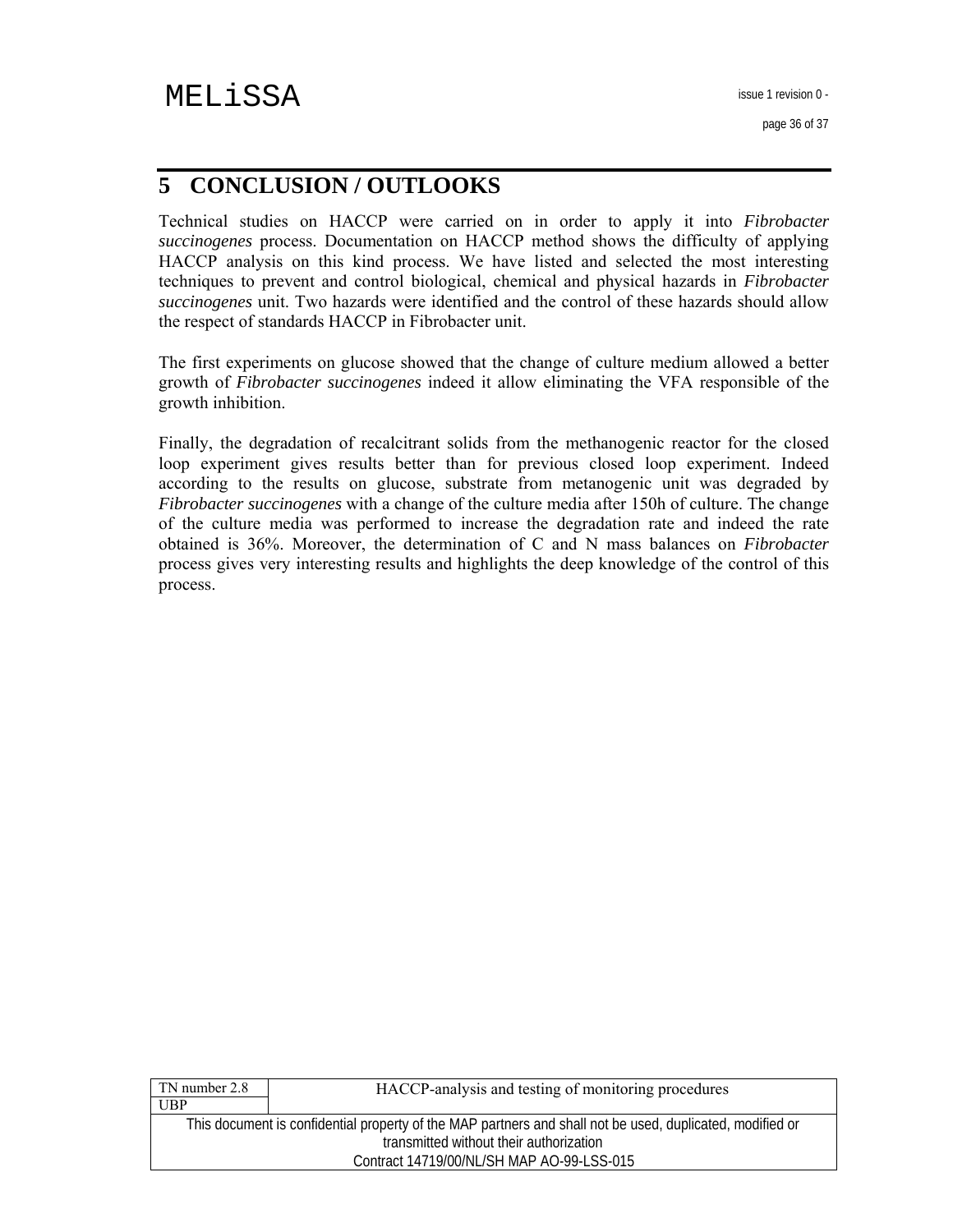page 37 of 37

#### **R EFERENCES**

**Béra C.** (1998) Le système fibrolytique de *Fibrobacter succinogenes*. Thèse de l'université Claude Bernard – Lyon.

**Bryant M.P. and Doestsch R.N.**(1954) A stydy of actively cellulolytic rod-shaped bacteria of the bovine rumen, *J.Dairy Sci.*, 37, 1176-1183.

**Field M.W., Russel J.B. and Wilson D.B.** (1997) A mutant of Prevotella ruminicola B14 deficient in β-1,4-endoglucanase and mannose activities, *FEMS microbiology letters*, 154, 9- 15.

**Forsberg C.W., LovelockL.K.A., Krumholz L. and Buchanan Smith J.G.** (1984) Protéases activities of rumen protozoa, *Appl.Microbiology,* 47, 101-110.

**Gaudet G.; Forano E., Dauphin G. and Delort A.M.** (1992) Futile cycle of glycogen in  $Fibrobacter$  succinogenes as shown by in situ <sup>1</sup>H-NMR and <sup>13</sup>C-NMR investigation, *Eur.J.Biochem.*, 207, 155-162.

**McDermid K.P., Forsberg C.W., McKenzie C.R.** (1990) Purification and properties of an acetyxylan esterase from *Fibrobacter succinogenes* S85. Appl. Environ. Microbiol. 56: 3805- 3810.

**Miller G.L**. (1971) Use of dinitrosalicylic acid reagent for the determination of reducing sugar. Anal. Chem., 31: 426-428.

**Miller T.L.** (1978) The parthway of formation of acetate and succinate from pyruvate by *Bacteriodes succinogenes*,*Arch.Microbiol.*, 117, 145-152.

**Stewart C.S. and Flint H.J**. (1989) *Bacteroides succinogenes* a cellulolytic anaerobic bacterium from the gastrointestinal tract, *Appli. microbial. Biotechnol.,* 30, 433-439.

**Van Soest P.J.** (1967) Use of detergent in the analysis of fibrous feed III. A rapid method for the determination of fiber and lignin. *J. Ass. Off. Anal. Chem*. ; 1965, 46 : 829-835.

| TN number 2.8                             | HACCP-analysis and testing of monitoring procedures                                                       |  |  |
|-------------------------------------------|-----------------------------------------------------------------------------------------------------------|--|--|
| <b>UBP</b>                                |                                                                                                           |  |  |
|                                           | This document is confidential property of the MAP partners and shall not be used, duplicated, modified or |  |  |
| transmitted without their authorization   |                                                                                                           |  |  |
| Contract 14719/00/NL/SH MAP AO-99-LSS-015 |                                                                                                           |  |  |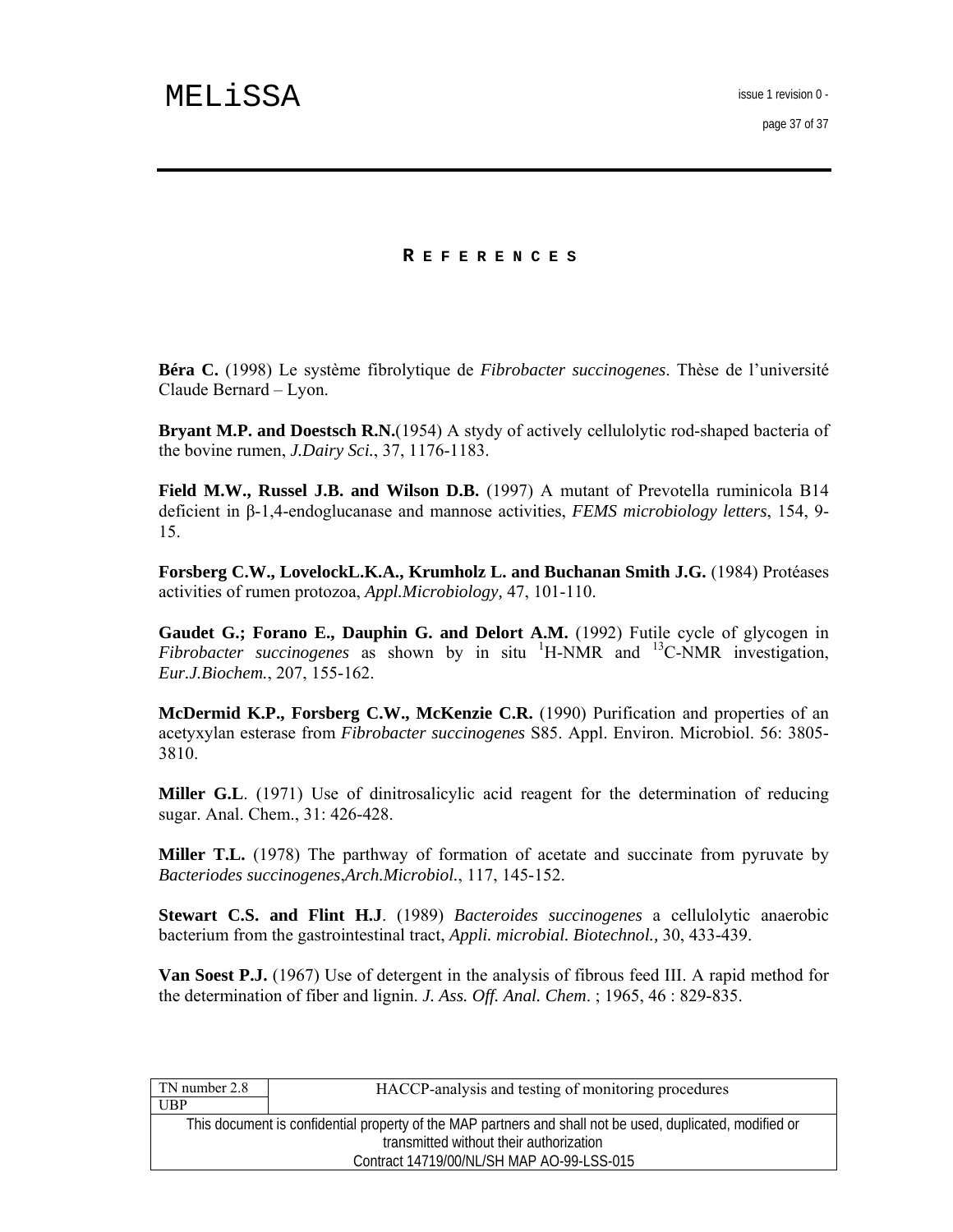**A NNEX 1** 

# **HACCP PROTOCOL**

The establishment of the HACCP method described in this chapter was based on the ECSS-Q-40-02A report (2003) on Space Product Assurance - HACCP analysis.

# **Hazard analysis objectives**

The general objectives of hazard analysis are:

- The assessment of the level of safety of a system in a deterministic way
- The increase of the level of safety of a system through hazard reduction
- The initiation of the use of hazard reduction to drive the definition and implementation of, for example, design and operation requirements, specifications, concepts, procedures
- The provision of a basis for defining adequate safety requirements, determining the applicability of safety requirements, implementing safety requirements
- verifying their implementation, and demonstrating compliance or non-compliance
- The provision of input to safety risk assessment and overall risk management
- The support of safety related project decisions
- The support of safety submissions and reviews through documented evidence
- The support of safety certification of a system through documented evidence

# **Hazard analysis concept**

The general concept of hazard analysis is depicted in Figures 1-4.

Hazards which are present through hazard manifestations in the system, are activated if initiating events (i.e. cause) occur. Hazard scenarios reflect the system behaviour to the activated hazards in terms of event propagation from causes to safety consequences, as depicted in Figure 1. The occurrence of events is coupled to observable symptoms in the system. Safety consequences are characterized by their severity.

| TN number 2.8                             | HACCP-analysis and testing of monitoring procedures                                                       |  |
|-------------------------------------------|-----------------------------------------------------------------------------------------------------------|--|
| UBP                                       |                                                                                                           |  |
|                                           | This document is confidential property of the MAP partners and shall not be used, duplicated, modified or |  |
| transmitted without their authorization   |                                                                                                           |  |
| Contract 14719/00/NL/SH MAP AO-99-LSS-015 |                                                                                                           |  |
|                                           |                                                                                                           |  |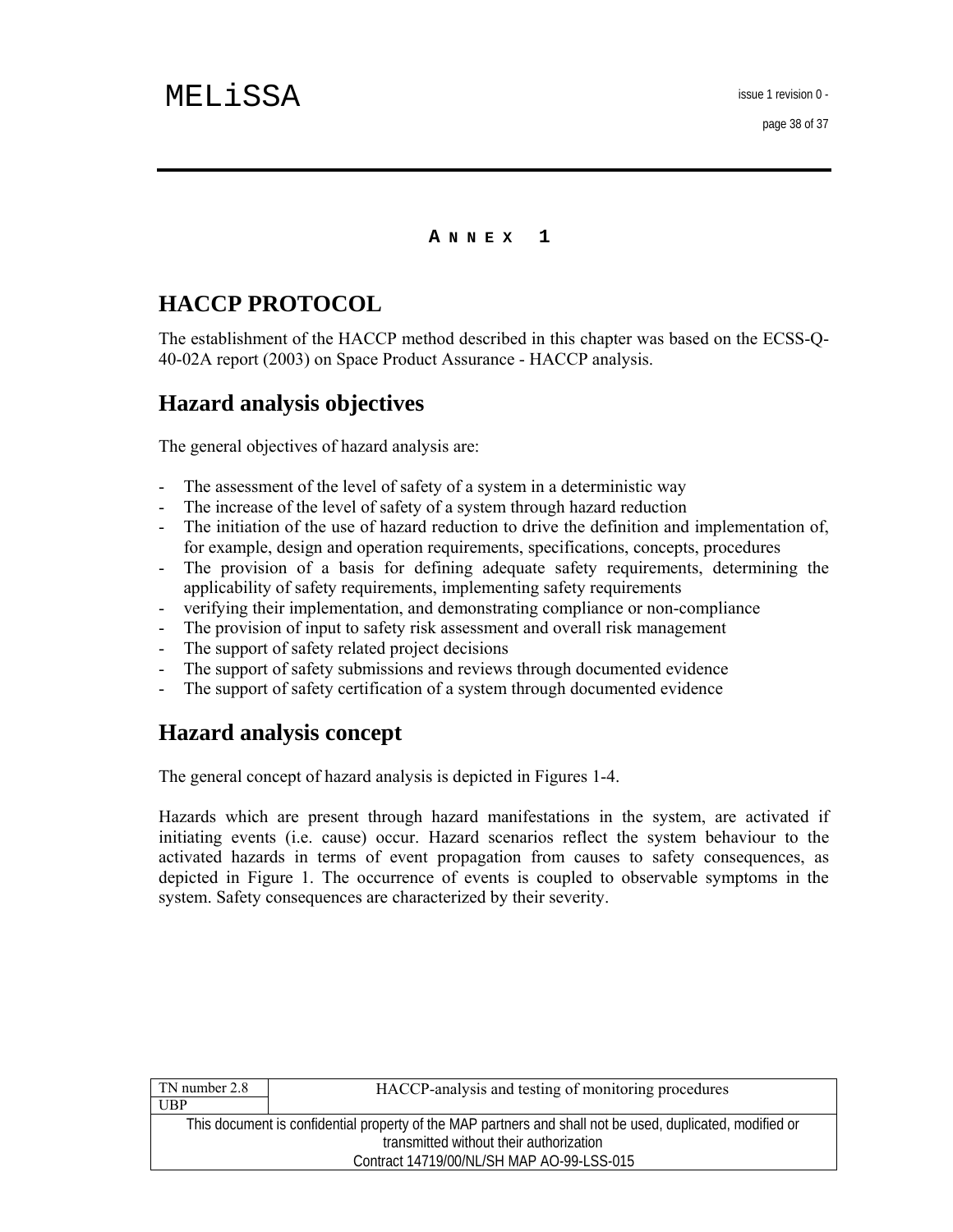page 39 of 37



**Figure 1** Hazards and hazard scenarios

Different hazard scenarios can originate from the same hazard. Furthermore, different hazard scenarios can lead to the same safety consequence (Fiure 2 & 3).



**Figure 2** Example of a hazard tree



**Figure 3** Example of a consequence tree

Hazards are reduced by either (Figure 4)

- elimination - remove specific potentially safety threatening system characteristics

| TN number 2.8                                                                                             | HACCP-analysis and testing of monitoring procedures |  |
|-----------------------------------------------------------------------------------------------------------|-----------------------------------------------------|--|
| UBP                                                                                                       |                                                     |  |
| This document is confidential property of the MAP partners and shall not be used, duplicated, modified or |                                                     |  |
| transmitted without their authorization                                                                   |                                                     |  |
| Contract 14719/00/NL/SH MAP AO-99-LSS-015                                                                 |                                                     |  |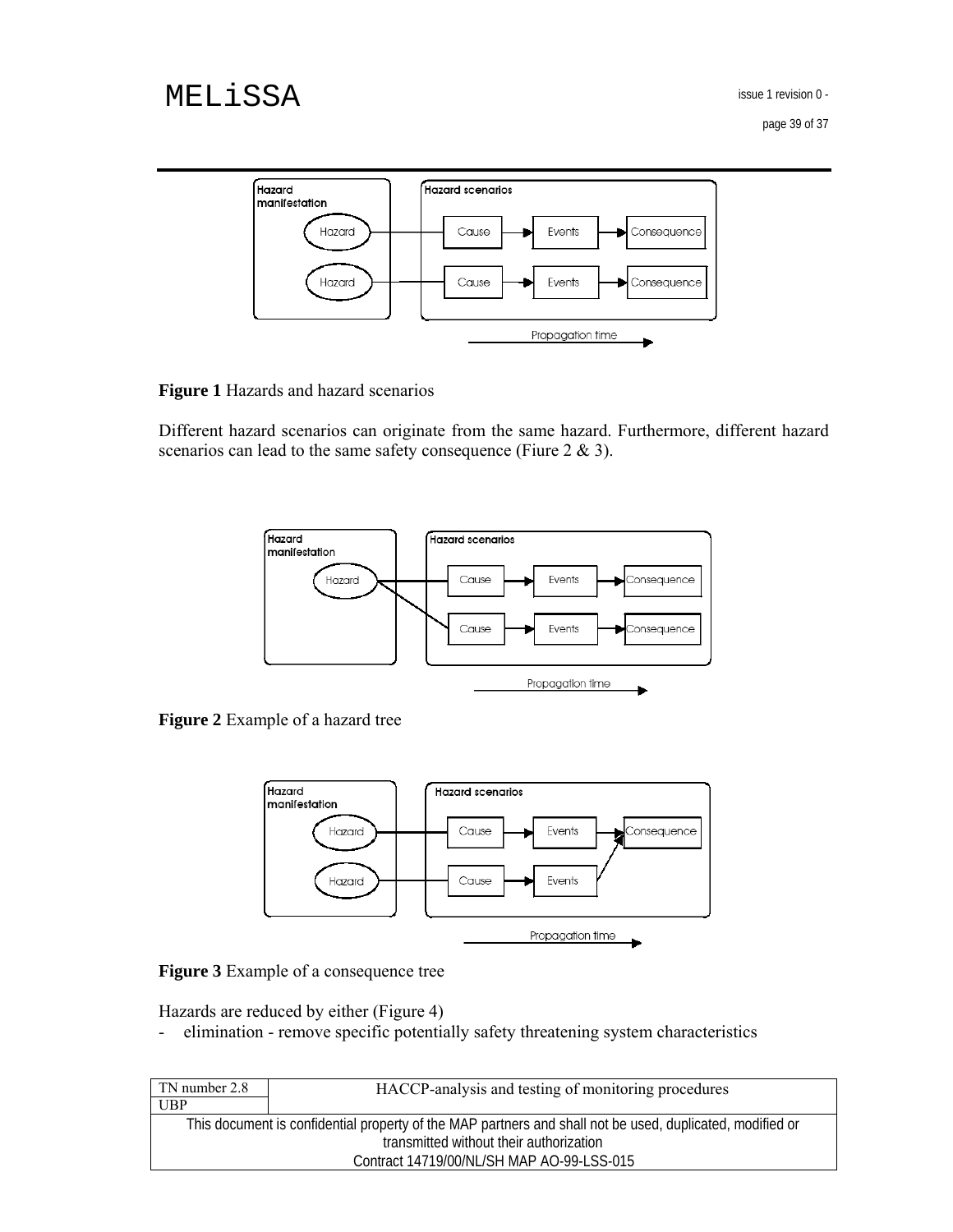- minimization reduce level or amount of specific potentially safety threatening system characteristics
- control prevent occurrence or reduce likelihood and mitigate effects of events



# **Figure 4** Reduction of hazards **Hazard analysis process**

The basic steps comprised in hazard analysis are (Figure 6):

- Step 1: define the hazard analysis implementation requirements;
- Step 2: identify and classify the hazards;
- Step 3: decide and act on the hazards;
- Step 4: track, communicate and accept the hazards.

Each step in the iterative four-step hazard analysis process includes a number of tasks (Figure 5):

| TN number 2.8                             | HACCP-analysis and testing of monitoring procedures                                                       |  |  |
|-------------------------------------------|-----------------------------------------------------------------------------------------------------------|--|--|
| UBP                                       |                                                                                                           |  |  |
|                                           | This document is confidential property of the MAP partners and shall not be used, duplicated, modified or |  |  |
| transmitted without their authorization   |                                                                                                           |  |  |
| Contract 14719/00/NL/SH MAP AO-99-LSS-015 |                                                                                                           |  |  |
|                                           |                                                                                                           |  |  |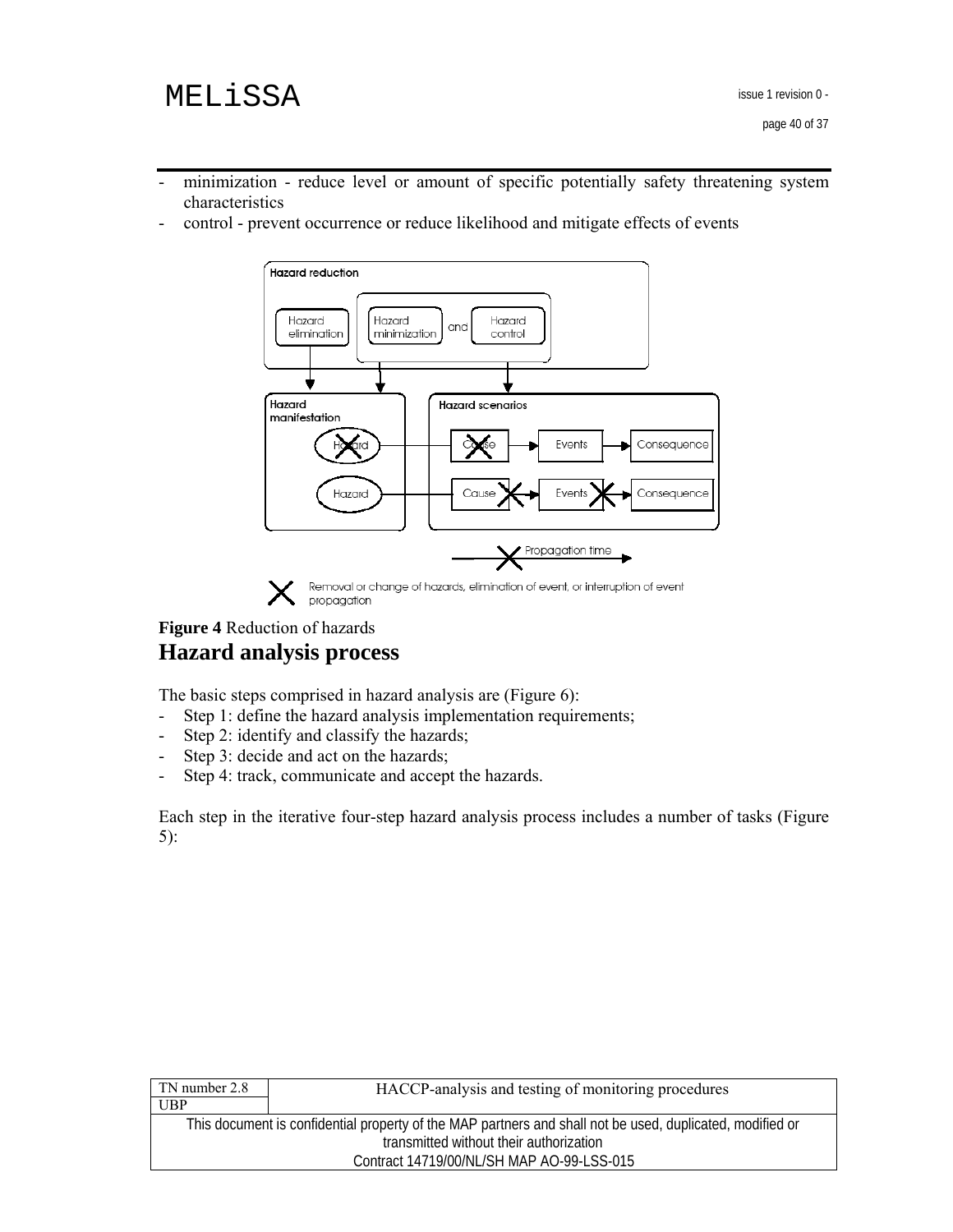

**Figure 5** The nine tasks associated with the four steps of the hazard analysis process

Step 1: Define hazard analysis implementation Requirements

### **Task 1: Define the scope, the objectives of hazard analysis and the hazard analysis planning**

Establish the purpose and application boundaries of hazard analysis; define the type of project; identify applicable safety requirements, define the hazard analysis approach; establish scoring schemes for the severity of safety consequences for the classification of hazard scenarios (example Figure 6); establish criteria to determine the actions to be taken on hazards, hazard reduction and the associated decision levels in the project structure; define hazard acceptance criteria for individual hazards and hazard scenarios; define the strategy, and the formats to be used for documenting hazard analysis data and communication of relevant data to the decisionmakers, and for monitoring the hazards; describe the review, decision and implementation flow within the project concerning all hazard analysis matters.

| TN number 2.8                             | HACCP-analysis and testing of monitoring procedures                                                       |  |  |
|-------------------------------------------|-----------------------------------------------------------------------------------------------------------|--|--|
| UBP                                       |                                                                                                           |  |  |
|                                           | This document is confidential property of the MAP partners and shall not be used, duplicated, modified or |  |  |
| transmitted without their authorization   |                                                                                                           |  |  |
| Contract 14719/00/NL/SH MAP AO-99-LSS-015 |                                                                                                           |  |  |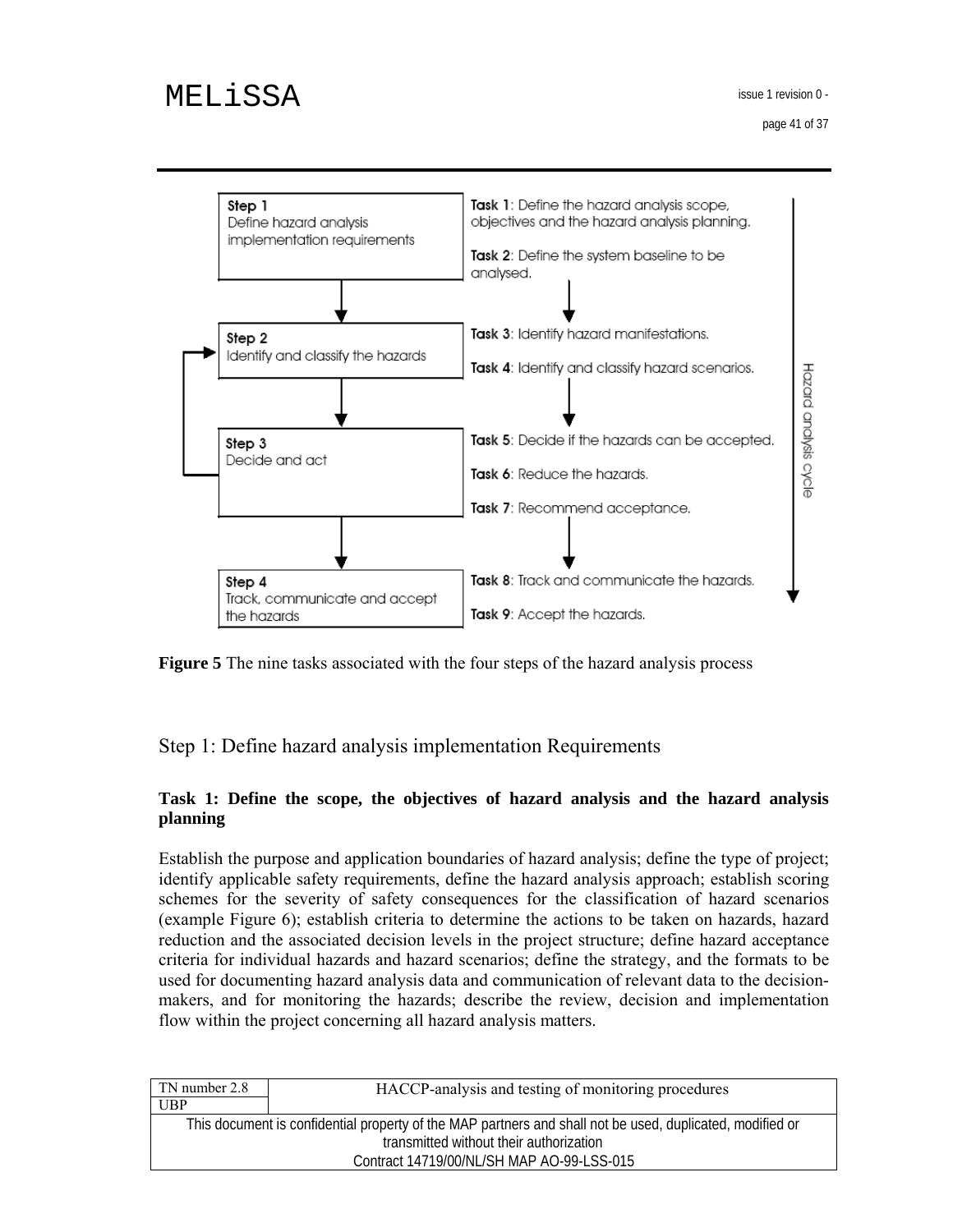page 42 of 37

| Category | Severity     | Severity of safety consequence                                                                                                                                                                                                                             |
|----------|--------------|------------------------------------------------------------------------------------------------------------------------------------------------------------------------------------------------------------------------------------------------------------|
|          | Catastrophic | Loss of life, life-threatening or permanently disabling injury or<br>occupational illness;<br>Loss of an element of an interfacing manned flight system;<br>Loss of launch site facilities or loss of system;<br>Severe detrimental environmental effects. |
| Ш        | Critical     | Temporarily disabling, but not life-threatening injury or illness;<br>Major damage to flight systems or loss of or major damage to ground<br>facilities:<br>Major damage to public or private property;<br>Major detrimental environmental effects.        |
| Ш        | Marainal     | Minor injury, minor disability, minor occupational illness;<br>Minor system or environmental damage.                                                                                                                                                       |
| IV       | Negligible   | Less than minor injury, disability, occupational illness;<br>Less than minor system or environmental damage.                                                                                                                                               |

**Figure 6** Example of a safety consequence severity categorization

#### **Task 2: Define the system baseline to be analysed**

Define and describe the design and operation subjected to hazard analysis, such as drawings, procedures and test reports; revise the system baseline definition for each hazard analysis cycle with the level of detail available at that time.

### Step 2: Identify and assess the hazards

#### **Task 3: Identify hazard manifestations**

Identify generic hazards applicable to the system design and operation using a hazard matrix (example in Figure 7); identify and give a detailed definition of system specific hazards and describe them in the form of hazard manifestations (example in Figure 8).

| Hazard matrix for ground operation |                      |             |                            |  |
|------------------------------------|----------------------|-------------|----------------------------|--|
|                                    | Subsystem elements   |             |                            |  |
| Generic hazards                    | Propulsion subsystem | Instruments | Communication<br>subsystem |  |
| High pressure                      |                      |             |                            |  |
| High temperature                   |                      |             |                            |  |
| Toxicity                           | Χ                    | Χ           |                            |  |
| Flammability                       |                      |             |                            |  |
| $X =$ applicable                   | $-$ = not applicable |             |                            |  |

#### **Figure 7** Example of a hazard matrix

| TN number 2.8                             | HACCP-analysis and testing of monitoring procedures                                                       |  |
|-------------------------------------------|-----------------------------------------------------------------------------------------------------------|--|
| <b>UBP</b>                                |                                                                                                           |  |
|                                           | This document is confidential property of the MAP partners and shall not be used, duplicated, modified or |  |
| transmitted without their authorization   |                                                                                                           |  |
| Contract 14719/00/NL/SH MAP AO-99-LSS-015 |                                                                                                           |  |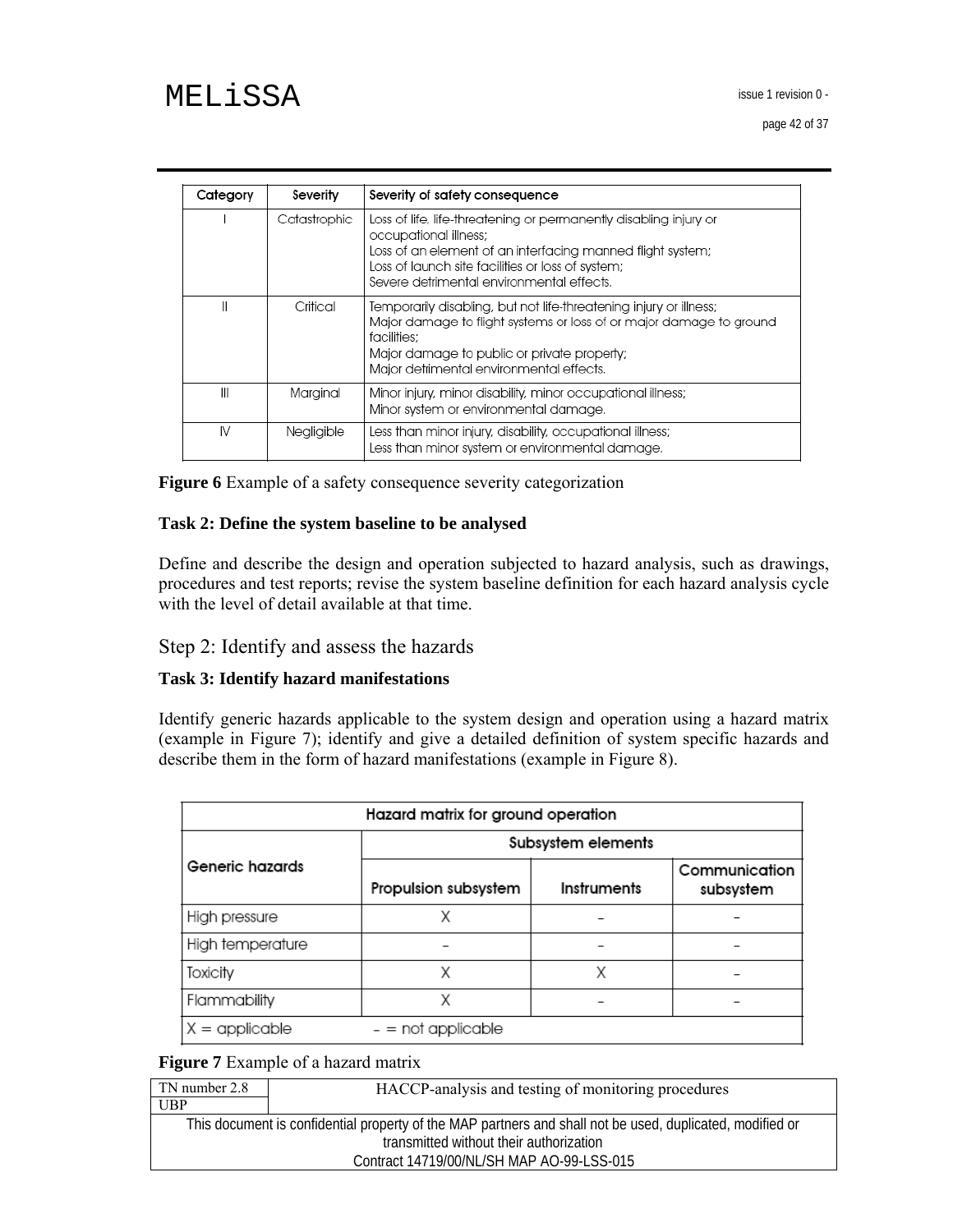| Hazard manifestation list                          |             |                                                                                                    |  |
|----------------------------------------------------|-------------|----------------------------------------------------------------------------------------------------|--|
| Hazard manifestation<br>Subsystem<br>Mission phase |             |                                                                                                    |  |
| Ground<br>operation                                | Propulsion  | Filling of Y litres of toxic propellant into two tanks at a<br>pressure of X1 Pa                   |  |
|                                                    | Instruments | Painting and seal material used in instrument cabinet A<br>emitting toxic fumes if exposed to fire |  |
| In-orbit operation                                 | Propulsion  | Propellant lines under pressure at X2 Pa                                                           |  |
|                                                    | Instruments | Painting and seal material used in instrument cabinet A<br>emitting toxic fumes if exposed to fire |  |

**Figure 8** Example of a hazard manifestation list

#### **Task 4: Identify and classify the hazard scenarios**

Identify the hazard scenarios associated with the hazard manifestations by identifying the causes, events and safety consequences, according to the hazard analysis planning; identify the propagation time, the observable symptoms and the detection time for each hazard scenario; determine the consequence severity of each hazard scenario according to the severity categorization defined in Task 1; determine the hazard trees by identifying all hazard scenarios originating from one and the same hazard manifestation; determine the consequence trees by identifying all hazard scenarios leading to one and the same safety consequence; use the hazard and consequence trees to screen for additional hazard scenarios.

An example is given below.

|                                                                                    |                                                                                                  | Hazard scenario list for in-orbit phase |                         |                                  |
|------------------------------------------------------------------------------------|--------------------------------------------------------------------------------------------------|-----------------------------------------|-------------------------|----------------------------------|
| Hazard<br>Manifestation                                                            | Cause - Events -<br>Consequence                                                                  | Consequence<br>Severity                 | Observable<br>Symptoms  | Propagation and<br>reaction time |
| l In-orbit -<br>pressurized<br>manned module:<br>l Meteorite debris<br>environment | Meteorite debris impact -<br>shell rupture - explosion -<br>loss of spacecraft and<br>astronauts | Catastrophic                            | None                    | Ptime: 1 s<br>Rtime: N/A         |
|                                                                                    | Meteorite debris impact -<br>shell damage - leakage -<br>loss of spacecraft and<br>astronauts    | Catastrophic                            | Module<br>pressure drop | Ptime: 3 min<br>Rtime: < 3 min   |

**Figure 9** Example of a hazard scenario

Step 3: Decide and act

#### **Task 5: Decide if the hazards can be accepted**

| TN number 2.8 | HACCP-analysis and testing of monitoring procedures                                                       |
|---------------|-----------------------------------------------------------------------------------------------------------|
| UBP           |                                                                                                           |
|               | This document is confidential property of the MAP partners and shall not be used, duplicated, modified or |
|               | transmitted without their authorization                                                                   |
|               | Contract 14719/00/NL/SH MAP AO-99-LSS-015                                                                 |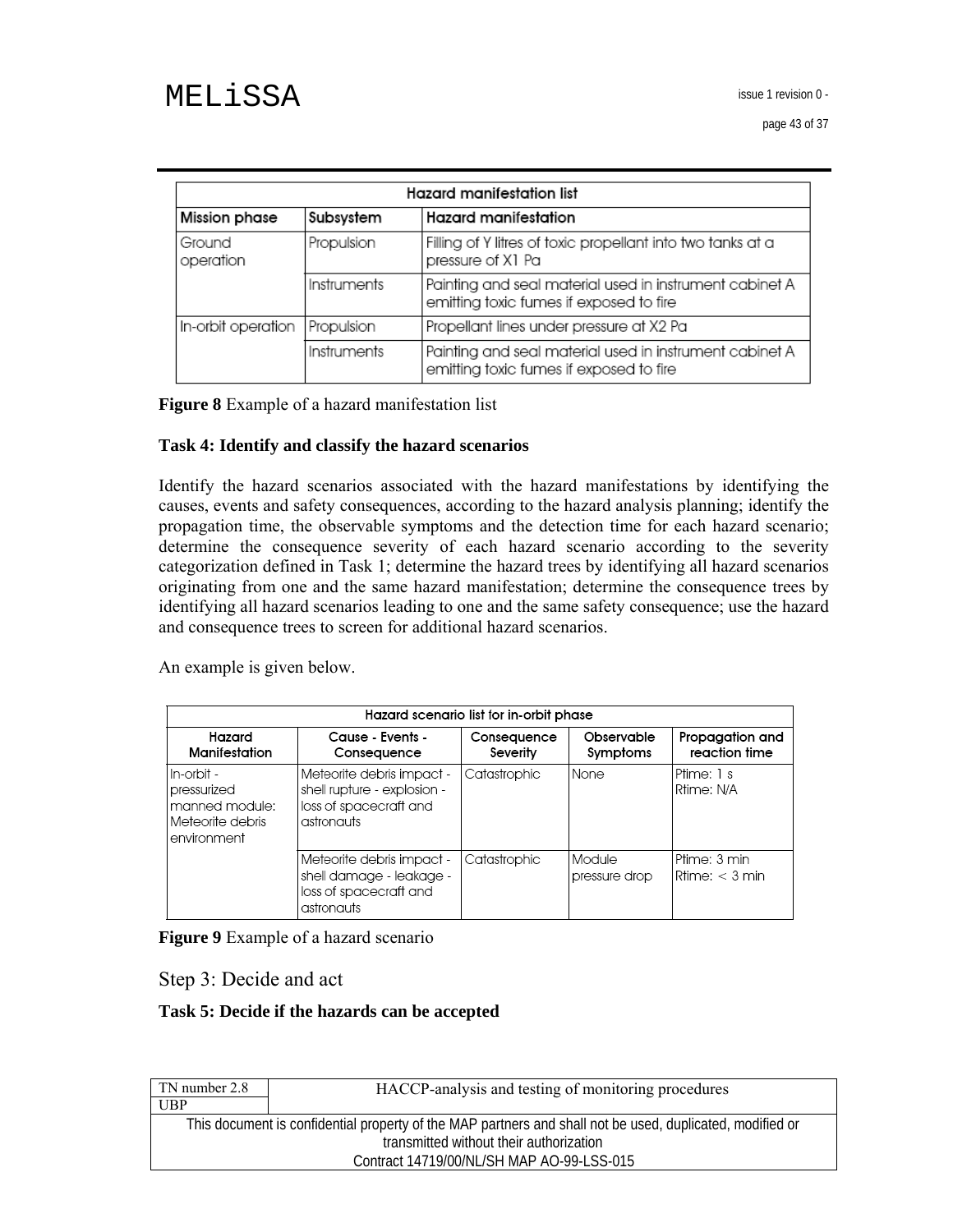Apply the hazard acceptance criteria to the hazards as defined in Task 1; identify the acceptable hazards and those that are subjected to hazard reduction; for acceptable hazards, proceed directly to Step 4; for unacceptable hazards proceed to Task 6.

#### **Task 6: Reduce the hazards**

Determine measures in the form of design and operation features through which the hazards can be eliminated; where hazards cannot be eliminated, determine measures in the form of design and operation features through which hazards can be minimized and controlled; for hazard control, identify the preventive and mitigation measures; further determine hazard reduction success, failure and verification criteria; determine verification means and methods for the implementation of hazard reduction; select and prioritize the hazard reduction measures; verify hazard reduction through application of the verification means and methods; identify the resolved and unresolved hazards.

#### **Task 7: Recommend acceptance**

Submit the hazard data; present the unresolved hazards for further action; provide the rationale and supporting data for resolution and acceptance of the hazards.

#### Step 4: Track, communicate and accept the hazards

#### **Task 8: Track and communicate the hazards**

Periodically assess and review all identified hazards and update the results after each iteration of the hazard analysis process; identify changes to existing hazards, and subsequently initiate new hazard analysis; verify the performance and the effect of the hazard reduction activities; identify and communicate the evolution of hazards over the project life cycle.

#### **Task 9: Accept the hazards**

Submit the residual hazards to formal hazard acceptance; assess the performance of the hazard analysis processes and implement improvement of the effectiveness based on experience with project progress.

#### Documentation of hazard analysis

Hazard analyses are documented to ensure that all associated decisions are traceable and defensible. Every task of the hazard analysis process is documented. Example forms for summarizing the results of the tasks are presented below.

| TN number 2.8 | HACCP-analysis and testing of monitoring procedures                                                       |
|---------------|-----------------------------------------------------------------------------------------------------------|
| UBP           |                                                                                                           |
|               | This document is confidential property of the MAP partners and shall not be used, duplicated, modified or |
|               | transmitted without their authorization                                                                   |
|               | Contract 14719/00/NL/SH MAP AO-99-LSS-015                                                                 |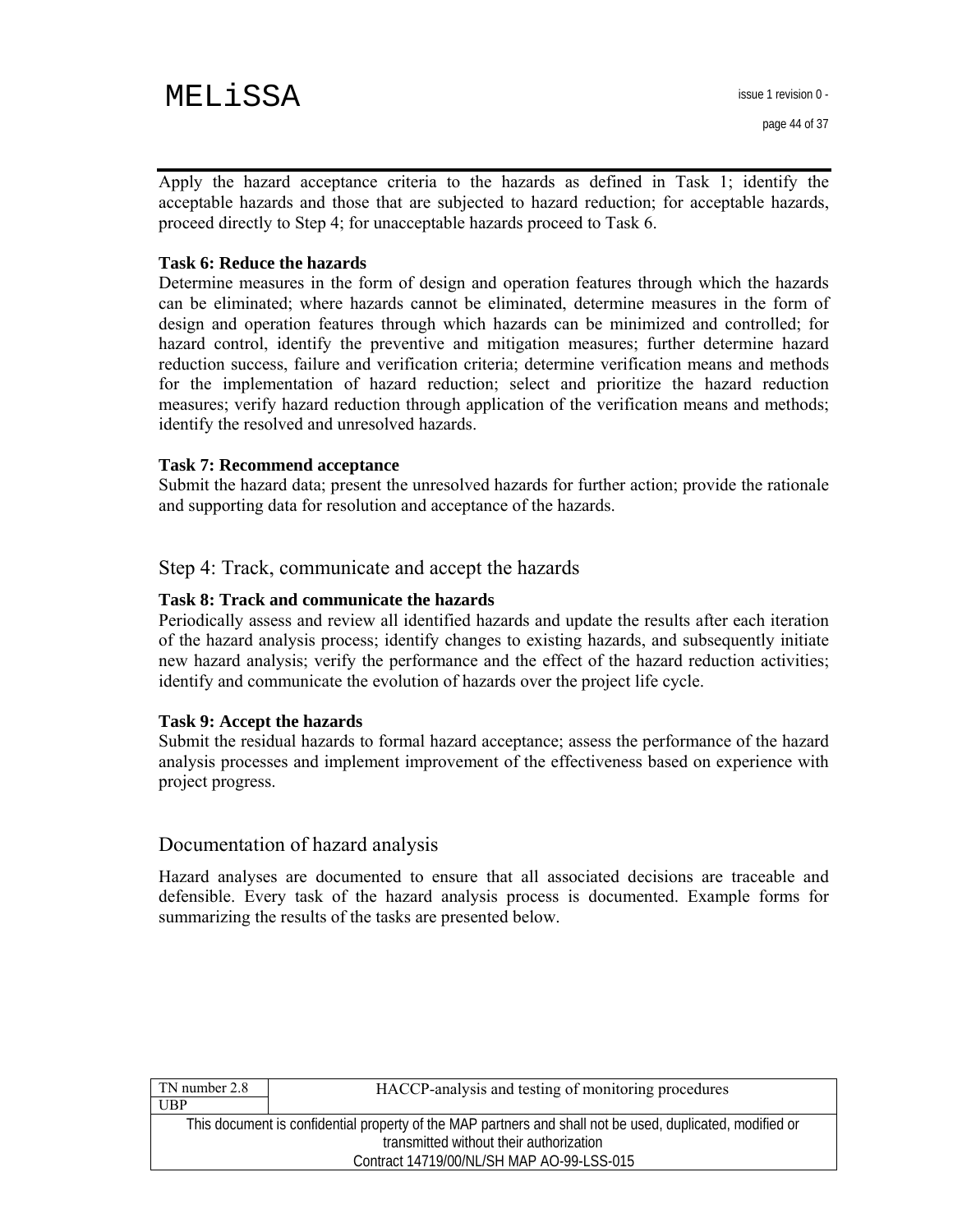|                                                                                                                                                            |              | Hazard and safety risk register (Example, see also ECSS-Q-40-03 and ECSS-M-00-03) |        |                                      |                                              |                                           |                                   |                     |        |
|------------------------------------------------------------------------------------------------------------------------------------------------------------|--------------|-----------------------------------------------------------------------------------|--------|--------------------------------------|----------------------------------------------|-------------------------------------------|-----------------------------------|---------------------|--------|
| Project                                                                                                                                                    | Organization |                                                                                   | Source |                                      |                                              |                                           | Date and issue                    |                     |        |
| WBS Ref.                                                                                                                                                   |              |                                                                                   |        | Controlled by                        |                                              |                                           |                                   |                     |        |
|                                                                                                                                                            |              |                                                                                   |        | Supported by                         |                                              |                                           | Approved by                       |                     |        |
|                                                                                                                                                            |              | Hazard description and safety risk magnitude                                      |        |                                      |                                              |                                           |                                   |                     |        |
| Hazard scenario title<br>ż.                                                                                                                                |              |                                                                                   |        |                                      |                                              |                                           |                                   |                     |        |
| Hazard manifestation                                                                                                                                       |              |                                                                                   |        | Cause, events and safety consequence |                                              |                                           |                                   |                     |        |
| Safety consequence severity (S)                                                                                                                            |              | Likelihood $(L)$                                                                  |        |                                      | Risk Index                                   | Risk                                      | Red*                              | Yellow <sup>*</sup> | ta ana |
| Catastrophic<br>Critical<br>Marginal<br>Negligible                                                                                                         | Minimum      | Medium<br>Low                                                                     |        | Maximum<br>High                      | $= S X L$<br>æ                               | Safety                                    |                                   |                     |        |
| 目<br>Σ                                                                                                                                                     | 囯            | O<br>≏                                                                            |        | ⋖<br>В                               | Numerical risk and uncertainty contribution: |                                           |                                   |                     |        |
|                                                                                                                                                            |              | Numerical estimate:                                                               |        |                                      |                                              |                                           |                                   |                     |        |
|                                                                                                                                                            |              | Hazard and safety risk decision and action                                        |        |                                      |                                              |                                           |                                   |                     |        |
| $\Box$<br>risk<br>Accept hazard and safety                                                                                                                 |              |                                                                                   |        |                                      | Reduce hazard and safety risk $\Box$         |                                           |                                   |                     |        |
| Hazard reduction measures                                                                                                                                  |              | Hazard reduction verification means                                               |        |                                      |                                              |                                           | Expected safety risk reduction    |                     |        |
| Hazard minimization:<br>Hazard elimination:<br>Hazard control:                                                                                             |              |                                                                                   |        |                                      |                                              | Numerical estimates:<br>Safety risk rank: | Severity, likelihood, risk index: |                     |        |
| Actions                                                                                                                                                    |              |                                                                                   |        |                                      | Status                                       |                                           |                                   |                     |        |
| Agreed by project management                                                                                                                               |              |                                                                                   |        |                                      |                                              | Hazard status                             |                                   |                     |        |
| * Enter "R" in the appropriate column: correspondence of the risk index scores for red, yellow and green are defined in the project risk management policy |              |                                                                                   |        |                                      |                                              |                                           |                                   |                     |        |

| TN number 2.8 | HACCP-analysis and testing of monitoring procedures                                                       |
|---------------|-----------------------------------------------------------------------------------------------------------|
| UBP           |                                                                                                           |
|               | This document is confidential property of the MAP partners and shall not be used, duplicated, modified or |
|               | transmitted without their authorization                                                                   |
|               | Contract 14719/00/NL/SH MAP AO-99-LSS-015                                                                 |

page 45 of 37